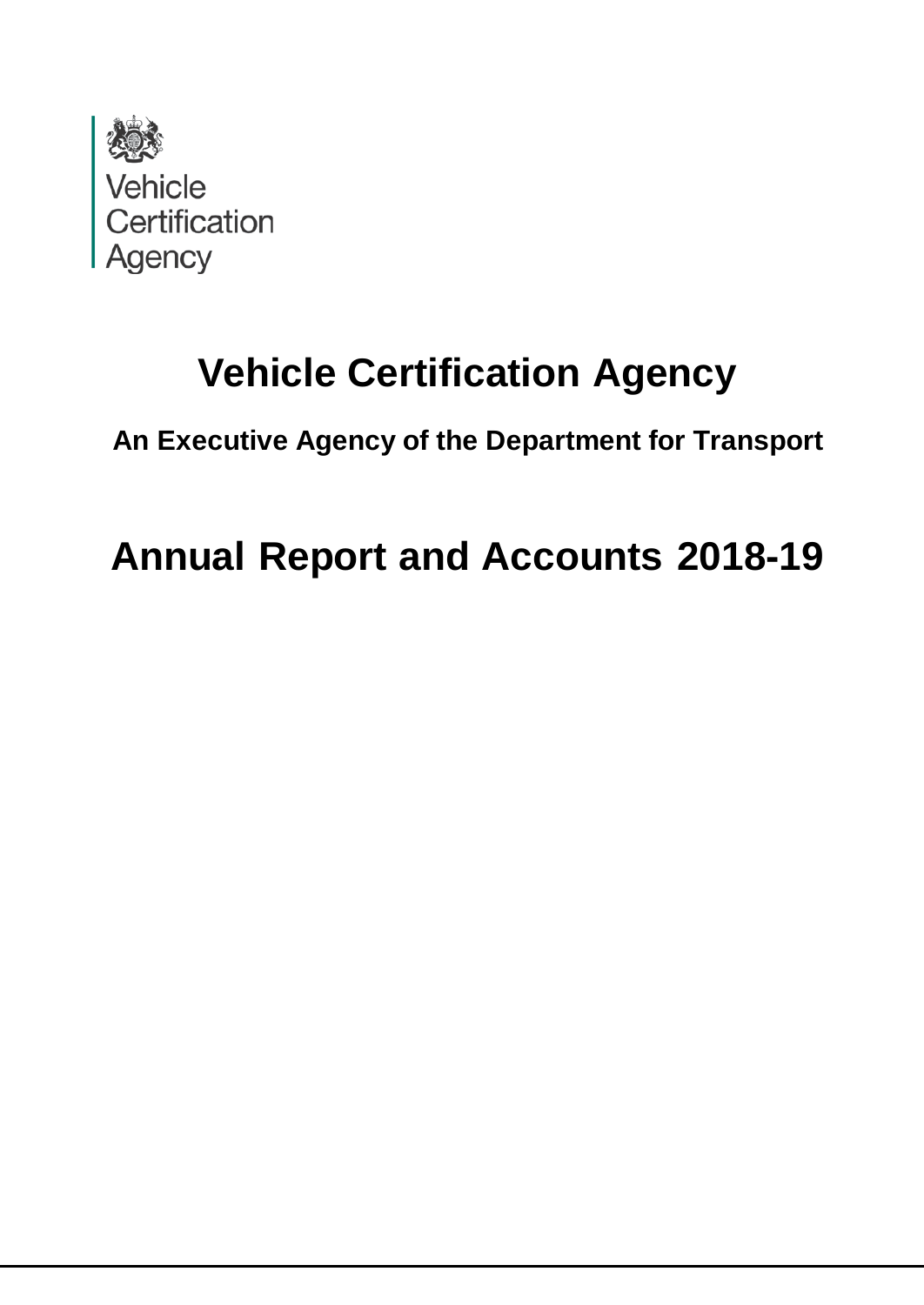

#### © **Crown copyright** 2020

This publication is licensed under the terms of the Open Government Licence v3.0 except where otherwise stated. To view this licence, visit [nationalarchives.gov.uk/doc/open-government](http://www.nationalarchives.gov.uk/doc/open-government-licence/version/3)[licence/version/3.](http://www.nationalarchives.gov.uk/doc/open-government-licence/version/3)

Where we have identified any third party copyright information you will need to obtain permission from the copyright holders concerned.

This publication is available at: [www.gov.uk/official-documents.](https://www.gov.uk/government/publications)

Any enquiries regarding this publication should be sent to us at enquiries@vca.gov.uk

Print ISBN 978-1-5286-1733-8

CCS1118037988 01/20

Printed on paper containing 75% recycled fibre content minimum.

Printed in the UK by the APS Group on behalf of the Controller of Her Majesty's Stationery Office.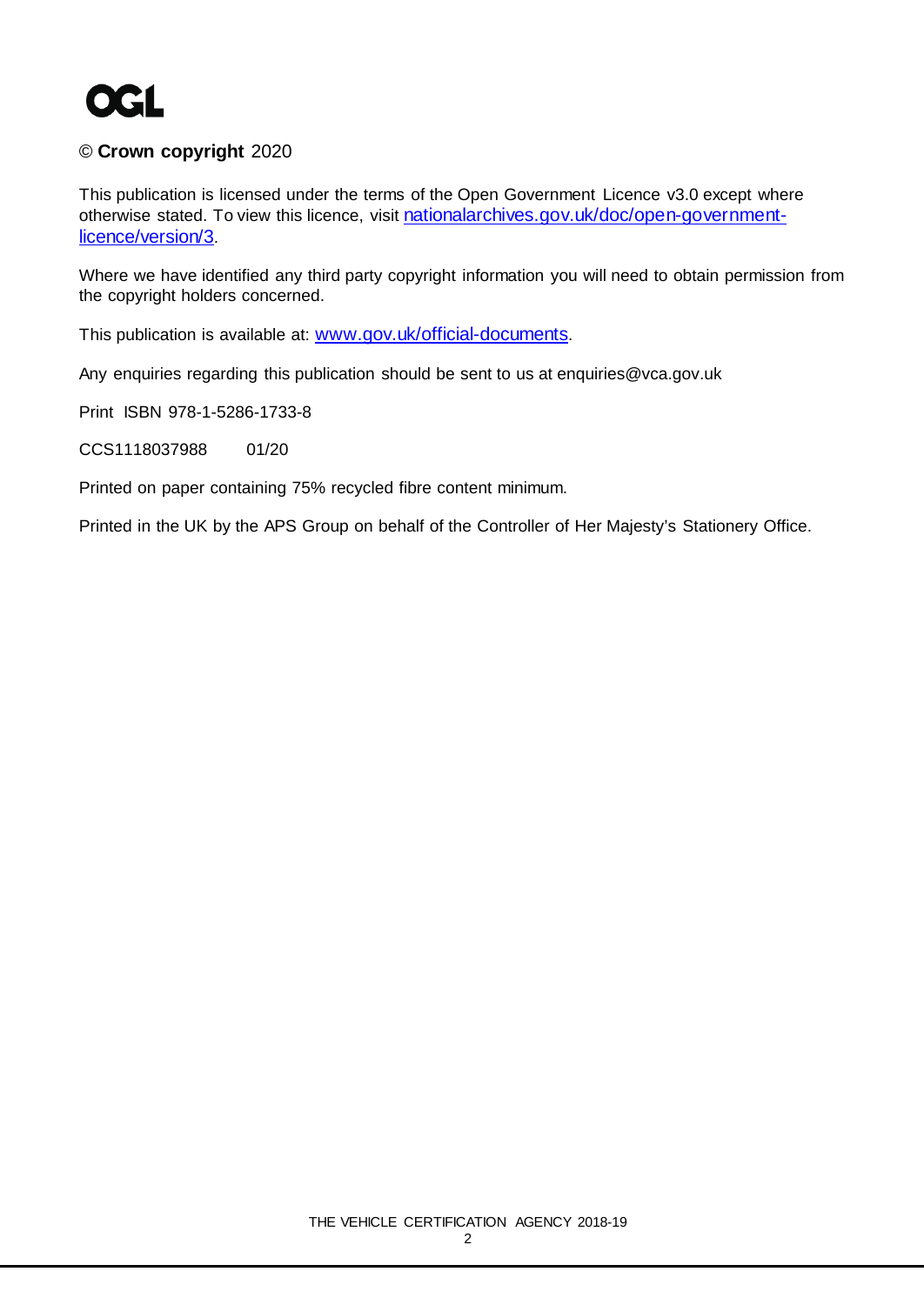## **Contents**

| Foreword Non-Executive Chair                                                                                                                                                                                                                                                                               | $\overline{4}$  |
|------------------------------------------------------------------------------------------------------------------------------------------------------------------------------------------------------------------------------------------------------------------------------------------------------------|-----------------|
| Foreword Chief Executive Officer                                                                                                                                                                                                                                                                           | $\overline{5}$  |
| Introduction                                                                                                                                                                                                                                                                                               | $\underline{6}$ |
| Performance Report                                                                                                                                                                                                                                                                                         | $\mathbf{Z}$    |
| Delivery of our business plan 2018-19<br>$\bullet$<br>Performance Summary<br>$\bullet$<br><b>Financial Review</b><br>$\bullet$<br>Key Performance Measures<br>$\bullet$<br><b>Sustainability Report</b><br>$\bullet$                                                                                       |                 |
| <b>Accountability Report</b>                                                                                                                                                                                                                                                                               | 28              |
| Directors' Report<br>$\bullet$<br>Statement of Accounting Officer's Responsibilities<br>$\bullet$<br>Governance Statement<br>$\bullet$<br><b>Remuneration &amp; Staff Report</b><br>$\bullet$<br>The Certificate and Report of the Comptroller and Auditor General<br>$\bullet$<br>to the House of Commons |                 |

Financial Statements **[50](#page-49-0)** 

### **Registered Office:**

Vehicle Certification Agency 1 The Eastgate Office Centre Eastgate Road Bristol BS5 6XX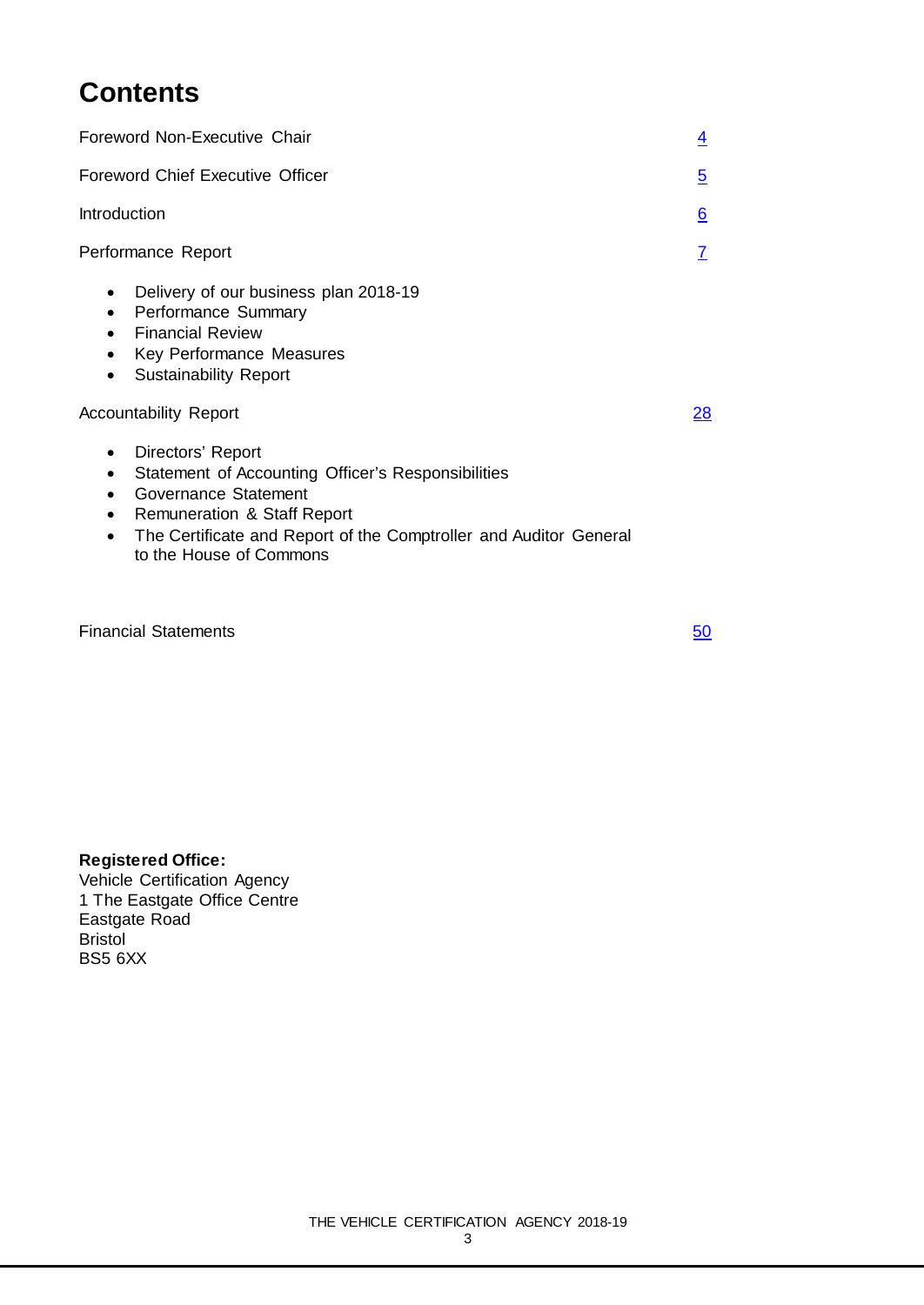## <span id="page-3-0"></span>**FOREWORD – CLIVE SCRIVENER, NON-EXECUTIVE CHAIR**

## **Non-Executive Chair's introduction:**

In my first year as Non-Executive Chair at the Vehicle Certification Agency (VCA) it has been incredibly rewarding to help the organisation drive through important business changes and to deliver its services within a very complex and changing environment. This is even more satisfying given this has been achieved whilst the VCA dealt with significant demand for the core certification services it provides.

The Agency is embarked on an ambitious transformation programme across a number of important areas. Central to this is the work it is doing to ensure it remains at the forefront of constantly evolving technologies, building its capabilities over time so as to support broader public sector needs. As the UK type approval authority, VCA has a vital role to play in developing policies to support this changing landscape. As an example of this, work is ongoing to support the safety assurance process for advanced trials of autonomous vehicles. Steps are also being taken to invest in our people to ensure that we have the right skills in place at the right time.

In addition, the team continues to review processes throughout the Agency to establish where efficiencies can be made. Work will continue to implement the improvements identified, including ongoing investment in the IT systems underpinning our work such that they keep pace with current best practice, and support the overall aim to work efficiently and productively throughout the Agency.

Great strides are also being made in cementing the quality ethos of the Agency by obtaining additional quality accreditation. VCA has always worked to the principles of the internationally recognised standards ISO 17020 and 17025 but has now taken the step to back this up with formal accreditation. Accreditation to ISO 17025 has been achieved and progress is being made towards ISO 17020. I applaud the senior management team for their unswerving commitment to embedding this quality ethos at the heart of the organisation and backing this up with third party accreditation.

In conclusion, I'd like to recognise the hard work and dedication of all of the staff at VCA, during what has been an extremely challenging period. I'd also like to recognise the significant contribution of two of our Non-Executive Directors who left us during the year, Dr Sue Sharland and Martin Wrigley. We welcome two new Non-Executive Directors, Sarah Philbrick and Trevor Spires; I look forward to working with them.

I'm sure the coming year will bring challenges and know that the team will continue to address each of these positively, with a focus on high quality delivery of services.

Clive Scrivener

Non-Executive Chair, VCA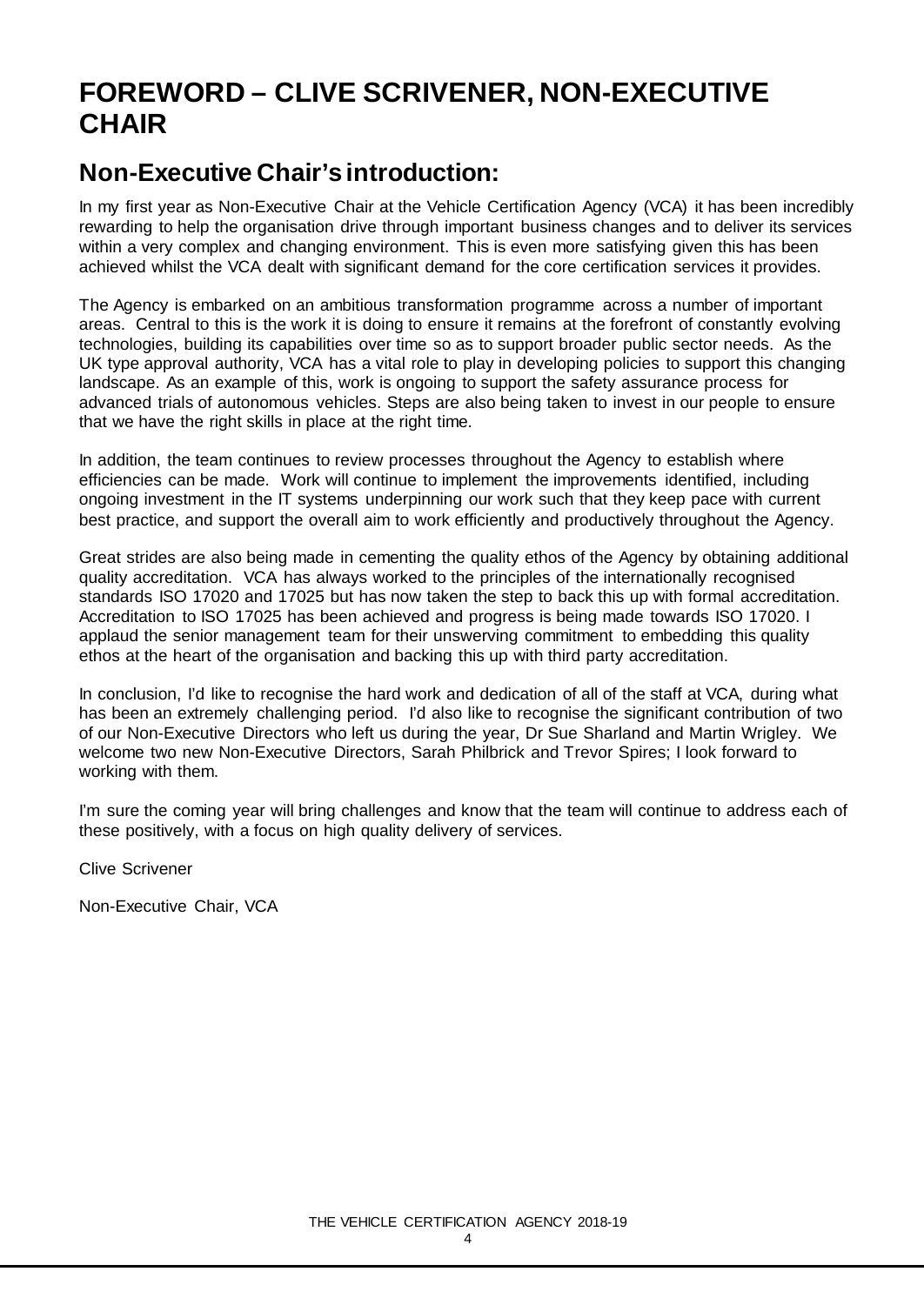## <span id="page-4-0"></span>**FOREWORD – PIA WILKES, CEO**



It gives me great pleasure to present our Annual Report and Accounts for the 18/19 financial year, a year that has seen a record demand for the core services we provide.

Income for 18/19 was £21.2 million against a budget of just under £19 million, which is an excellent result. Staff across the organisation have worked tirelessly to deliver certification, without compromising on quality in what is a critical sector, touching on the lives of so many. Costs were slightly ahead of budget though at £21.6 million resulting in a small operating loss of £345k against a target to breakeven. The agency is embarked on a programme of transformation to ensure that we continue to have a robust platform from which to operate; additional costs are due in no small part to this investment in the future.

It goes without saying perhaps that quality is and should be at the heart of everything we do and I'm pleased to say that we consider it to be a key part of our organisational DNA. In March 2018 we obtained accreditation to the internationally recognised quality standard ISO 17025 and we are making great progress towards achieving the same for ISO 17020.

Another key feature of the last year, has been our continued investment in the systems that underpin the work we do. This is essential in ensuring that we continue to work as efficiently as possible and realise the benefits that robust systems can provide. This work will continue over the coming year with the updating of our wide area network, telephony systems and the redevelopment of our website.

2018 was the Year of Engineering, a yearlong campaign aimed at raising awareness of the sector and tackling the skills gap. To support this, we are developing a bespoke Type Approval Apprenticeship Scheme, not only to encourage more people to consider a career in engineering, but also to attract more women and other under-represented groups into the profession. We are currently putting the finishing touches on the scheme and hope to have it in place shortly.

Finally, my foreword would not be complete without recognising the work we are doing to build our capability and capacity, to ensure that we are at the forefront of technology change in areas such as vehicle connectivity and autonomy as well as alternative powertrains. This is incredibly interesting work to be involved in and it will continue at pace over the coming year.

In summary, 18/19 was a challenging year but incredibly rewarding in terms of what we have achieved; I have nothing but admiration for the hard work and dedication of my team here at VCA.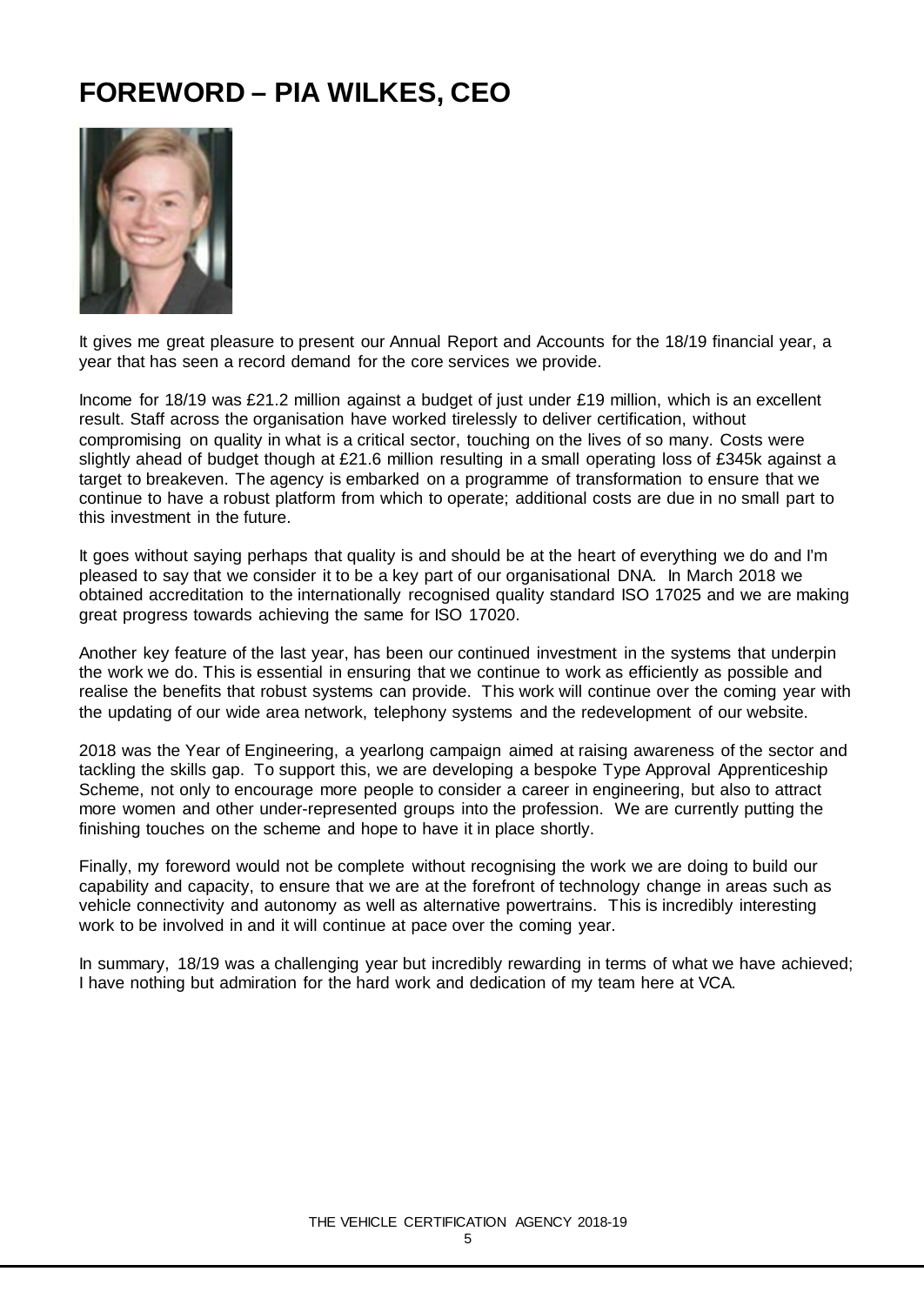## <span id="page-5-0"></span>**Introduction**

## **About the Agency**

### **Brief History and Background**

The VCA was established as an Executive Agency of the Department for Transport (DfT) in 1990. Prior to 1990 the work now done by VCA was carried out by an operational division of the then Ministry of Transport. The VCA is an integral part of the Motoring Services (MS) Group and the Agency's transactions and balances are fully consolidated into the Departmental Group Accounts.

The VCA's main business is delivering its responsibilities to the Secretary of State for Transport as the UK Type Approval Authority for new on and off-road vehicles, systems and components. VCA is responsible for approving that products have been designed and constructed to meet internationally agreed standards on safety and environmental protection. A core element of the approval regime is the Conformity of Production (CoP) process, which ensures that industry has systems in place to manage the quality and ongoing compliance of their products. The VCA also publishes a database of  $CO<sub>2</sub>$ emissions from new passenger cars, which underpins Vehicle Excise Duty (VED) and Company Car tax schemes.

VCA is also the administrator for the approval of packages, tanks, and receptacles for the carriage of dangerous goods. Vehicle Special Orders are also issued on behalf of DfT, to permit vehicles to be used on public roads that are unable to meet vehicle regulations because of their specialised design.

### **Organisation**

VCA takes its policy lead from the DfT centre and the Motoring Services Group, working in particular with the International Vehicles Standards division, as well as the Traffic, Dangerous Goods and Greener Driving divisions. There is monthly reporting of financial and performance information to the Department for consolidation into HM Treasury and Cabinet Office returns, supported by challenge meetings with senior officials.

The Governance Statement, pages 30-35 shows who is on the Management Board and how it operates, while the Remuneration & Staff Report pages 37-46 provides information on Board appointment terms, salary and pension entitlements.

### **About this report**

This Annual Report and Accounts is the principal means for formally reporting to Ministers and Parliament on VCA's performance and its statutory financial statements. It covers the period 1 April 2018 to 31 March 2019.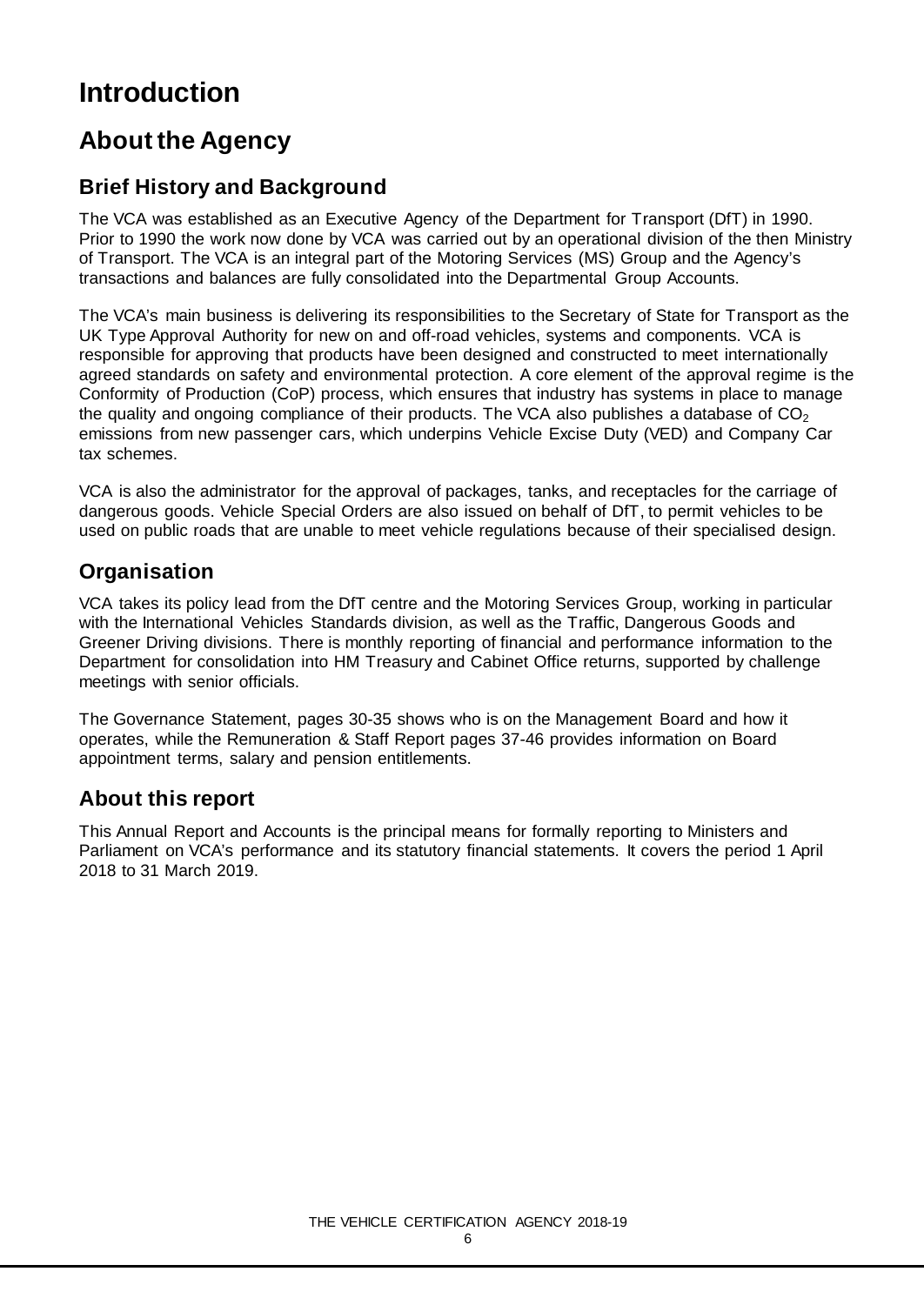## **Performance Report**

## <span id="page-6-0"></span>**Delivery of our business plan 2018-19**

## **Overview**

This section provides an overview of the Agency. It highlights key activity in the areas of Information, Quality Assurance and Human Resources. It also provides a Performance Summary of business objectives and key performance measures, along with a financial review.

## **Information Services**

### **Service Excellence**

The annual survey of customer satisfaction is conducted by an independent body, and this year exceeded the VCA Business Plan of 90% by achieving a rating of 92%.

### **Information Assurance**

Information Assurance continued to support the Agency in meeting business and statutory obligations in 2018-19. The main activities carried out in 2018-19 were:

- A GDPR compliance project.
- Improvements to physical security of ICT assets.
- Commencement of a review of VCA's Information Security Management System to establish requirements for migration of ICT services to the cloud.
- Meeting legislative requirements, including the Environmental Information Regulations and Freedom of Information and Data Protection Acts – exceeding the targets set out within legislation and the Agency's business plan.

### **Information and Communication Technology**

An ICT transformation programme commenced in late autumn 2018, including:

- Implementation of:
	- o A cloud based Security Information and Event Monitoring Service (SIEM) required to support the ICT transformation programme and migration of core services to the cloud.
	- o a cloud based Mobile Device Management (MDM) service in preparation for delivery of transformed mobile services supporting VCA on a global basis.
- Letting of a Wide Area Network contract to cover not only the UK but VCA's main overseas offices.
- Design and testing of Windows 10 and Office 365, due for delivery in the 2019 calendar year.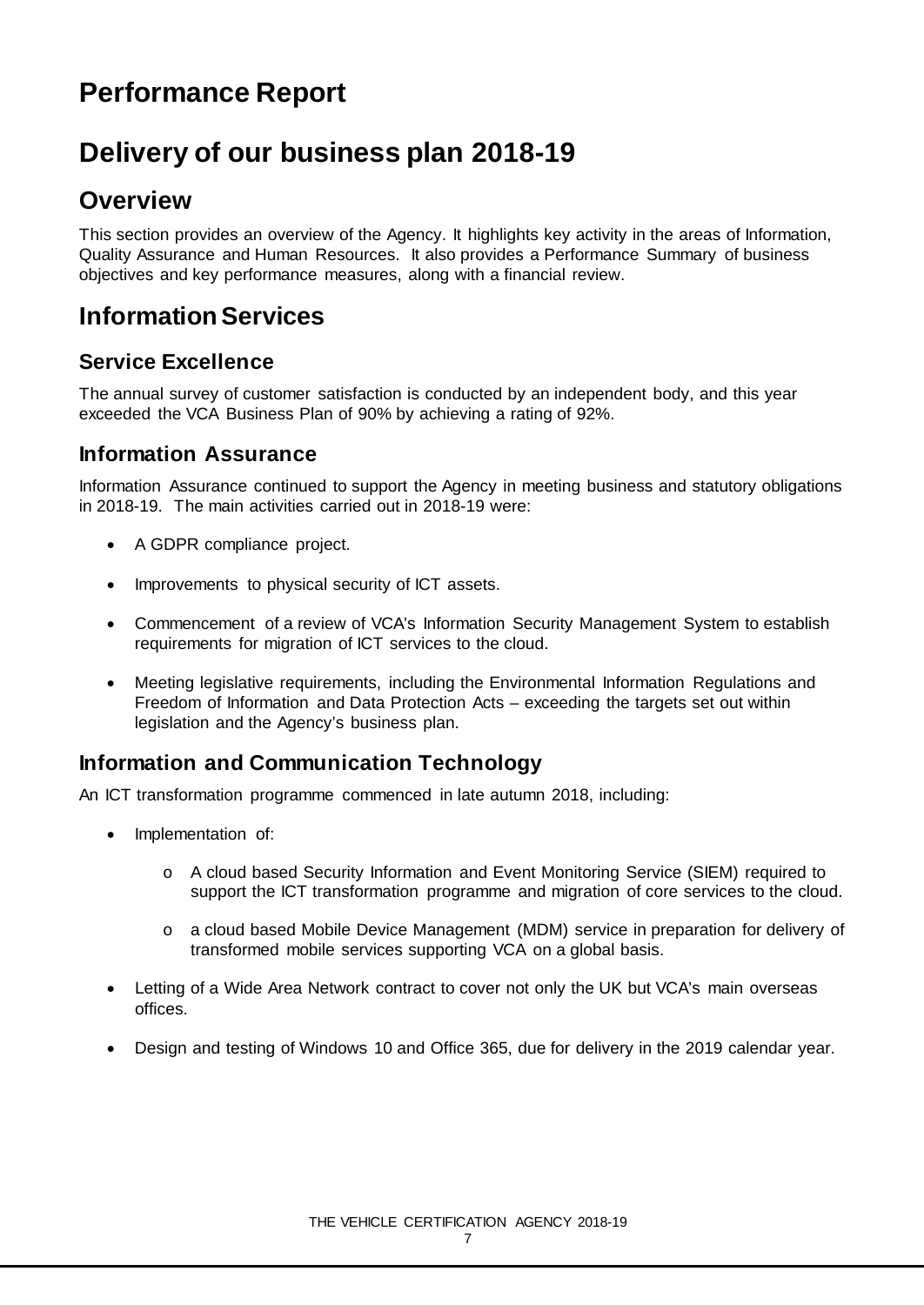## **Other key activities included:**

- A continued refreshment programme to migrate all services to fully supported platforms.
- Replacement of obsolete storage systems to support business growth.
- Implementation of the expenses workflow application developed in the previous year.
- Consolidation of UK printing services.

### **Digital Services**

VCA continues to collaborate with its partners in the DfT group to actively progress the digital and transformational government agendas. In support of that agenda, plans are now progressing to replace VCA's website and Intranet services.

### **Performance 2017-18 v 2018-19**

• Commission notice certificates issued for vehicles built to a European specification and registered in another Member State, which are subsequently imported into the United Kingdom remained the same as previous year at 2,649 applications processed.

|                                         | 2018-19 | 2017-18 |
|-----------------------------------------|---------|---------|
| European Type Approvals                 | 19,370  | 21,659  |
| CoP Audits - New UK certificate holders | 28      | 26      |

In comparison to the previous year, the number of approval certificates issued has reduced. This may be due in part to the movement of some approval work, particularly in respect of EU standards to other Approval Authorities.

### **Quality Assurance**

VCA takes the quality of its operations and systems very seriously. All VCA Technical Services, internal and external, are audited to the requirements of the relevant framework Directives and the principles of ISO 17020 and 17025. The VCA Central Quality function audits all the Agency Departments and Branches to ensure adherence to the Quality Operating System. Any nonconformances are monitored by the Group Board to ensure timely closure and adequate corrective action.

### **Dangerous Goods**

95 (2017-18: 112) new packaging certificates and 57 (2017-18: 50) amendments were issued. 8,438 (2017-18: 19,903) tank certificates were issued by Authorised Inspection Bodies from the database. Authorised Inspection Bodies are those appointed to undertake various functions in connection with the inspection of tanks and/or pressure equipment under The Carriage of Dangerous Goods and Use of Transportable Pressure Equipment Regulations 2009 (as amended) and The Carriage of Dangerous Goods and Use of Transportable Pressure Equipment Regulations (Northern Ireland) 2010 (as amended).

## **Human Resources (HR)**

### **Health and Safety**

The VCA takes its responsibilities to provide effective Health and Safety controls very seriously. Internal assurance of Health and Safety controls such as monitoring, and assessment of H&S systems is overseen and directed by suitably qualified professionals. A thorough regime of regular internal and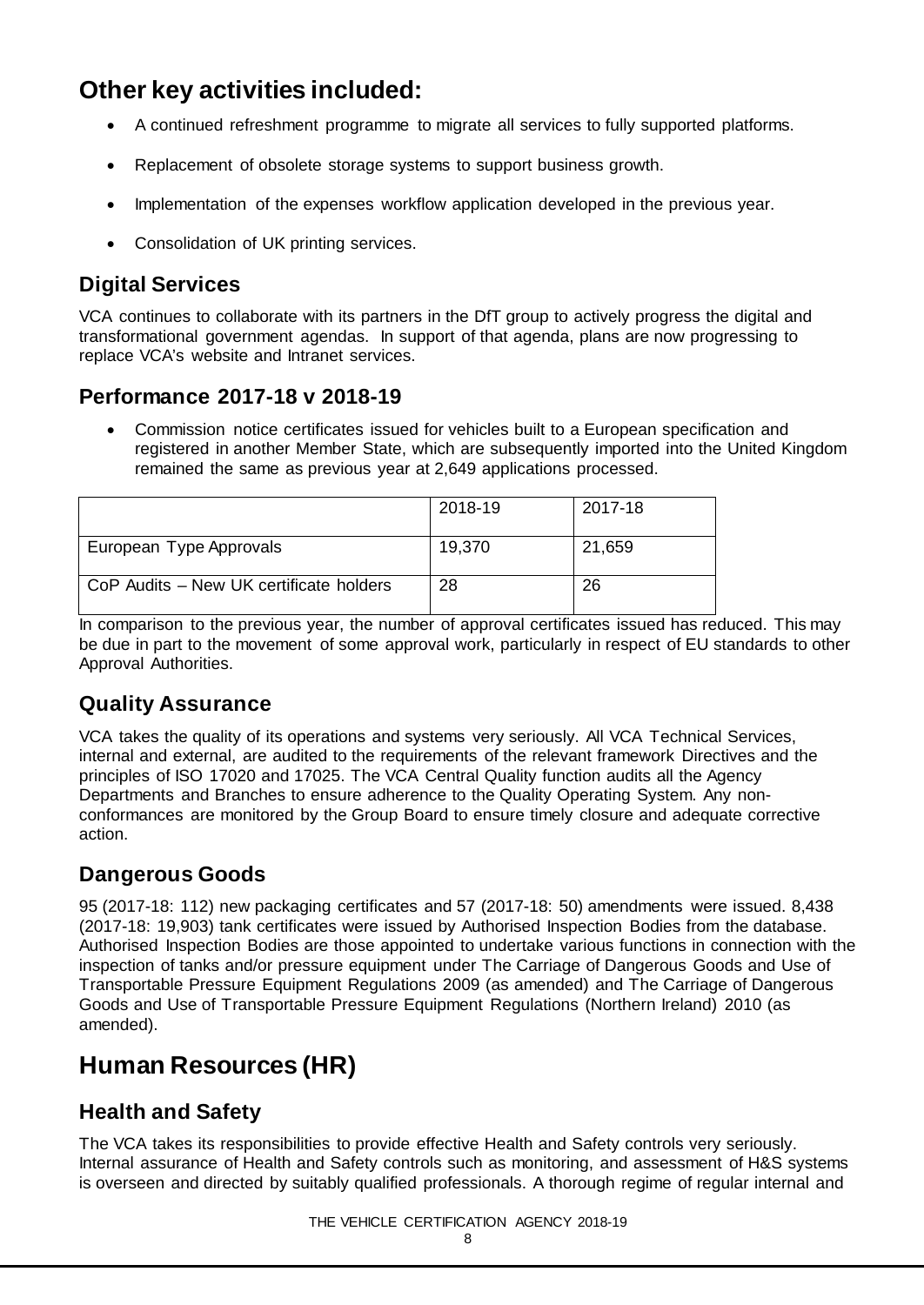external auditing exists on VCA sites, thus providing regular feedback on the effectiveness of the control measures implemented by our internal H&S team. Examples of this would include the full external audit of our H&S systems carried out by private, third party consultants. All VCA activities with identified risks are assessed, controlled and reviewed as necessary using the 'Plan, Do, Act, Check' model. Where significant issues are identified, actions are cascaded through the relevant department(s) and an overview is entered into the Risk Register for discussion at senior level.

The Estates and H&S team also uses a number of systems to aid with the development of the Agency's H&S arrangements. These in turn are then used to drive forward initiatives for future improvements. There are several distinct areas for development, these include wide ranging issues such as legal compliance, occupational health and risk control. Periodic meetings are arranged and held with H&S committee members to discuss any problems that arise and facilitate progress and solutions in each of these categories. The Estates and H&S team also ensure statutory compliance is maintained across the estate using internal Pre-Planned Maintenance systems and the Total Facilities Management Contractors (Interserve FM). All accidents, incidents and 'Near misses' are recorded on an internal database and subsequently investigated by the H&S team. In the event of a notifiable incident or accident the RIDDOR reporting process will be actioned along with the internal investigation process.

The Estates and H&S team, in tandem with Local Human Resources, also act as a focal point for occupational health assessments and staff welfare. Internally this is done by completing various assessments to identify specific issues affecting individuals such as Workplace DSE assessments, ergonomic assessments and stress management. Where required external specialist help will be sourced from competent providers and reasonable adjustments are made in line with their recommendations.

## **Performance Analysis**

### **Business Objectives and Key Performance Measures**

VCA contributed to the transport commitments set out in the Department's Business Plan for 2018-19 particularly in the areas of vehicle safety, security and environmental impact.

VCA chairs the DfT Vehicle Technology Forum, working with DfT policy leads, other DfT Agencies and the Chief Scientific Advisor's Unit. This group shares knowledge, understanding and experience of emerging Vehicle Technologies for best effect and value.

The specific VCA key performance measures, as agreed by the Secretary of State, are shown below, together with the general measures that apply to all Motoring Agencies.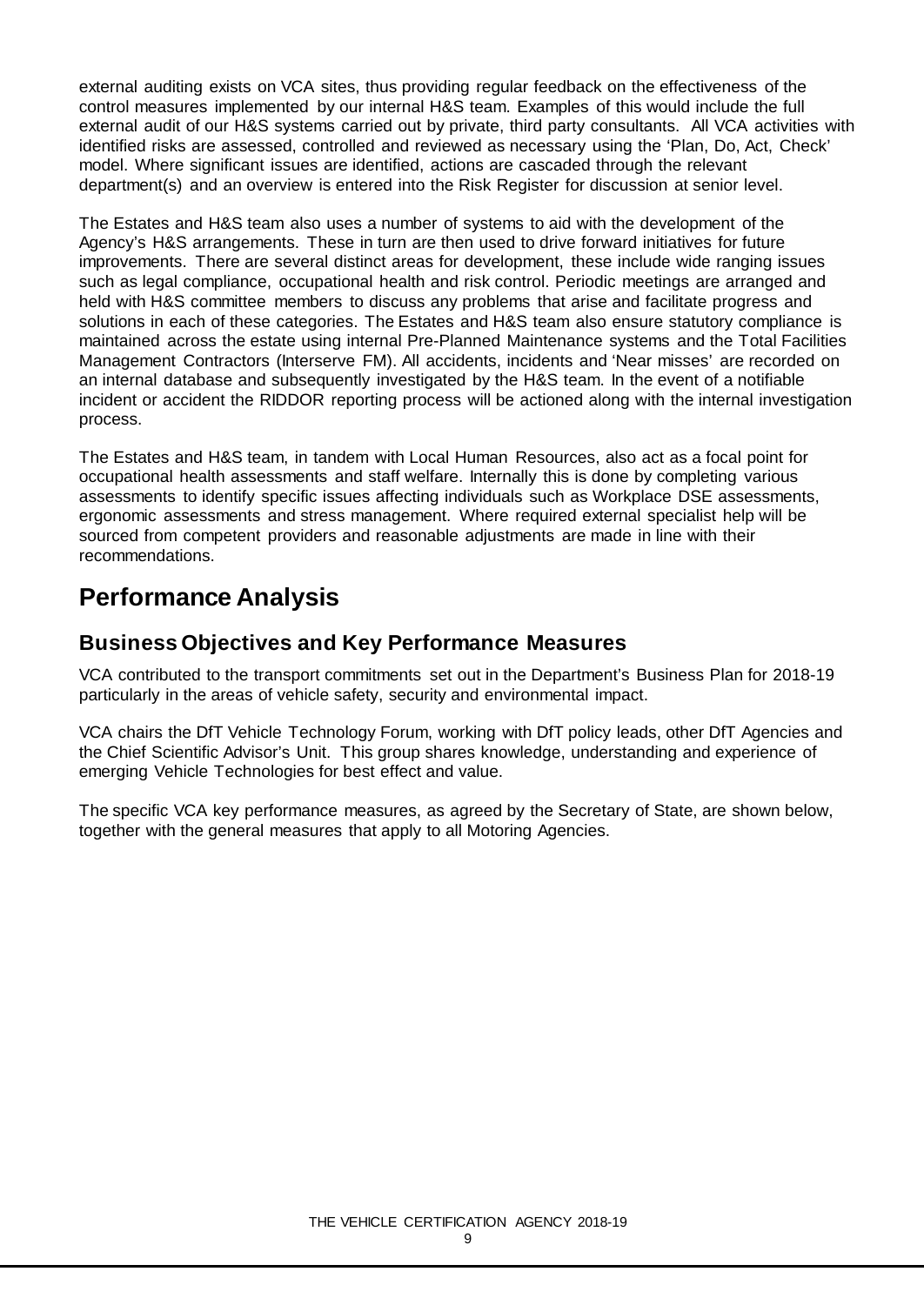## **Table 1: Key Performance Measures**

|                                  |                                                                                                                                                                                                                                | Target     | Result      |
|----------------------------------|--------------------------------------------------------------------------------------------------------------------------------------------------------------------------------------------------------------------------------|------------|-------------|
| 1. Changing our<br><b>Agency</b> | 1.1 Actively progress the Government ICT and Digital strategies by<br>using ICT to commence delivery of a wide ranging programme of<br>change, including:                                                                      |            |             |
|                                  | Begin the process to transform the VCA website. Work<br>will be undertaken to scope out the review and update<br>process, including engagement with the Government<br>Digital Service (GDS)                                    | 31/03/2019 | Achieved    |
|                                  | Completion date for all services (WAN, fixed line and<br>$\bullet$<br>mobile)                                                                                                                                                  | 31/03/2019 | In Progress |
|                                  | 1.2 Review internal processes that support type approval<br>certification to ensure that they continue to be fit for purpose. Report<br>on findings, including any potential efficiencies or opportunities for<br>improvement. | 31/03/2019 | Achieved    |
| <b>2.Our Services</b>            | 2.1 Type Approval certificates issued within 10 working days of<br>completing technical clearance.                                                                                                                             | 92%        | 85.4%       |
|                                  | 2.2 Audited test reports deemed to have no critical defects.                                                                                                                                                                   | 99%        | 100%        |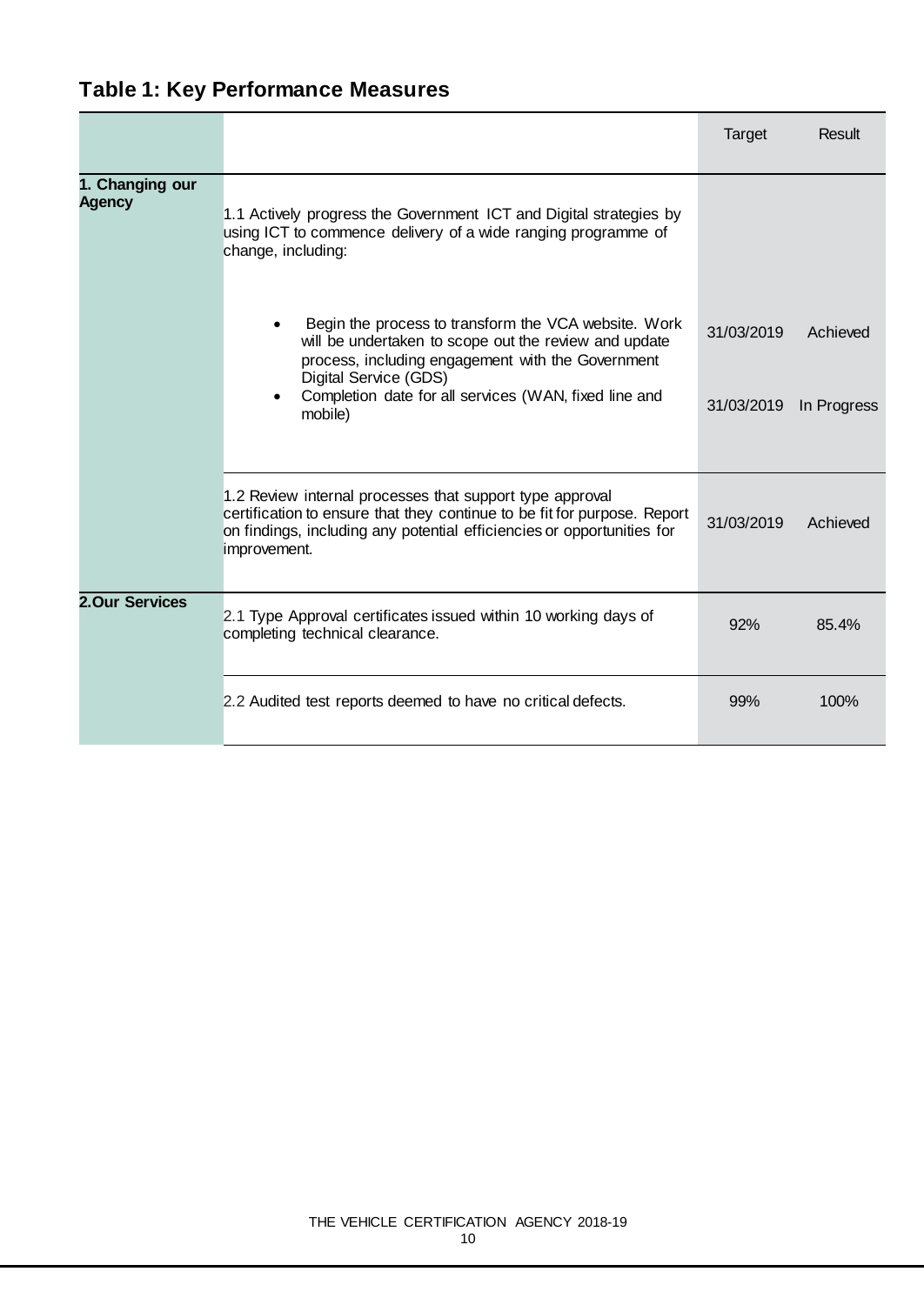|                                                                                                                                                                                                                                                                                                                                                                                                                                                                                                                                                                                                                                                                                                                                                                                                                                                                                                                                                                                                                                                                                                                                                                                                                                                                                                                                                                                                                      | 2.3 Conformity of Production (CoP) -                                                                                        |            |          |
|----------------------------------------------------------------------------------------------------------------------------------------------------------------------------------------------------------------------------------------------------------------------------------------------------------------------------------------------------------------------------------------------------------------------------------------------------------------------------------------------------------------------------------------------------------------------------------------------------------------------------------------------------------------------------------------------------------------------------------------------------------------------------------------------------------------------------------------------------------------------------------------------------------------------------------------------------------------------------------------------------------------------------------------------------------------------------------------------------------------------------------------------------------------------------------------------------------------------------------------------------------------------------------------------------------------------------------------------------------------------------------------------------------------------|-----------------------------------------------------------------------------------------------------------------------------|------------|----------|
| All new Type Approval certification applicants that do not hold<br>suitably accredited quality certification (ISO 9001/TS16949),<br>or a suitable compliance statement will be subject to a CoP<br>audit before type approval certification will be issued<br>All existing type approval certificate holders that do not hold<br>suitably accredited quality certification (ISO 9001/TS16949)<br>will be subject to ongoing surveillance audits, the frequency of<br>which will be in accordance with the agreed VCA risk based<br>approach<br>For type approval certificate holder that do not hold a suitably<br>accredited quality certification (ISO 9001/TS16949), the status<br>of these clients will be reviewed for ongoing conformity of<br>production over the normal cycle of certification, typically 3<br>years, or sooner if necessary<br>For VCA Type Approvals, where evidence of a product being<br>produced is out of conformity, VCA will initiate an investigation<br>within 10 days, to understand the root cause of the failure and<br>work with the manufacturer to quickly introduce preventative<br>and corrective action with agreed timescales in accordance<br>with the relevant regulation or directive and in any case as<br>soon as possible. Where the manufacturer refuses or cannot<br>bring the vehicle back into conformity the VCA will take action<br>to withdraw the approval |                                                                                                                             | 100%       | 100%     |
|                                                                                                                                                                                                                                                                                                                                                                                                                                                                                                                                                                                                                                                                                                                                                                                                                                                                                                                                                                                                                                                                                                                                                                                                                                                                                                                                                                                                                      | 2.4 Maintain or improve the satisfaction of our customers.                                                                  | 90%        | 92%      |
|                                                                                                                                                                                                                                                                                                                                                                                                                                                                                                                                                                                                                                                                                                                                                                                                                                                                                                                                                                                                                                                                                                                                                                                                                                                                                                                                                                                                                      | 2.5 Support the Department for Transport and DVSA in the delivery<br>of the Government's Market Surveillance Test Programme | 31/03/2019 | Achieved |
|                                                                                                                                                                                                                                                                                                                                                                                                                                                                                                                                                                                                                                                                                                                                                                                                                                                                                                                                                                                                                                                                                                                                                                                                                                                                                                                                                                                                                      | 3.1 Prompt payment – Payment of invoices within 5 working days.                                                             | 80%        | 92%      |
|                                                                                                                                                                                                                                                                                                                                                                                                                                                                                                                                                                                                                                                                                                                                                                                                                                                                                                                                                                                                                                                                                                                                                                                                                                                                                                                                                                                                                      | 3.2 Freedom of Information - Provide a response within 20 working<br>days.                                                  | 93%        | 95%      |
| 3. Meeting<br><b>Customer</b><br><b>Demands</b>                                                                                                                                                                                                                                                                                                                                                                                                                                                                                                                                                                                                                                                                                                                                                                                                                                                                                                                                                                                                                                                                                                                                                                                                                                                                                                                                                                      | 3.3 Parliamentary Questions - Provide a response by the due date.                                                           | 100%       | 100%     |
|                                                                                                                                                                                                                                                                                                                                                                                                                                                                                                                                                                                                                                                                                                                                                                                                                                                                                                                                                                                                                                                                                                                                                                                                                                                                                                                                                                                                                      | 3.4 Other Parliamentary Correspondence - Provide a response<br>within 7 working days.                                       | 95%        | 100%     |
|                                                                                                                                                                                                                                                                                                                                                                                                                                                                                                                                                                                                                                                                                                                                                                                                                                                                                                                                                                                                                                                                                                                                                                                                                                                                                                                                                                                                                      | 3.5 Official Correspondence - Provide a response within 20 working                                                          | 80%        | 100%     |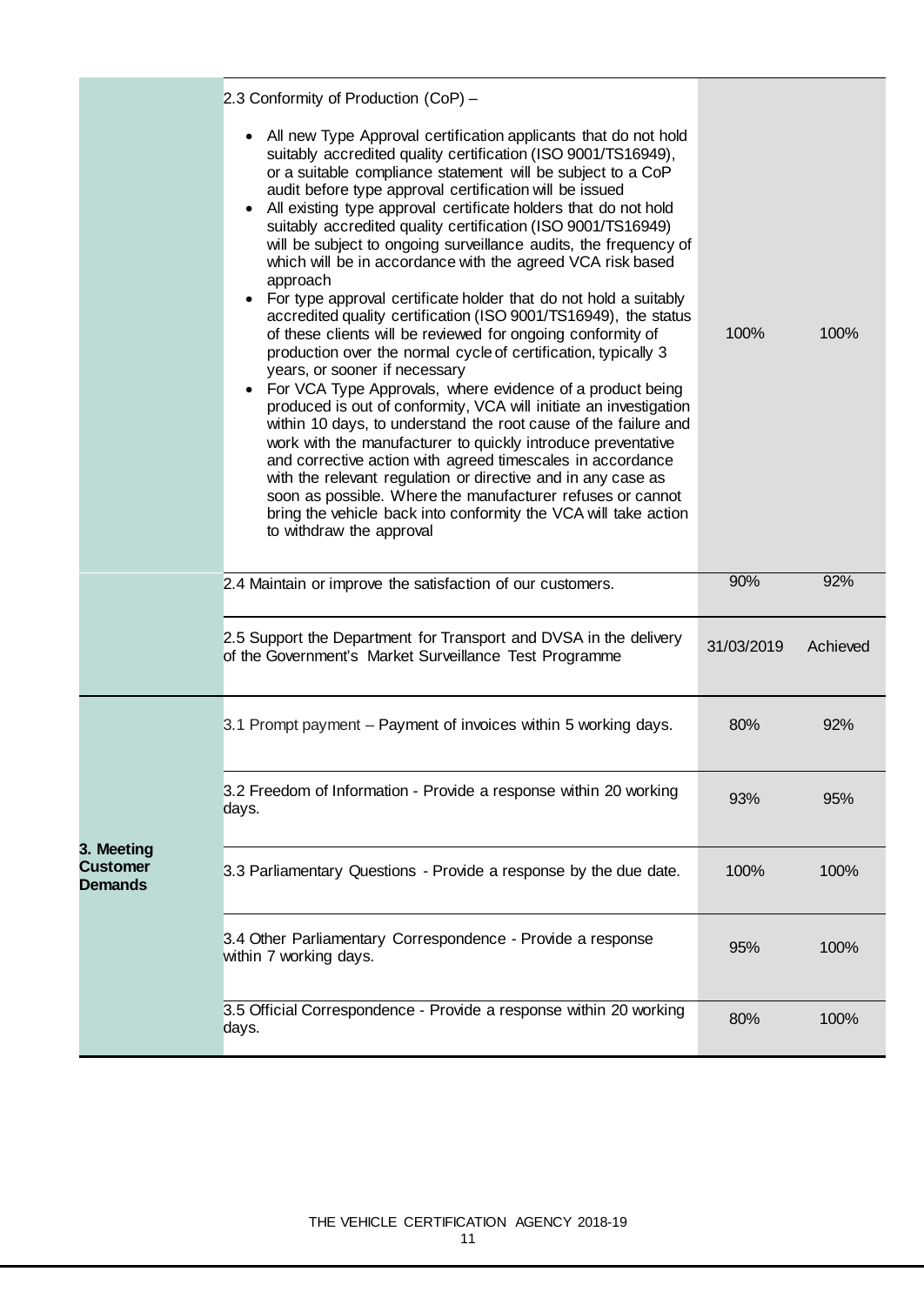| 4. Financial<br><b>Responsibilities</b> | 4.1 Deliver financial performance in line with Business Plan.                                                                                                                                                                        | <b>Breakeven</b> |              |
|-----------------------------------------|--------------------------------------------------------------------------------------------------------------------------------------------------------------------------------------------------------------------------------------|------------------|--------------|
|                                         | 4.2 Achieve Agency Headcount - Ensure efficient deployment of<br>staff within business plan complement set for 31 March 2019.<br>*FTE numbers include UK Civil Servants & Locally Employed Staff<br>but exclude Agency & Contractors | 230 FTE          | 213 FTE      |
|                                         | 4.3 Ensure the number of working days lost due to sickness<br>absence does not exceed 7.0 days.                                                                                                                                      | 7 days           | 2.97<br>days |

## **Financial Review**

### **Financial Strategy**

Our long term financial strategy is to:

- continue to meet our agreed cost recovery agenda;
- generate agreed surplus in line with the business plan; and
- generate sufficient cash to fund investment.

### **Financial results**

The financial results for 2018-19 show a net trading loss of £0.345m (2017-18: £0.5m deficit), against a targeted breakeven position. These results have been adjusted to reflect the cumulative adjustment in accordance with the implementation of IFRS 15.

On the new IFRS 15 basis, total income was £21.2m, (2017-18: £20.1m). Total costs after interest and foreign exchange movements were £21.6m (2017-18: £20.7m). The total impact of the foreign exchange was a £80k gain, (2017-18: £365k loss). This was mainly due to the revaluation of sterling against all major currencies in-year.

### **Product Certification Income**

Demand for Type Approval services was consistent throughout the year with a marginal increase in income overall on 2017/18

UK, Asia and Americas saw an increase in income, whilst Europe & India sales saw a reduction. Type Approval income as a percentage share of total VCA income stands at 88.5% (2017-18: 89.8%).

### **Activities for Government**

This sector includes a number of discrete work areas for DfT. These include market surveillance and policy support for Type Approval, and technical support on Dangerous Goods Packaging. In addition, VCA carries out bus lane and parking enforcement camera certification for the Traffic and Technology Division, and issues Vehicle Special Orders for the International Vehicles Standards Division. The value of work in Activities for Government had declined over the last seven years but 2018-2019 saw an increase in revenue of £426K. The overall percentage of total income from this activity centre was 7.4% in 2018-19 (5.7% in 2017-2018) compared to 31.0% in 2009-10. This demonstrates the decline in the last decade.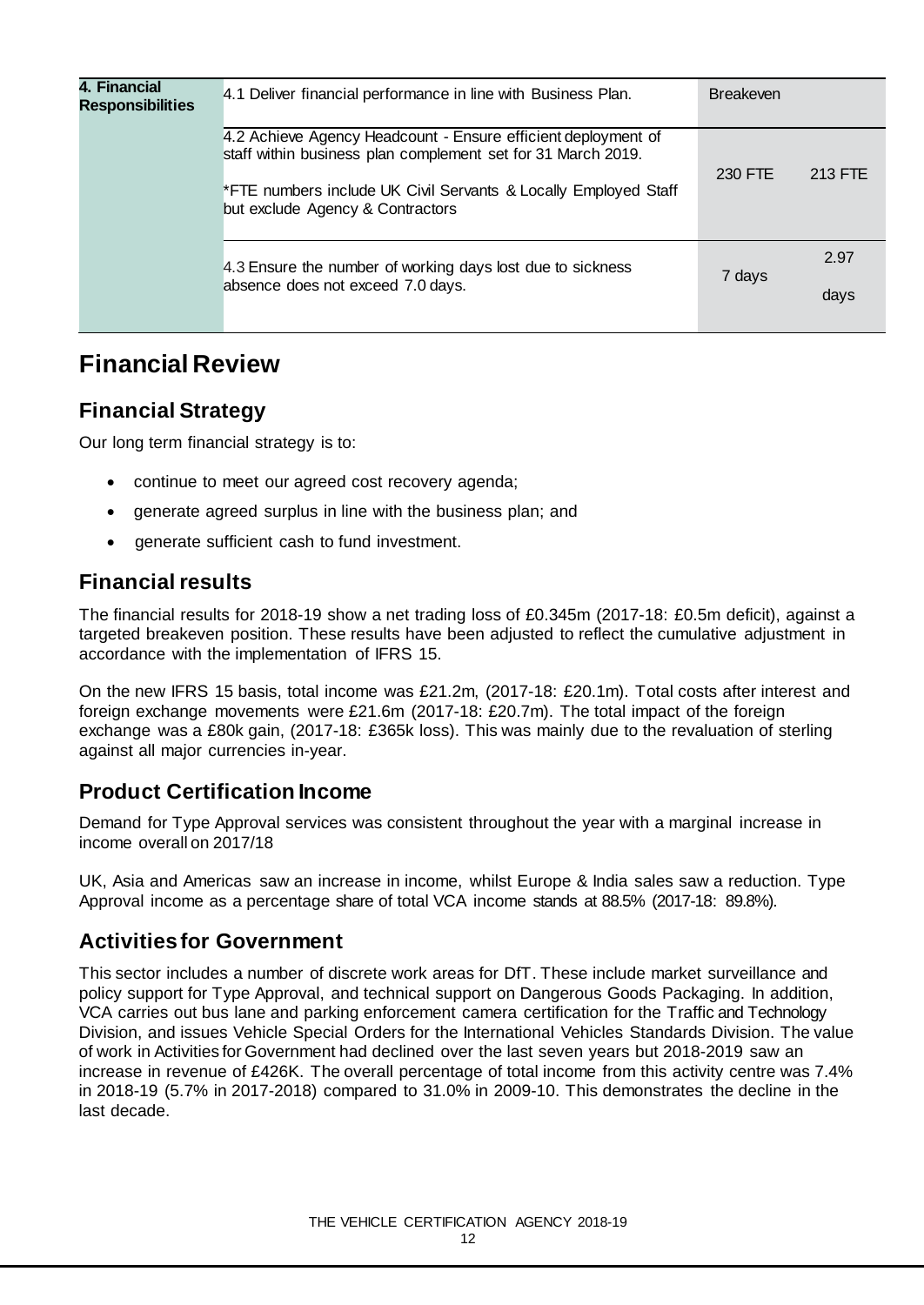### **Other Activities**

This includes Dangerous Goods Packaging Certification, sales of Point of Sale software for car emissions data and sales of VISTA (Type Approval handbook).

**Costs.** After interest and foreign exchange movements, costs increased by £0.9m this year which primarily reflects higher staff costs (see note 4) of £1.7m and a one-off provision of £0.4m this year in respect of historic liabilities. These increases were offset by foreign exchange movements, which were £0.4m favourable in comparison to the previous year and the cumulative effect of implementing IFRS 15.

### **Efficiencies**

Focus continued on driving efficiencies across the VCA throughout 2018-19 but it was necessary to introduce additional headcount into the business to ensure we met industry demand; this is proving challenging in engineering roles.

## **Other financial information**

### **Payments to Creditors**

VCA adheres to the HM Treasury's Prompt Payment Initiative, copies of which can be obtained from the Agency's headquarters. It is VCA's policy to pay undisputed invoices within 5 days of receipt. VCA measures its performance by reviewing all invoices paid within 5 days of receipt in 2018-19 and achieved a performance of 92% (2017-18: 91.7%).

### **Pension**

Past and present employees are covered by the provisions of the Civil Service Pension Schemes which are described in the Financial Accounts (See notes 1(k)).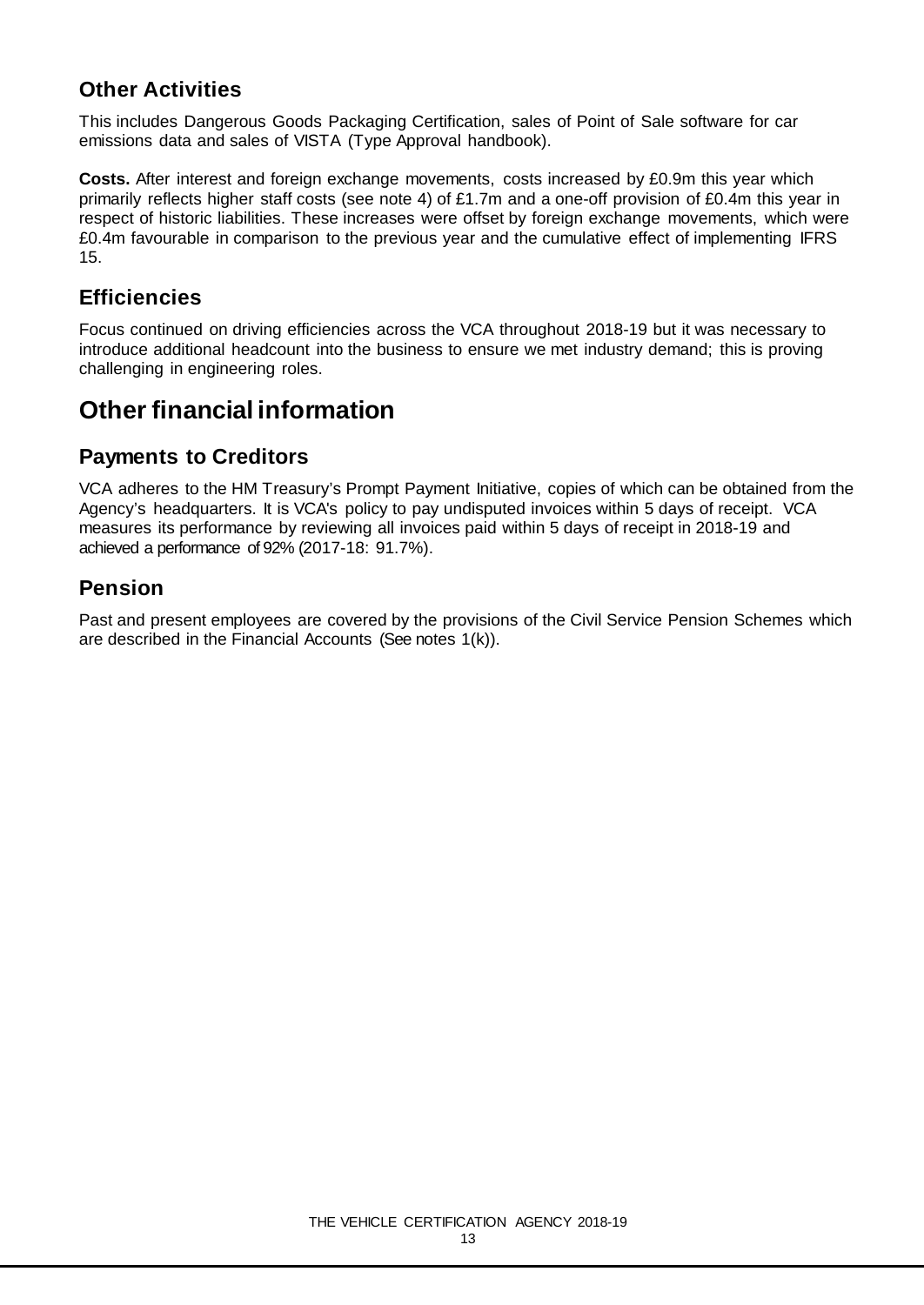## **Key Performance Measures for 2019-20**

Please refer to the published 2019-20 Business Plan on the VCA web site for details of main trends and factors affecting future development of the organisation.

| <b>Category</b>                                                                                                                                                                                                                                                                                                                                                                                                                                           | <b>VCA measure</b>                                                                                                                                                                                                                                                                                                                                                                                                                                                                                                                                                                                                                                                                                                                                                                                                                                                                                                                                                                                                                                                                                                                          | In 2019/20                             |
|-----------------------------------------------------------------------------------------------------------------------------------------------------------------------------------------------------------------------------------------------------------------------------------------------------------------------------------------------------------------------------------------------------------------------------------------------------------|---------------------------------------------------------------------------------------------------------------------------------------------------------------------------------------------------------------------------------------------------------------------------------------------------------------------------------------------------------------------------------------------------------------------------------------------------------------------------------------------------------------------------------------------------------------------------------------------------------------------------------------------------------------------------------------------------------------------------------------------------------------------------------------------------------------------------------------------------------------------------------------------------------------------------------------------------------------------------------------------------------------------------------------------------------------------------------------------------------------------------------------------|----------------------------------------|
| 1. Changing our<br>1.1 Actively progress the Government ICT and Digital strategies<br>by using ICT to commence delivery of a wide ranging<br>agency<br>programme of change, including:<br>Complete the process of transforming the VCA<br>website. Work will be undertaken in conjunction<br>with the Government Digital Service (GDS).<br>Complete the implementation of Wide Area<br>Network(WAN) upgrades and telephony system.<br>Move to Office 365. |                                                                                                                                                                                                                                                                                                                                                                                                                                                                                                                                                                                                                                                                                                                                                                                                                                                                                                                                                                                                                                                                                                                                             | 31/03/2020<br>31/03/2020<br>31/03/2020 |
|                                                                                                                                                                                                                                                                                                                                                                                                                                                           | 1.2 Implement the findings from the review of internal processes<br>that support type approval certification to realise efficiency gains.                                                                                                                                                                                                                                                                                                                                                                                                                                                                                                                                                                                                                                                                                                                                                                                                                                                                                                                                                                                                   | 31/03/2020                             |
| 2. Our services                                                                                                                                                                                                                                                                                                                                                                                                                                           | 2.1 VCA Type Approval certificates to be issued no later than 30<br>working days from the completion of testing and receipt of the<br>final document package (whichever date is later), unless a longer<br>period is agreed to meet a manufacturer's target issue date.<br>Certificate issue is predicated on appropriate Conformity of<br>Production (CoP) arrangements being in place.                                                                                                                                                                                                                                                                                                                                                                                                                                                                                                                                                                                                                                                                                                                                                    | 85%                                    |
|                                                                                                                                                                                                                                                                                                                                                                                                                                                           | 2.2 Externally audited test reports deemed to have no critical<br>defects.                                                                                                                                                                                                                                                                                                                                                                                                                                                                                                                                                                                                                                                                                                                                                                                                                                                                                                                                                                                                                                                                  | 99%                                    |
|                                                                                                                                                                                                                                                                                                                                                                                                                                                           | 2.3 Conformity of Production (CoP) -<br>All new Type Approval certification applicants that do not<br>hold suitably accredited quality certification (ISO<br>9001/TS 16949), or a suitable compliance statement will<br>be subject to a CoP audit before type approval<br>certification will be issued.<br>All existing type approval certificate holders that do not<br>hold suitably accredited quality certification (ISO<br>9001/TS<br>16949) will be subject to ongoing<br>surveillance audits, the frequency of which will be in<br>accordance with the agreed VCA risk based approach.<br>For type approval certificate holders that do hold a<br>suitably accredited quality certification (ISO 9001/TS<br>16949), the status of these clients will be reviewed for<br>ongoing conformity of production over the normal cycle<br>of certification, typically 3 years, or sooner if necessary.<br>For VCA Type Approvals, where evidence of a product<br>being produced is out of conformity, VCA will initiate an<br>investigation as soon as possible and no later than 8<br>days, to understand the root cause of the failure and | 100%                                   |

#### THE VEHICLE CERTIFICATION AGENCY 2018-19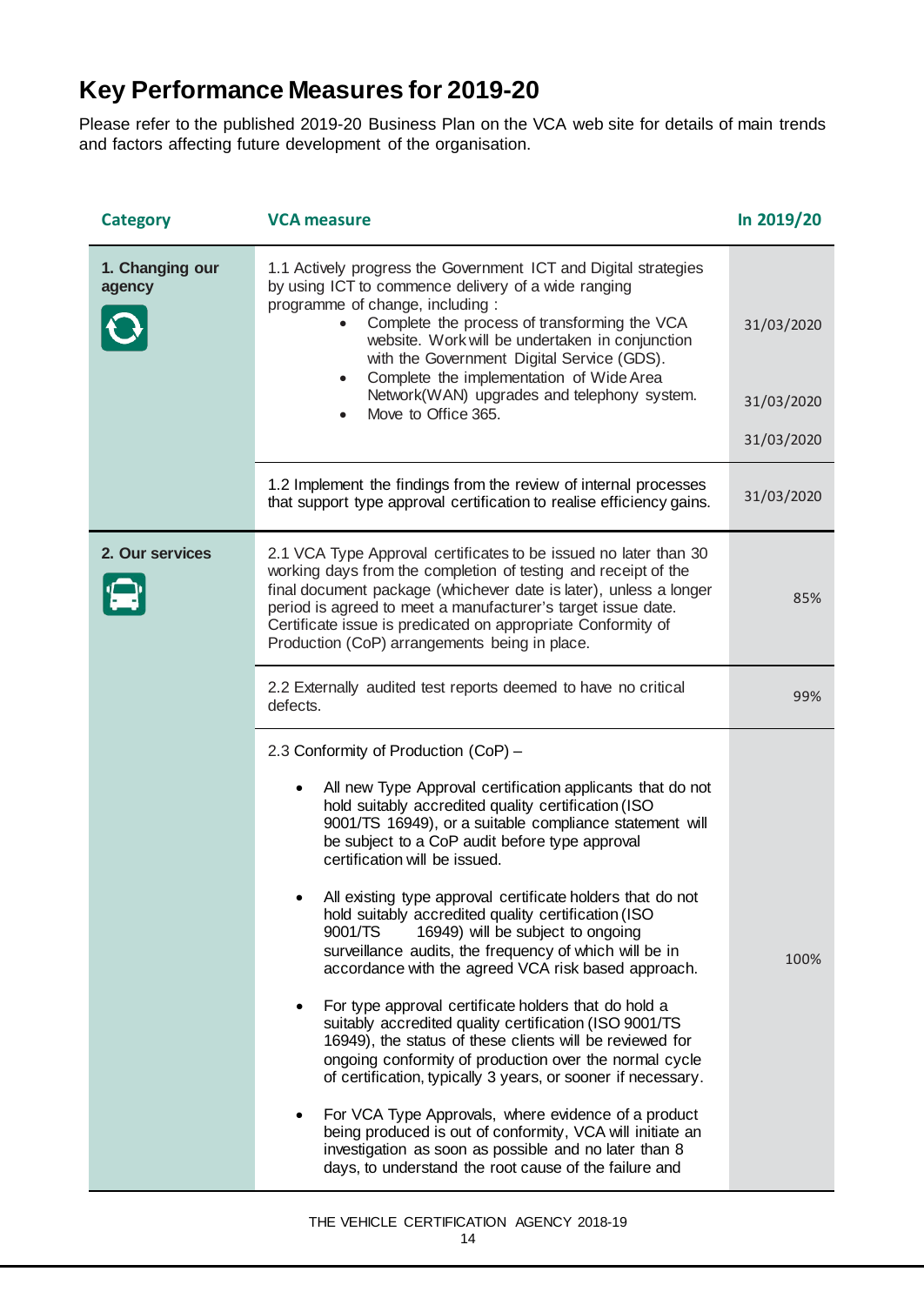|                                  | work with the manufacturer to introduce preventive and<br>corrective action with agreed timescales in accordance<br>with the relevant regulation or directive and in any case<br>as soon as possible. Where the manufacturer refuses or<br>cannot bring the vehicle back into conformity the VCA<br>will take action to withdraw the approval. |                                |
|----------------------------------|------------------------------------------------------------------------------------------------------------------------------------------------------------------------------------------------------------------------------------------------------------------------------------------------------------------------------------------------|--------------------------------|
|                                  | 2.4 Maintain the customer satisfaction survey score, if possible<br>improve over the current levels.                                                                                                                                                                                                                                           | 90%                            |
|                                  | 2.5 Support the Department for Transport and DVSA in the<br>delivery of the Government's Market Surveillance Test<br>Programme.                                                                                                                                                                                                                | 31/03/2020                     |
| 3. Financial<br>responsibilities | 3.1 Agency Finance - Deliver financial performance in line with<br>the 2019-20 Business Plan.                                                                                                                                                                                                                                                  | <b>Breakeven</b><br>31/03/2020 |
|                                  | 3.2 Sick Absence - Ensure average number of working days lost<br>to sickness absence does not exceed 7 days per FTE.                                                                                                                                                                                                                           | 7 Days                         |

There is a risk that external factors may cause a delay in the achievement of the ICT Programme KPI, also a conflict of resources may also be a risk that VCA will need to manage during the implementation phase . The only other risk would be the outcome of the negotiations with the EU, we continue to monitor this risk closely.

## **Sustainability Progress Report 2018/19**

## **Introduction**

The Vehicle Certification Agency (VCA) as part of the Department for Transport (DfT) is committed to delivering reductions across a number of key sustainability areas to meet the 2020 targets as agreed under the Greening Government Commitments (GGC). The GGC targets are set using the baseline year of 2009/10 for reporting purposes and new updated targets were released in April 2016.

Further changes to the targets for 2020 were applied in February 2018 following a review on the good progress being made by all Agencies across the DfT estate.

The GGC targets are set within several key areas as detailed below and continue to form the basis for our recording and reporting methods.

Note: Electricity conversion factors will continue to reduce until at least 2021, this is to reflect the sustainable changes being made to the way power is being generated in the UK, namely the reduction in the use of coal in generating electricity and the increase in green generation (wind, solar and tidal).

It must also be noted that changes to the VCA's FTE levels has had a diluting effect on output figures. In this reports' conclusions, an entry has been made to show the relative reduction per FTE. Should increases in staffing levels continue, there will be a requirement to re-align baseline figures to show actual emission reductions that are relative to staffing levels (emissions per FTE).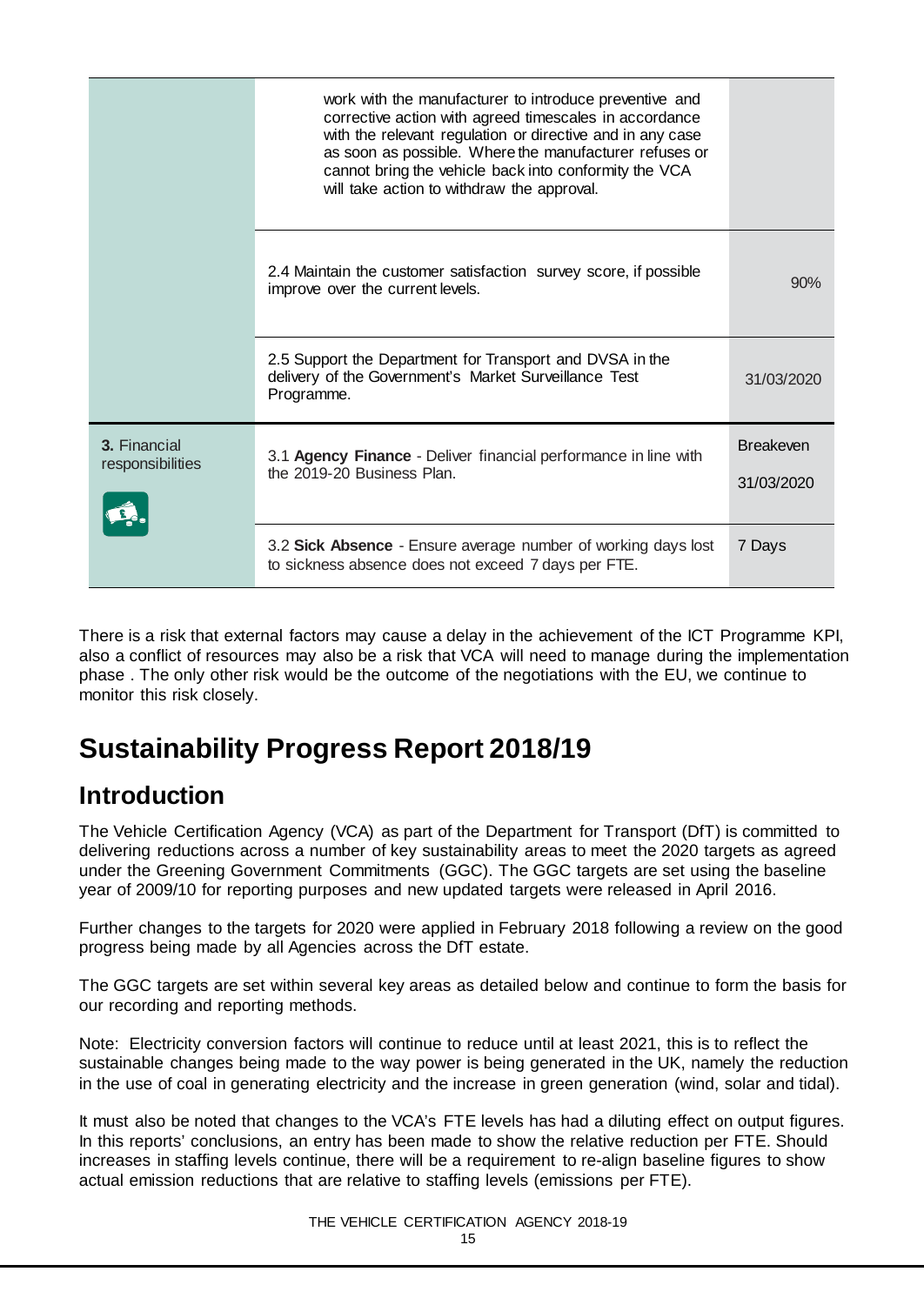## **Greenhouse Gas Emissions**

## **CO2 Emissions total**

The original target for the VCA was to achieve an overall cut of 36% in Greenhouse Gas Emissions (GHG's) against the baseline figure from 2009/10. However, following the review of targets by DEFRA, this target has now been increased to 47% of original baseline with an upper 55% reduction target as 'best practice'. This will equate to a reduction from 449 tCO<sub>2</sub>e (Tonnes of CO<sub>2</sub> produced per annum) to 238 tCO<sub>2</sub>e, a reduction of 209 tCO<sub>2</sub>e by 2020, or a reduction of 55% to 202 tCO<sub>2</sub>e to achieve best practice. These target figures are representative of the VCA FTE count remaining at the original Baseline level.



#### Figure 2a

The reporting period of 2018/19, continues to show a year on year reduction in  $CO<sub>2</sub>$  emissions, making further progress in most reporting areas (see Figure 2a). This is despite considerable growth within the agency which has required an increase in the numbers of FTE's, Contractors and Temporary staff employed across VCA operations. Again, there has been significant reductions in energy consumption, however the savings made through our facilities improvements and investment in energy efficient technology has been somewhat offset by the increase of Fuel Oil use (9 tCO<sub>2</sub>e) at the Hinckley and Bosworth site which has given a slightly inflated figure of 275 tCO<sub>2</sub>e. This figure is representative of a total reduction of 38.8% against the original baseline figure.

To meet the revised 2020 target, a further reduction of 37 tCO<sub>2</sub>e is now required to reach the revised target figure of 47% reduction against baseline, a target that would be achieved should the baseline be re-assessed in line with current FTE numbers.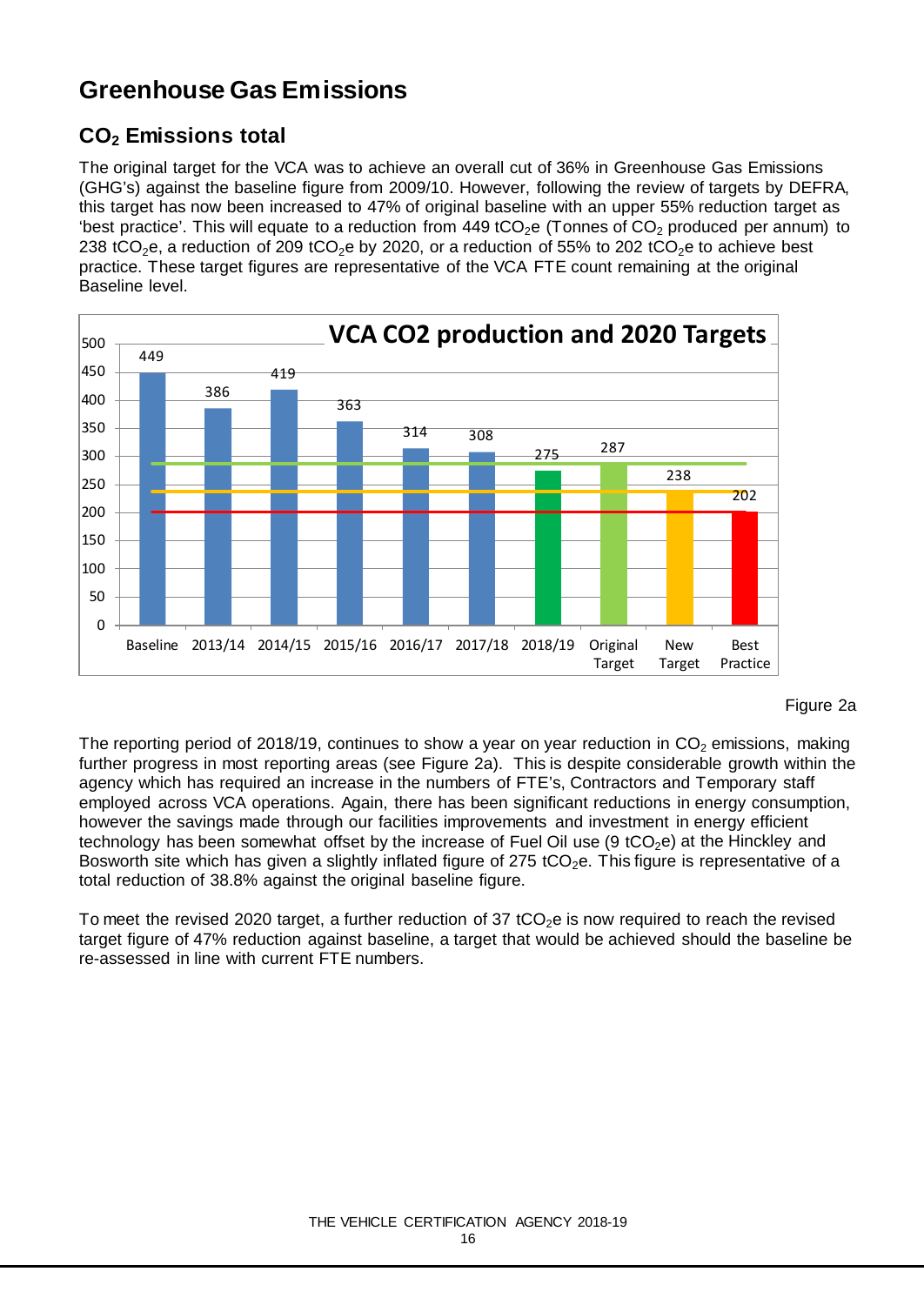## **Sources of CO2 Emissions**



Figures 2b & 2c

Figure 2b and 2c show a direct comparison in  $tCO<sub>2</sub>$  of emissions by category, produced by the VCA's activities in 2017/18 and 2018/19.

When comparing the two periods we can clearly see the continued trend of increase in road travel as a percentage of total emissions. This is due to a significant reduction in electricity use and the more favourable conversion factors used in reporting. The proportion of VCA  $CO<sub>2</sub>$  emissions that are linked to travel currently stands at 63.8% this is up from 52.9% in 2017/18. The percentage attributable to electricity use continues to fall, down from 32.9% in 2017/18 to just 22.5% in 2018/19.

## **Utilities**



### **Overall Energy Emissions**

#### Figure 3a & 3b

The images above directly show how new technologies and the changes to power generation in the UK are directly affecting the VCA's  $CO<sub>2</sub>$  emissions against fuel types. As the reliance on fossil fuels continues to diminish, this is a trend that is expected to continue into the future.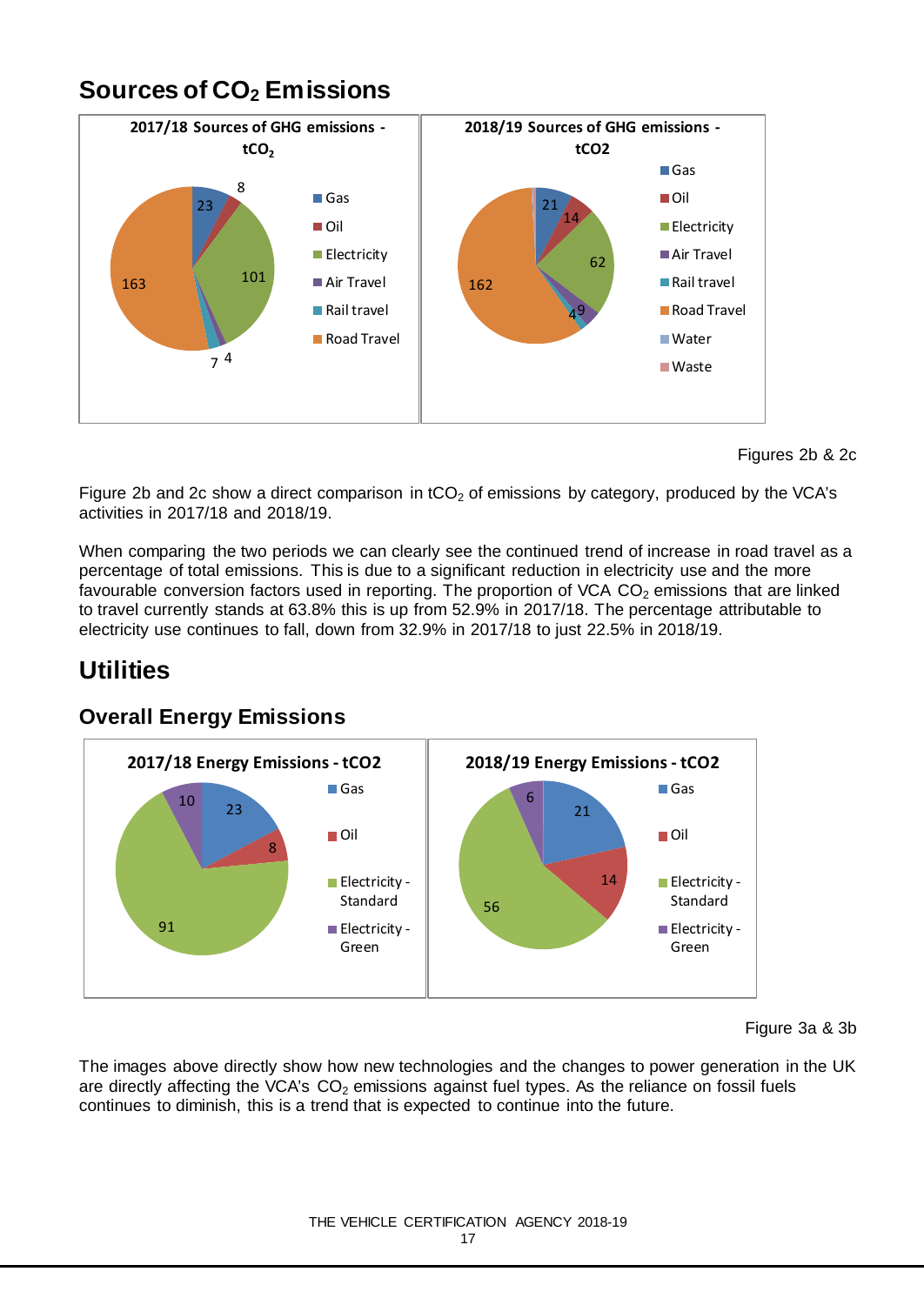### **Gas & Electric**

**Gas:** Over the full reporting period of 2018/19 there has been a small decrease in the amount of emissions produced through gas use. This has been primarily due to better planning and use of heating control systems at our headquarters office buildings. This also had the effect of minimising the impact over the winter months with a prolonged cool period (Sept 18 - Dec 18) leading into winter– see Figure 3c.



As gas is used primarily for heating, this increase seen over the winter months can be directly attributed to the local weather conditions experienced over this period.

Figure 3c

**Electricity:** We have achieved another significant reduction in electricity use of 15.4% over this reporting period *(a 36% reduction against 2016/17 figures)*. Over the reporting period a further 31,000- Kilowatt hours of energy saved *(97,000KWh against 2016/17)*.

This has been achieved through a number of on-site energy saving initiatives along with improving awareness amongst staff members. Initiatives include the replacement of the remaining halogen strip lighting on the Hinckley site with energy efficient LED's and the current IT projects where old inefficient equipment is being replaced with modern low energy alternatives.

This improvement in energy awareness and sustainable development means that assessing the environmental impact of new technology has become part of the decision process, and as such, this is proving particularly useful in IT where efforts are made to source new technology bearing the energy star logo or other energy efficient markings.

It should also be noted that green electricity continues to be generated on site through our own roof mounted solar panels.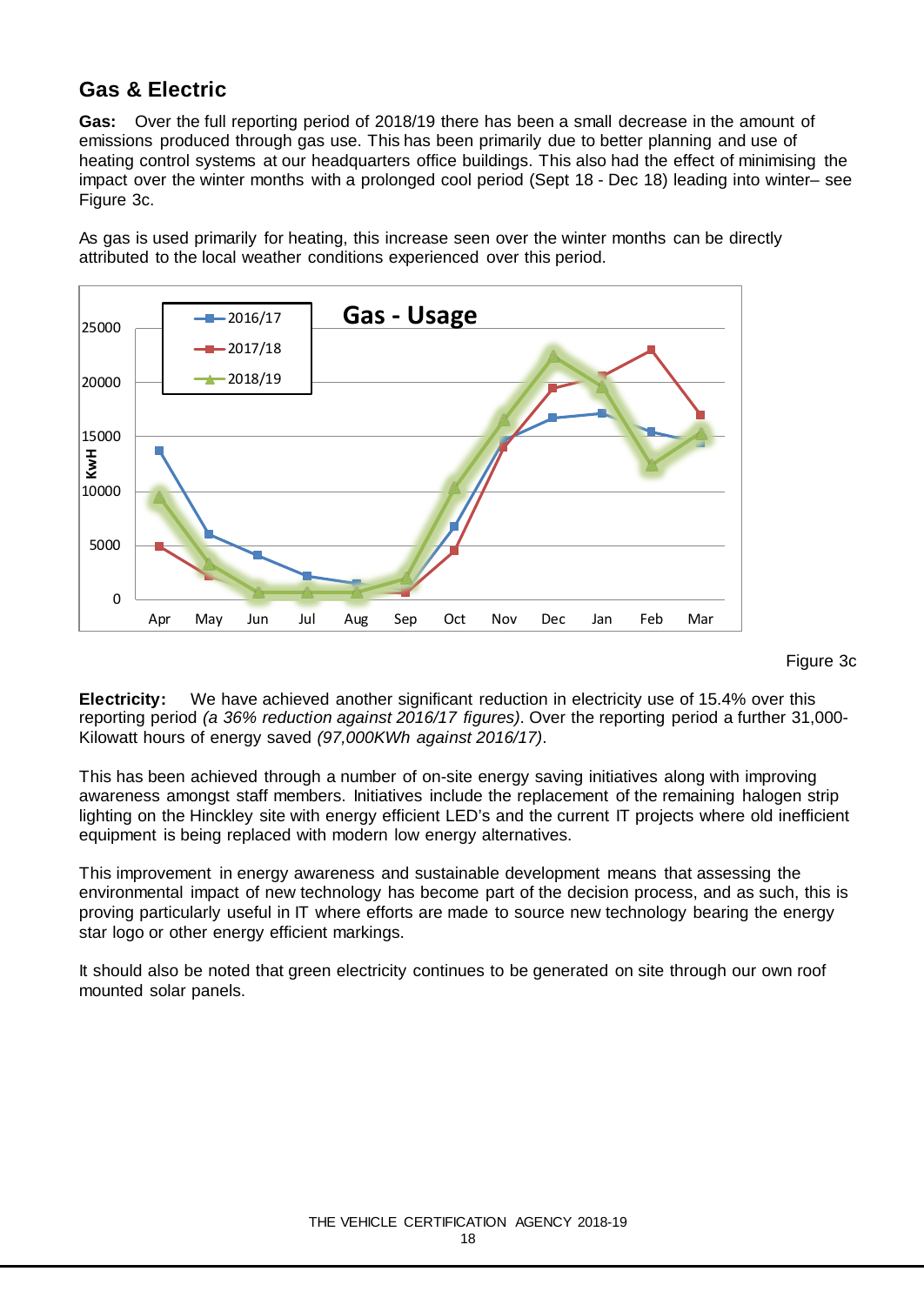

Figure 3d

### **Water**

The VCA uses very little water as part of its daily activities, the majority of the water that is used is primarily for domestic use such as sanitation, janitorial and personal use. Over the current reporting period there has been a slight increase in water used year on year. However, couple this with the increase in FTE's at VCA sites we see a reduction in use when measured against FTE's. There was also a large number of contractors and temporary staff employed on VCA sites throughout this reporting period.

This extra resource above FTE numbers had a diluting effect on this year's overall figure.



Figure 3e

As part of the GGC targets originally provided when the baseline was set in 2010, another measure of defining water usage is to measure against FTE count. The target here was set at  $6m^3$  per FTE.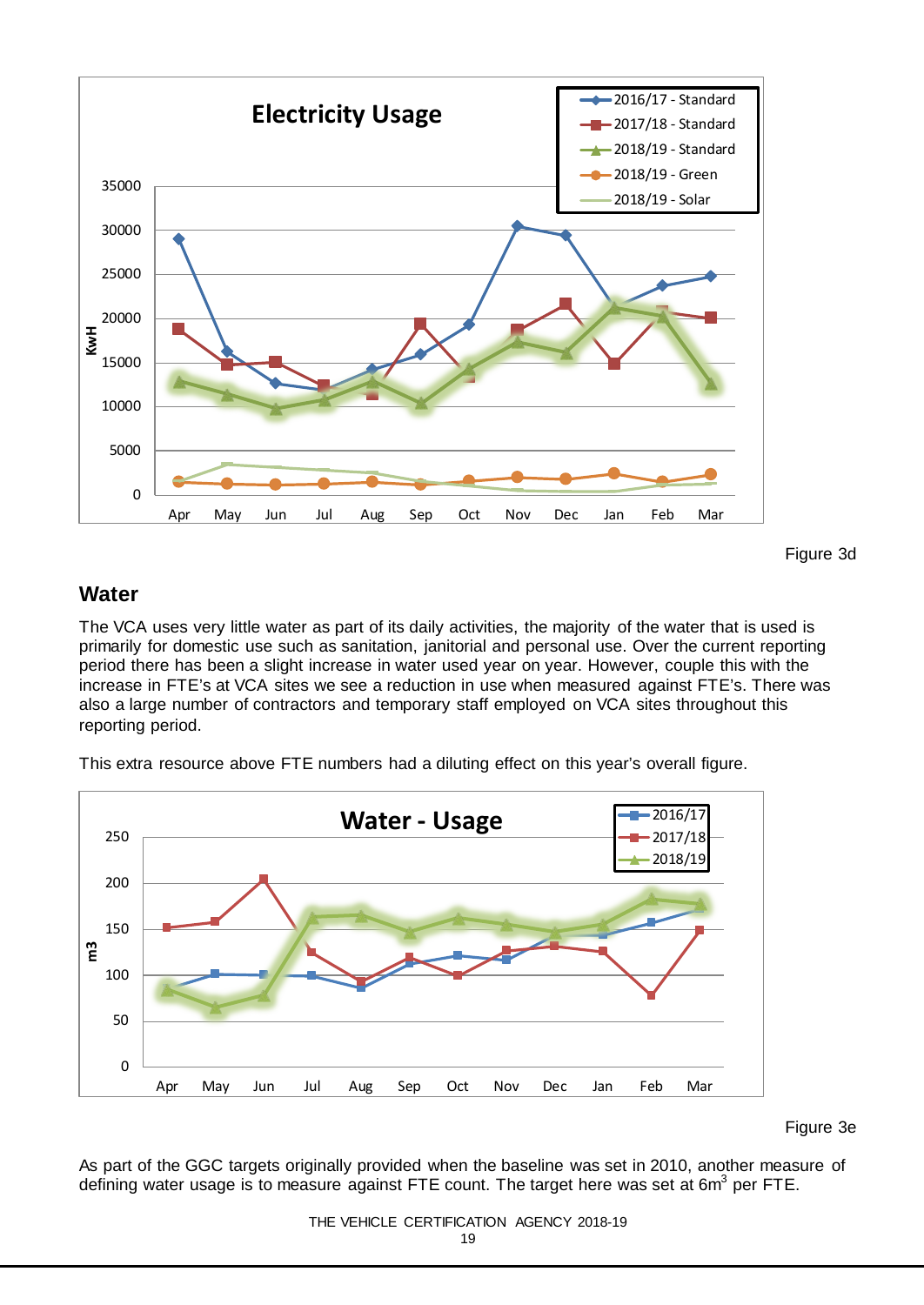Finally, we are beginning to make progress towards that target figure. There was a small improvement to a figure of 9.29  $m^3$  per FTE. If the figure for temporary and contracted staff is added, this figure further improves to  $7.47m<sup>3</sup>$  per FTE.



Figure 3f

## **Transport and Travel**

2018/19 has seen the amount of travel carried out by the VCA stay relatively steady, this despite increasing staff numbers and work activities the introduction of smarter ways of working are having a noticeable effect on travel requirements. Increases have been noted in hire car use and domestic flights against 2017/18 figures with a fall recorded in all other areas. Overall there has been a small increase in emissions of 2 tCO<sub>2</sub>e. Travel now accounts for 63.8% of all reportable emissions generated by the Agency.

| 2017/18     |                   |               |  |
|-------------|-------------------|---------------|--|
| <b>Type</b> | tCO <sub>2e</sub> | $\frac{0}{0}$ |  |
| Energy      | 133               | 43            |  |
| Transport   | 174               | 56.4          |  |
| Waste       | 1.32              | 0.43          |  |
| Water       | 0.51              | 0.17          |  |
| Total:      | 309               | 100           |  |

| 2018/19     |                   |       |  |
|-------------|-------------------|-------|--|
| <b>Type</b> | tCO <sub>2e</sub> | %     |  |
| Energy      | 97.3              | 35.5  |  |
| Transport   | 176               | 63.8  |  |
| Waste       | 1.94              | 0.706 |  |
| Water       | 0.579             | 0.21  |  |
| Total:      | 275.82            | 100   |  |



- Energy - Transport - Waste - Water

#### THE VEHICLE CERTIFICATION AGENCY 2018-19

20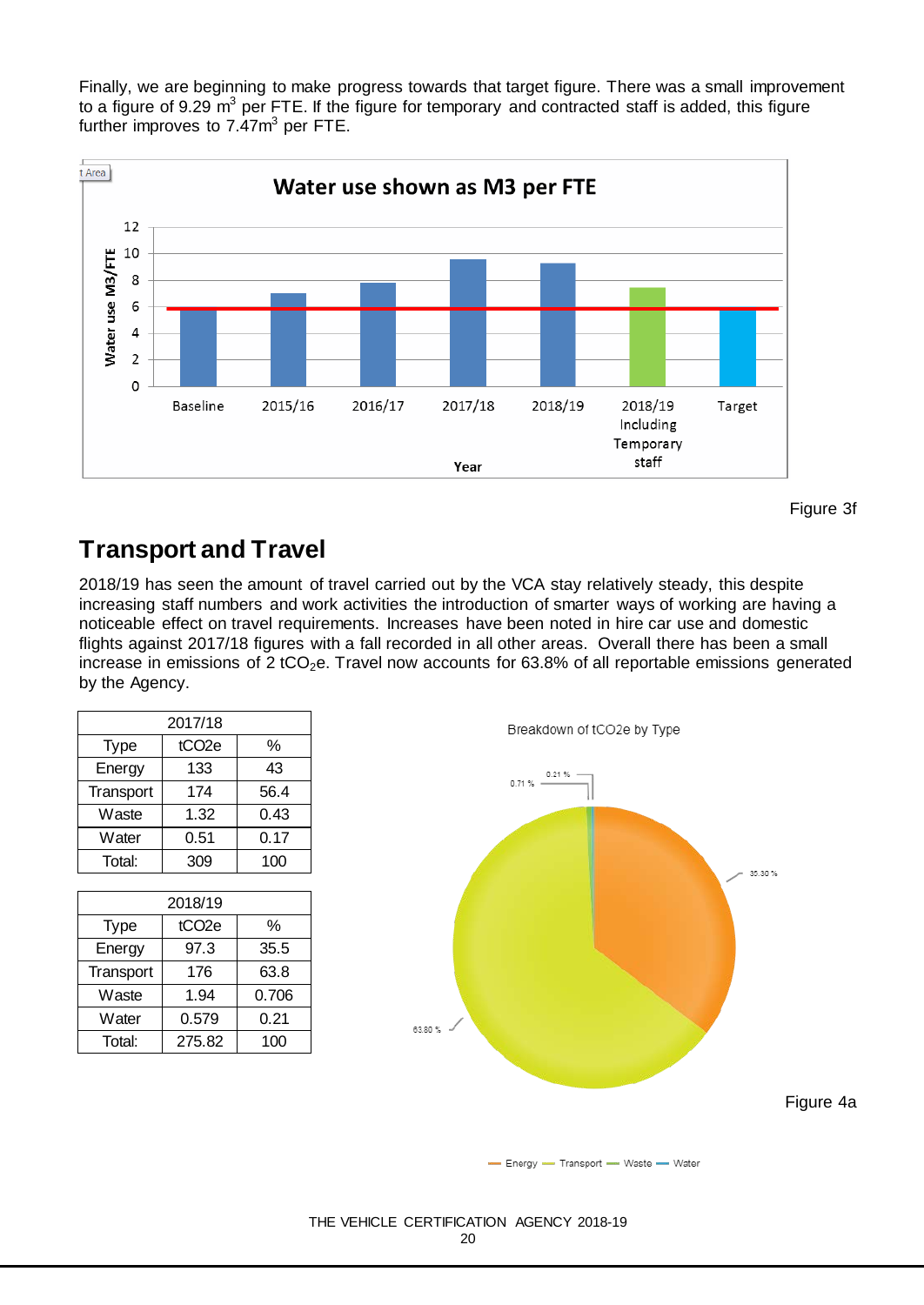## **Domestic Flights**

Although the VCA historically has used relatively few domestic flights, there has been a marked increase of 14,800km when compared to the 2017/18 figures, this is an increase of 53% over this reporting period. This increase is due to the increase in audit work by our CoP team.



Figure 4b

### **Rail travel**

The VCA uses a number of methods to reduce the need for travel. This has been enhanced by the improvements in IT technology available. As such, there has been a noticeable increase in personnel using the more accessible and updated technology such as: Telephone conferencing, video conferencing and Skype to name a few. The use of facilities such as these helps the VCA to reduce the number of journeys made, particularly to mainline hubs such as London or Birmingham. Over the 2018/19 period, there has been a notable reduction in rail use, totalling 22,864km (A decrease of 48.3% against 2017/18).



Where travel cannot be avoided, rail travel is encouraged over the use of road or air travel.

## **Road Travel**

Road travel is by far the leading form of emissions produced by the VCA accounting for 92% of all recordable travel and 62.8% of all emissions by the Agency.

#### THE VEHICLE CERTIFICATION AGENCY 2018-19

Figure 4c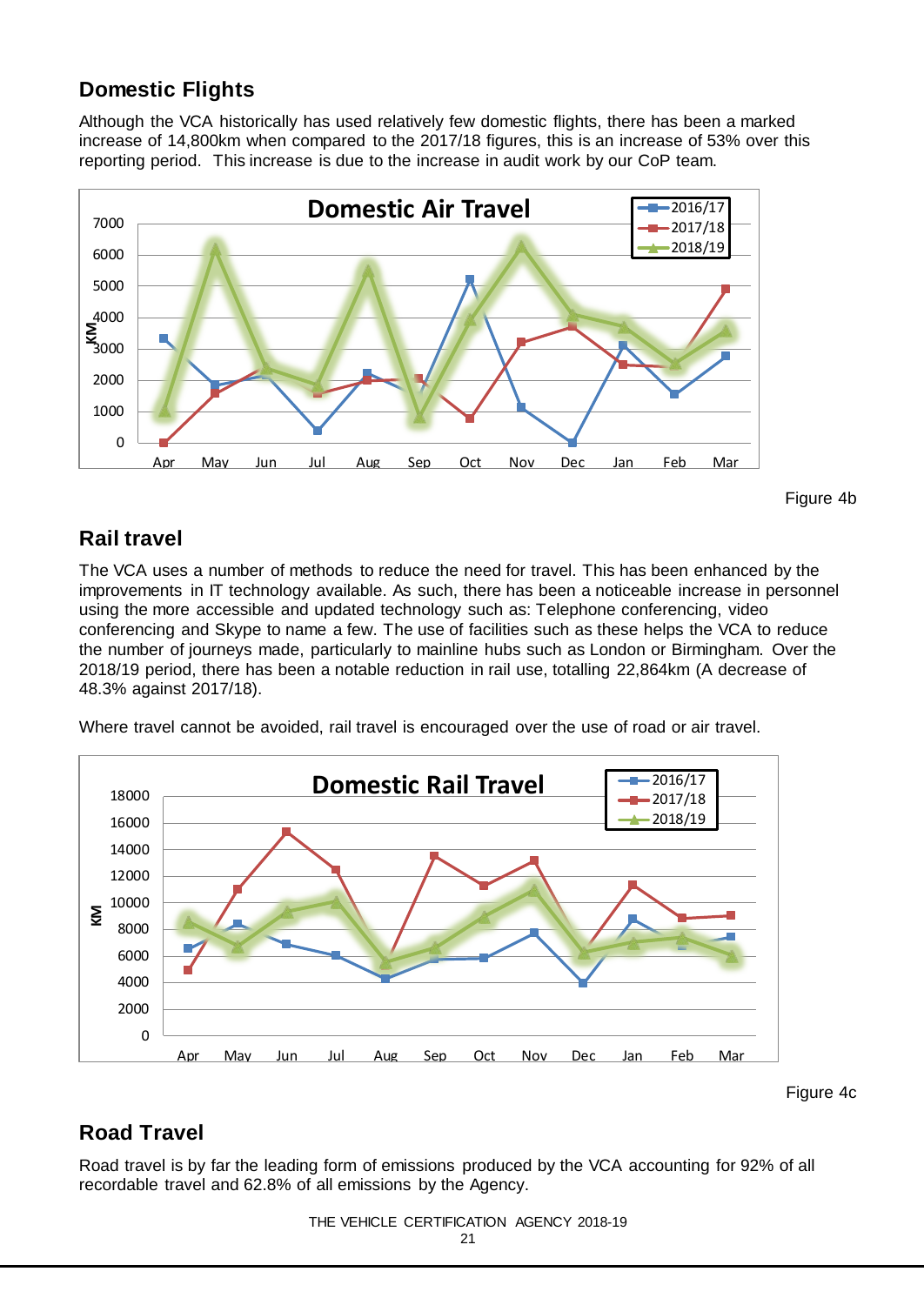| Transport<br><b>Type</b> | tCO <sub>2e</sub> | %     |
|--------------------------|-------------------|-------|
| Air Business             | 9.38              | 5.34  |
| <b>Rail Business</b>     | 4.21              | 2.40  |
| Road<br><b>Business</b>  | 162               | 92.26 |
| Total:                   | 175.6             | 100   |



- Air Business - Rail Business - Road Business

There are 3 modes of transport used by the VCA when travelling by road (Our own pool cars, hire cars and grey fleet). Hire car use is by far the most used form of road travel at VCA clocking up over half a million kilometres (577,782 Km) over the reporting period. The use of grey fleet has reduced slightly to 222,251 Km with the pool car fleet use increasing to 90,387 Km.



Figure 4e & 4f

### **Pool Cars**

The VCA pool car fleet consisted of 4 diesel vehicles, 2 Plug-in Hybrid Electric Vehicles and 1 pure electric. Since the successful introduction of the 2 PHEV vehicles, there has been a 37.1% increase in distance covered using pool fleet (90,387 Km) of this 45% of all pool fleet miles were completed using the PHEV technology thus offsetting some of the increased  $CO<sub>2</sub>$  produced by this extra travel.

The electric only powered vehicle has only a small range and is generally used for very short local journeys.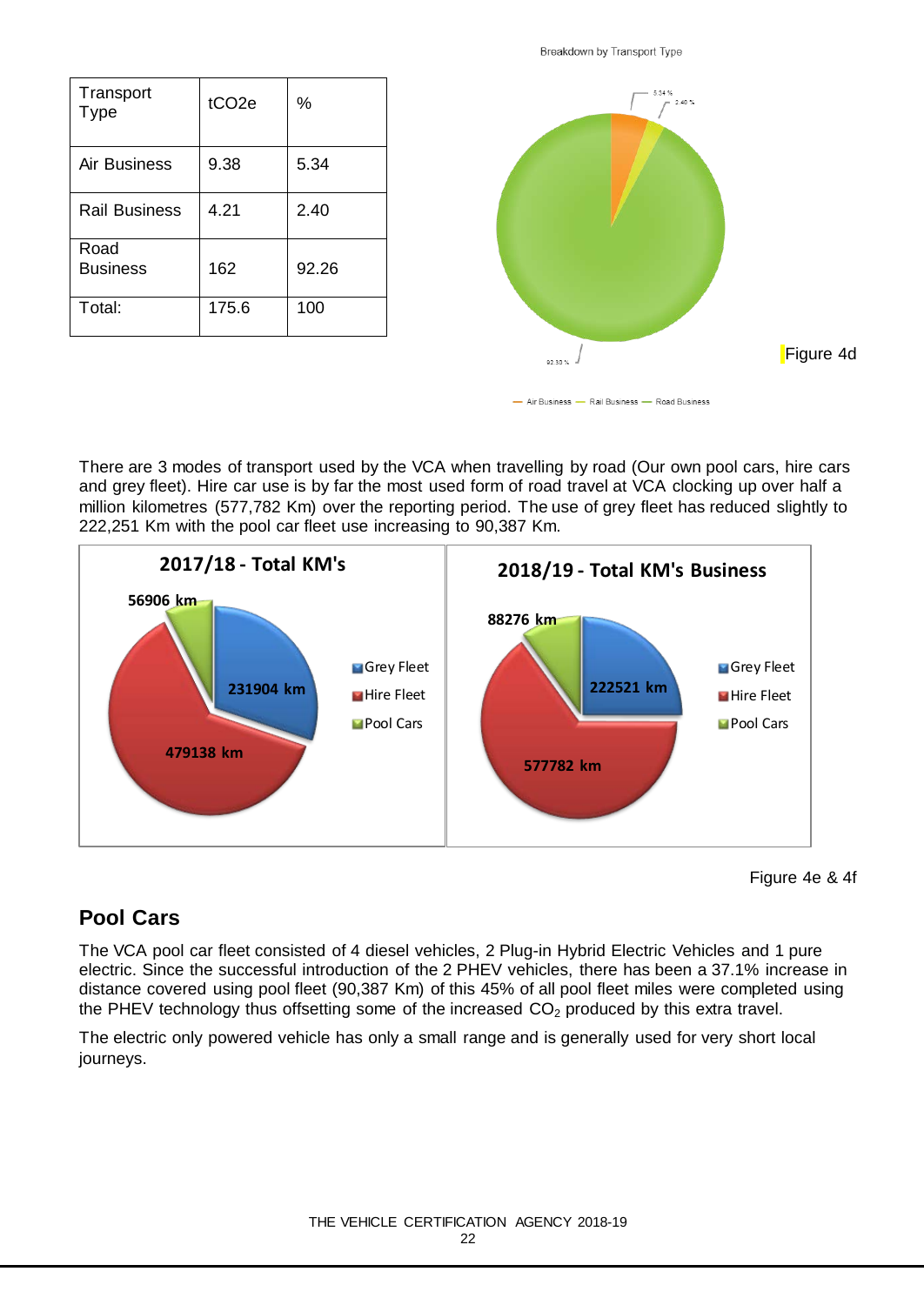

Figure 4g

### **Hired Cars (Enterprise)**

Over the 2018/19 reporting period the distance being covered by VCA employees in hire cars has continued to increase, by almost 100,000 Km. There are a number of reasons for this increase however, by far the biggest reason is the increase in employees and the resulting workload. The reporting of MI data from Enterprise has improved substantially, although roughly 10% of all hires are still being incorrectly reported. Where this is the case, a mileage cap has been introduced to minimise the effect of these inaccuracies. Enterprise continues to work with DfT sustainability and travel leads, to create and implement solutions to this problem.



Figure 4h

## **Grey Fleet (The use of Personal Vehicles on Business)**

Grey fleet mileage continues to gradually fall at the VCA, with a further reduction of 9,653 Km noted over the reporting period. This still leaves a sizeable figure of 222,251 Km travelled in grey fleet vehicles for business reasons.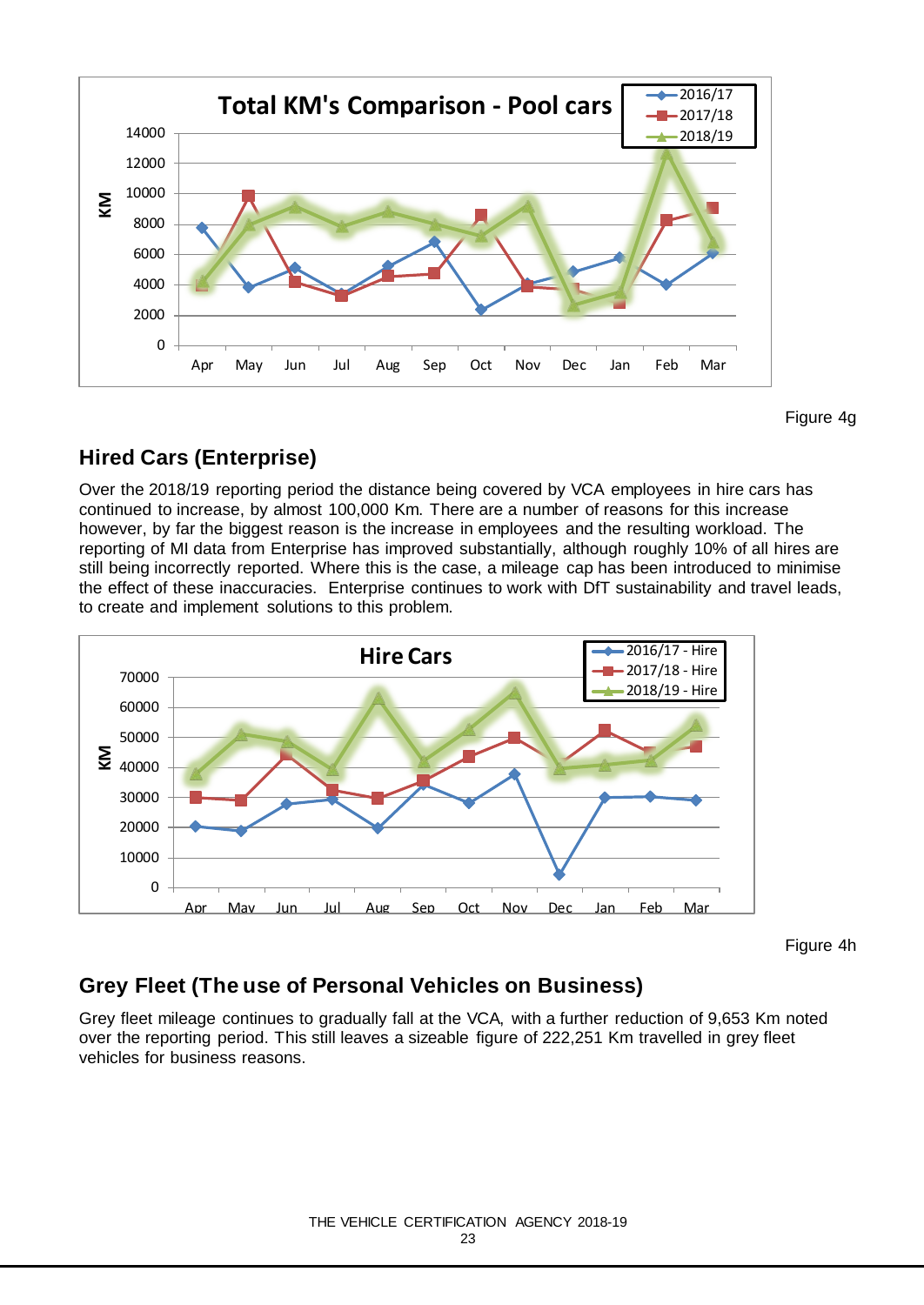

Figure 4h

### **Waste**

The GGC targets for Waste are broken down into 3 areas. The first of which is a target to reduce overall waste by 25% against baseline, the second is to ensure that at least 70% of our generated waste is either recycled or composted and the third is to divert 90% of waste away from landfill.

### **Waste produced on VCA sites**

Since February 2018 all waste produced on VCA sites has been reported directly to DfT by Interserve FM (IFM) as part of the DfT FM contract. This, where possible, has been monitored by the on-site teams at VCA for accuracy, however, it should be noted that over this reporting period there has been little direct access to waste weights recorded from IFM service providers. Interserve FM have had the duty of care imposed on them contractually to eliminate any waste from landfill where possible, maximise recycling and report on these factors.

Prior to the IFM contract starting, it can be reported that there has been a small decrease in the total amount of waste produced across our site's, however, as the majority of this is domestic waste this can also be directly linked to the number of staff who are present on our sites.

All waste across our sites continues to be segregated and disposed of in designated receptacles in use across our sites making the process of recycling easier. Although the majority of our waste is now either recycled or sent as 'waste to energy' current figures indicate that through the IFM contract 6.2% of all VCA waste is currently being sent to landfill.

It is also worth noting that due to the small amounts of waste produced it remains impractical for the service providers responsible for our waste disposal to give accurate figures breaking down 'recycled' and 'waste to energy'.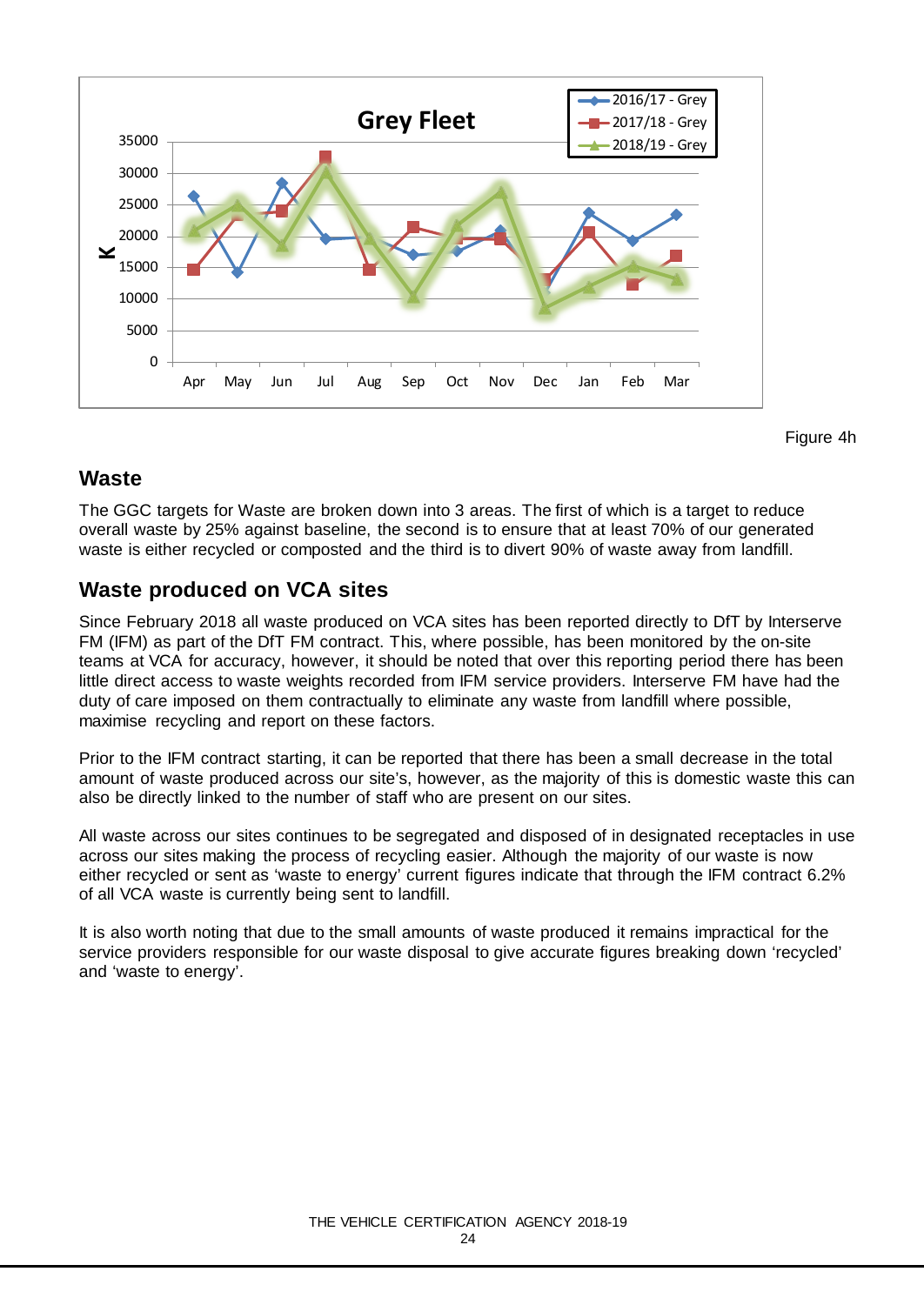

Figure 5a



Figure 5b

The figures in figures 5a & b are representative of historical figures showing current trends at the VCA.

### **Paper**

Paper continues to be recycled through the current closed loop system.

### **The Future – Beyond GGC 2020**

As we enter the last year of the current GGC commitment, our attention is now drawn to future GGC commitments and what forms these could potentially take. To prepare for this, we at the VCA will keep a flexible approach to sustainability whilst continuing to improve our environmental credentials and reduce the Agency's Carbon footprint and environmental impacts.

### **Transport & Travel**

VCA will continue to monitor the effectiveness of reporting MI data by Enterprise. This is to ensure that the information being received and reported on is reliable and accurate and that 'double reporting' is not taking place. We will also continue to explore other initiatives available through Enterprise, OLEV schemes and other funded incentives to change our travel arrangements and actively reduce grey fleet mileage. When looking at the replacements for current pool vehicles, Hybrid or electric vehicles are to be championed as alternatives to petrol and diesel. As facilities are upgraded, we must continue to be pro-active in preparing for the future, e.g. adding the infrastructure to charge electric vehicles on our sites. VCA will encourage the use of new technologies, such as those that can be employed to replace the need for travel. Where travel is unavoidable, we will employ the most sustainable mode of travel available.

### **Waste**

VCA will monitor Interserve Facilities Management to ensure they are acting within the terms of the DfT facilities management contract in relation to waste being reduced, recycled and re-used in a sustainable way and that they continue to reduce/remove any requirement for landfill.

THE VEHICLE CERTIFICATION AGENCY 2018-19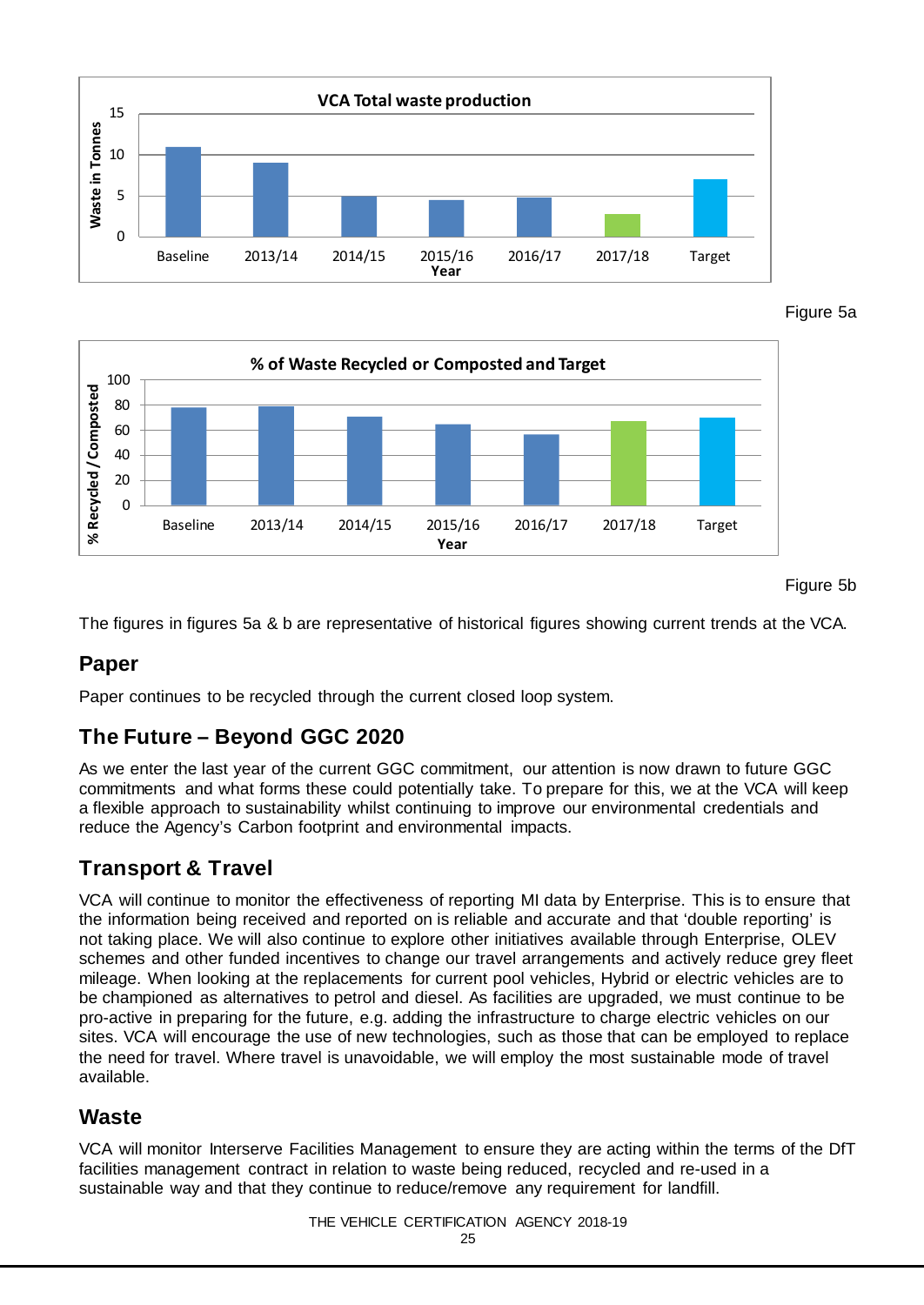### **Water**

VCA will monitor the effectiveness of the new low usage equipment and controlled flow systems introduced when upgrading existing equipment. We will also look into the potential for using emerging technologies such as rainwater harvesting at our Midlands site.

## **Plastics**

This area continues to get a lot of media attention. Although not included in the GGC, this is currently very topical and is likely to be included in the next incarnation of the GGC. At the VCA, there has already been some mailshots and initiatives targeting the reduction of single use plastics. These include examples such as specific recycle boxes, re-useable drinks containers, paper cups and wooden stirrers.

### **Power**

The upgrading of all of the lighting systems at the VCA to LED has had a huge impact on consumption, this coupled with new energy saving technology being used as part of the IT improvement projects has provided huge savings across our sites. The continued decarbonisation of the national grid is also contributing to the improvement in reported emissions. Despite this there are still plenty of options to further improve our performance here. This could include something small such as the addition of motion sensors where not already installed or something much bigger like increasing the capacity of our solar generation capability.

Following the increase in usage of the main boiler heating system in the Midlands, the heat could be better distributed by extending the system into the main offices, thus reducing the requirement for static heaters. Also, more targeted use of current heating systems across the estate will improve the efficiency of these systems. Adding thermostats to systems that previously operated alone, or manually by demand such as the air conditioning systems, wasted heating and cooling can be minimised. Also, the elimination of unsuitable zonal heating can prevent further waste through heat loss.

## **Conclusion**

The VCA has continued to make year on year savings against the odds this year. Despite the increased business activity and head count, further savings have been made in most areas. The recorded figure of 275 tCO<sub>2</sub>e has now taken the VCA well past the original 2020 target of 287 tCO<sub>2</sub>e and is measured at an overall reduction of 39% of Greenhouse Gas Emissions against baseline. This now puts the VCA well on track to achieve the new target reduction of 47% (238 tCO<sub>2</sub>e) set in February 2018.



Figure 8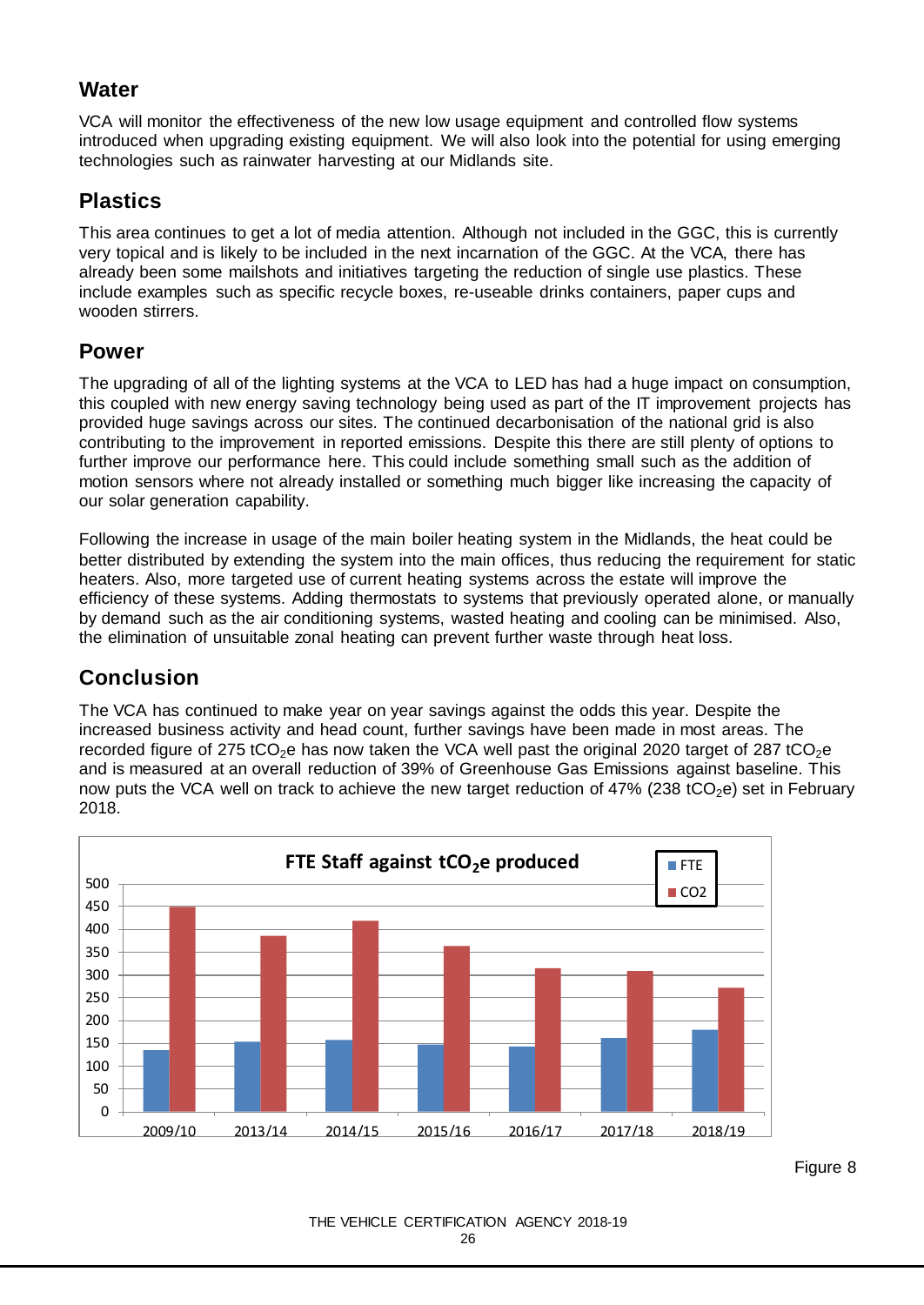As shown in Figure 8, the agency continues to grow with FTE's Contractors and Temporary staff numbers increasing across the Agency. As head count increases, it is usual to think that more resources will be required, more waste will be created and due to the nature of the business at the VCA there will be an increased travel requirement. What figure 8 clearly shows is that although FTE headcount has been increasing substantially, the VCA has continued to meet and exceed the targets presented by the GGC and has demonstrated real reductions in  $tCO<sub>2</sub>e$  emissions year on year. Since the baseline figures were established in 2009/10, the emissions produced by VCA activities has reduced from 3.31 tCO<sub>2</sub>e per FTE to 1.52 tCO<sub>2</sub>e, a quantifiable reduction across the agency of 54%.

However, the ongoing challenge remains, and going forward the VCA is committed to continue meeting any targets imposed, whilst operating at 'business as usual' with all the challenges created by the constantly evolving business landscape. VCA is also committed to reducing, where possible, its carbon/ecological footprints and impact to the environment.

To achieve this, the VCA will…

- Continue to implement sound policies and procedures that recognise the potential impacts of climate change (changing weather, extreme events etc.) and how to respond to them.
- Aim to follow recognised best practice to continually review and improve our systems whilst constantly challenging the way we do work.
- Be able to demonstrate progress made, by regular reporting to the Greening Government Commitment (GGC) and Greenstone reporting system.
- Attend forums and meetings to share the wealth of information and knowledge held by the
- Continue to pursue and report on sustainable procurement, invest in energy efficient products and services whilst still achieving value for money.
- Be open and transparent, report publicly on ways in which we are working to address our responsibilities to climate change, biodiversity, procurement of services, sustainable construction and any other process considered significant to our operation.
- Remain flexible and robust to allow us to address any other topical issues as they arise such as the removal of Single Use Plastics from our estate.

Pia Willes

PIA WILKES

Chief Executive and Agency Accounting Officer 2 January 2020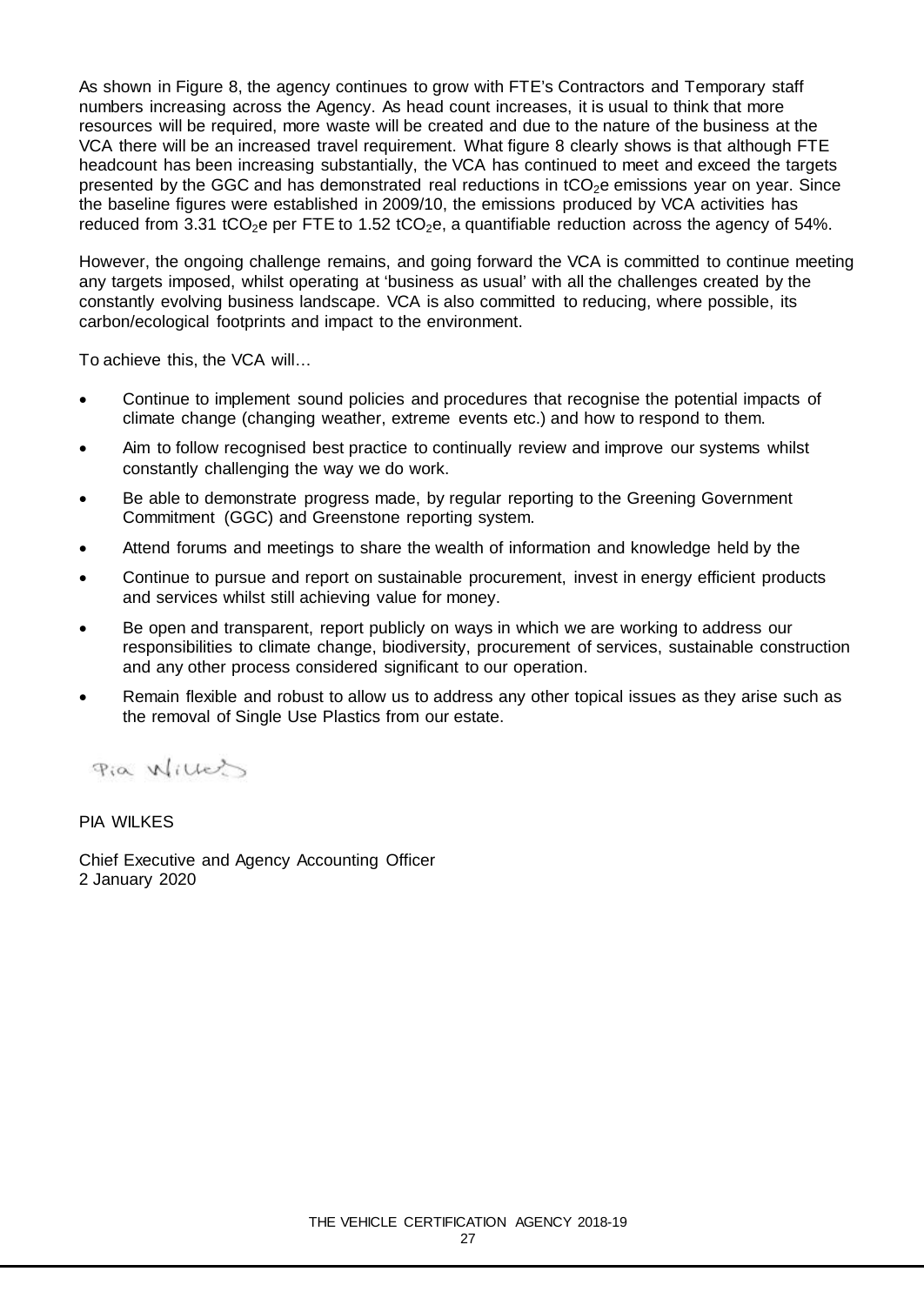## <span id="page-27-0"></span>**Accountability Report**

## **Directors' Report**

This accountability report is produced to comply with the requirements of the Companies Act 2006, adjusted for the public sector context as required by the HM Treasury Financial Reporting Manual 2018-19. It should be read in conjunction with the Governance statement, the Remuneration report and the performance report.

## **Accounts Direction**

The financial statements on pages 50 to 72 have been prepared in accordance with the direction given by the Treasury in pursuance of Section 7(2) of the Government Resources and Accounts Act 2000 (DAO 02/16).

## **Members of the board**

Full disclosure of the serving directors is available in the governance statement on page 30.

## **Directorships**

Directors are required to disclose any other business interests in the register of interests that may conflict with their responsibilities. No director has declared any business interest that may conflict with their role.

## **Asset values**

As assets are revalued annually in line with the accounting policy, the Directors consider there is no significant difference between the market value and carrying value of assets in the accounts.

Financial Instruments

Please refer to Note 1 in the financial statements which details the position VCA has in relation to financial instruments.

## **Statutory framework**

Automotive type approval is VCA's primary function, carried out under the Road Vehicles (Approval) Regulations 2009 which implement the framework EU Directive 2007/46/EC, as amended for cars, trucks, buses, and trailers. Similar framework EU Directives for 2/3 wheeled vehicles and agricultural vehicles are implemented by The Motorcycles (Type-Approval) Regulations 2018 and The Agricultural and Forestry Vehicles (Type-Approval) Regulations 2018 respectively. Fees for type approval work are charged in accordance with the Motor Vehicles (Type Approval and Approval Marks) (Fees) Regulations 2009, as amended.

Non-road mobile machinery (NRMM) approvals are issued in accordance with the NRMM EU Directive 97/68/EC, as amended under powers in The Non-Road Mobile Machinery (Type-Approval and Emission of Gaseous and Particulate Pollutants) Regulations 2018.

Vehicle Special Orders are issued under Section 44 of the Road Traffic Act 1988.

Certification of parking and bus lane civil enforcement camera systems is issued on behalf of DfT under the Civil Enforcement of Parking Contraventions (Approved Devices) (England) Order 2007 and the Bus Lanes (Approved Devices) (England) Order 2005 respectively.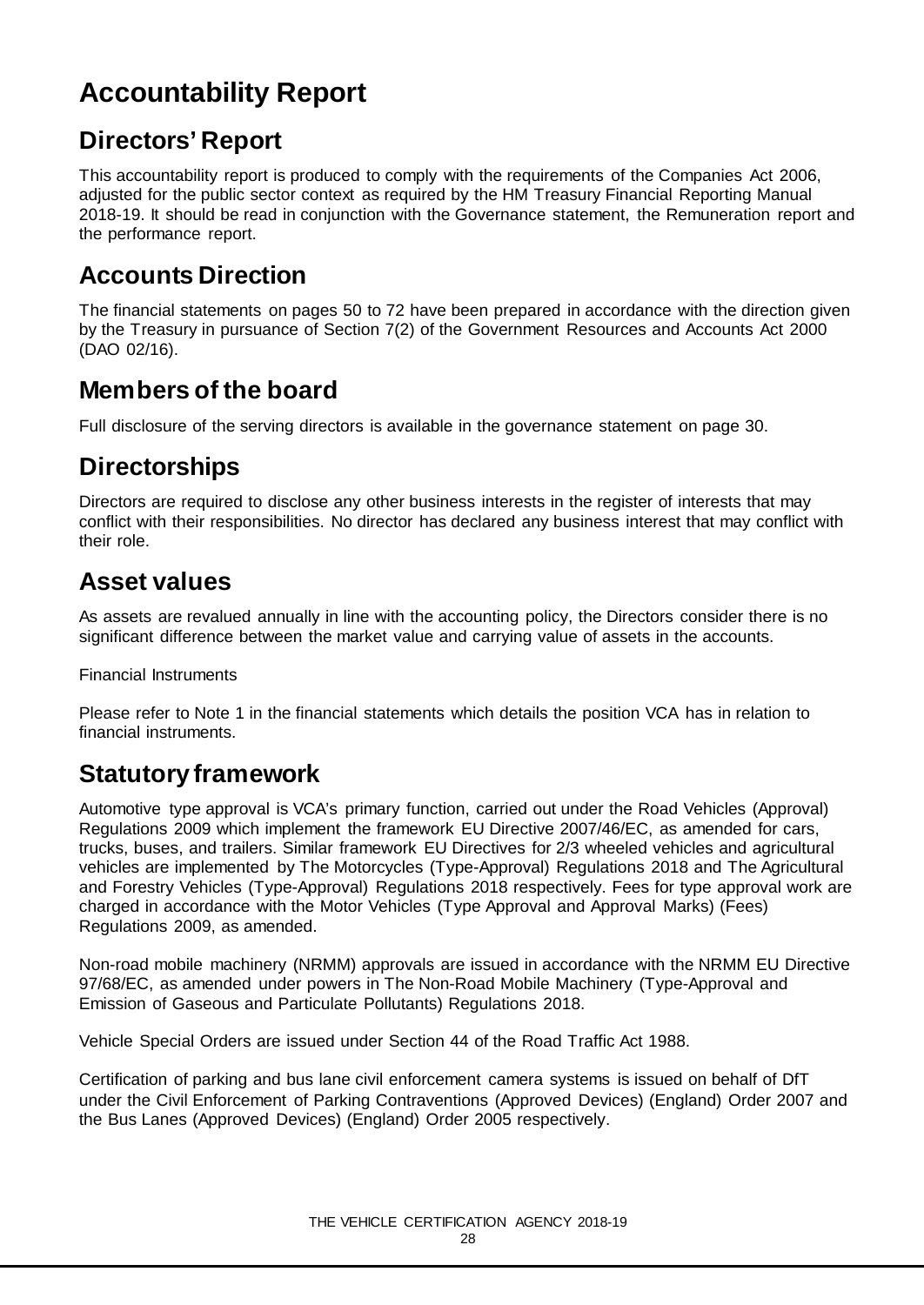## **Cost allocation**

The Agency produces information in note 3 to the accounts on the cost of its activities for fees and charges purposes using Treasury Guidance.

## **Personal data related incidents**

There were no breaches involving individuals' records.

## **Statement of Accounting Officer's Responsibilities**

Under section 7(2) of the Government Resources and Accounts Act 2000, HM Treasury have directed the Vehicle Certification Agency to prepare for each financial year a statement of accounts in the form and on the basis set out in the Accounts Direction in the Dear Accounting Officer letter DAO 02/16.

The accounts are prepared on an accruals basis and must give a true and fair view of the state of affairs of the Agency, the statement of comprehensive net expenditure, changes in taxpayer's equity and cash flows for the financial year.

In preparing the accounts, the Accounting Officer is required to comply with the requirements of the

Government Financial Reporting Manual and in particular to:

- observe the Accounts Direction issued by HM Treasury, including the relevant accounting and disclosure requirements, and apply suitable accounting policies on a consistent basis;
- make judgments and estimates on a reasonable basis;
- state whether applicable accounting standards, as set out in the Government Financial Reporting Manual, have been followed, and disclose and explain any material departures in the accounts; and
- prepare the accounts on a going concern basis.

The Permanent Secretary of the Department for Transport has appointed the Chief Executive of the Vehicle Certification Agency as the Accounting Officer for the Agency The responsibilities of an Accounting Officer, including responsibility for the propriety and regularity of the public finances for which the Accounting Officer is answerable, for keeping proper records and for safeguarding the Vehicle Certification Agency's assets, are set out in Managing Public Money published by the HM Treasury.

The Accounting Officer is required to confirm that, as far as she is aware, there is no relevant audit information of which the entity's auditors are unaware, and the Accounting Officer has taken all the steps that she ought to have taken to make herself aware of any relevant audit information and to establish that the entity's auditors are aware of that information.

The Accounting Officer is required to confirm that the annual report and accounts as a whole are fair, balanced and understandable and that she takes personal responsibility for the annual report and accounts and the judgments required for determining that they are fair, balanced and understandable.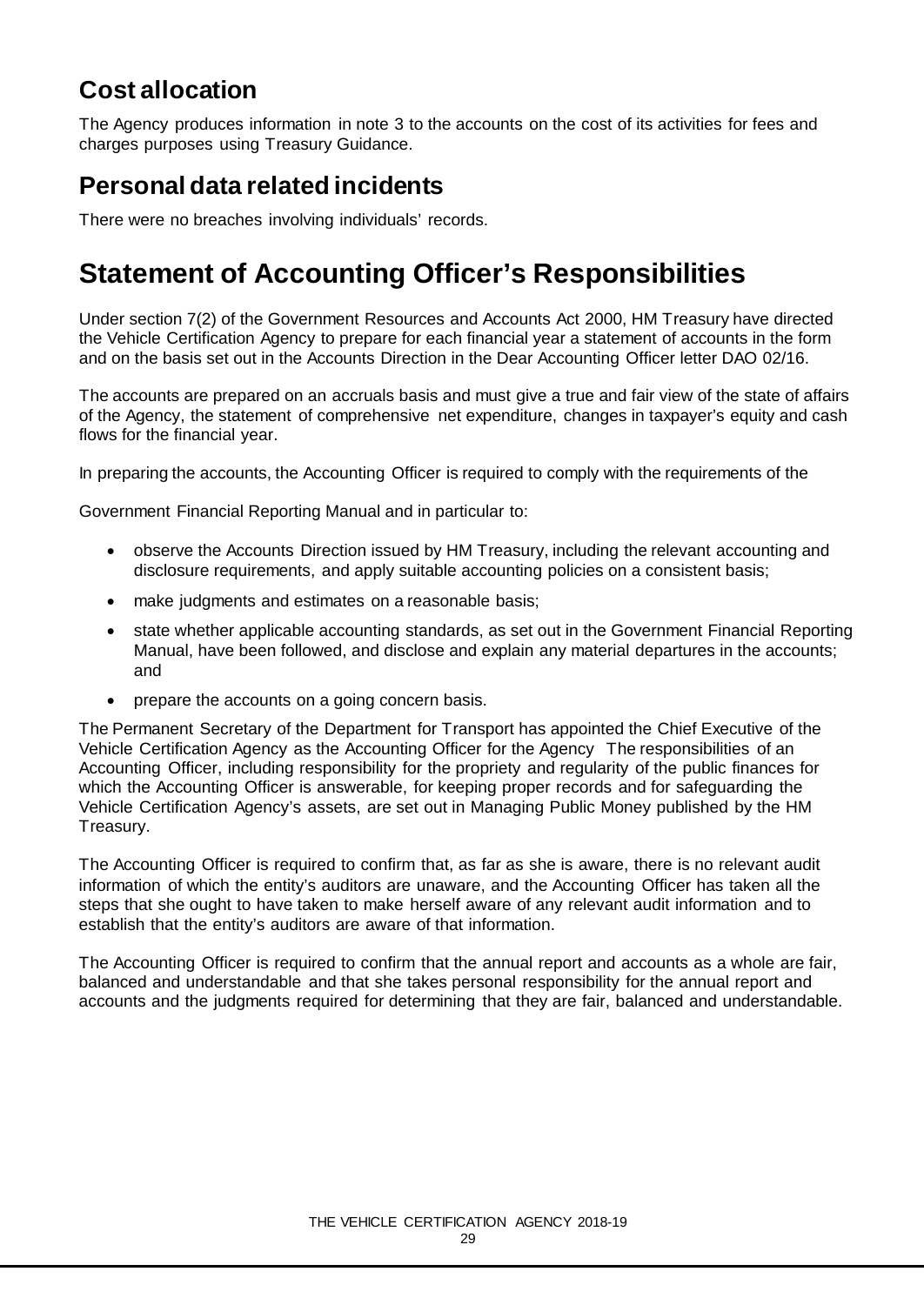## **Governance Statement**

## **Accounting Officer Introduction**

The Permanent Secretary of the DfT appointed me as Chief Executive Officer (CEO) for VCA from the 14<sup>th</sup> November 2016. As Accounting Officer, I have responsibility for maintaining a sound system of internal control that supports the achievement of VCA's policies, aims and objectives, whilst safeguarding public funds and agency assets for which I am personally responsible, in accordance with the responsibilities assigned to me in the HMT Code of good practice for Corporate Governance in Central Government Departments and Managing Public Money.

Corporate Governance is the way in which organisations are directed and controlled, and good governance is vital to effective financial and risk management. HM Treasury's 'Managing Public Money' and 'Financial Reporting Manual' require that I provide a statement on how I have discharged my responsibility to manage and control VCA's resources during the year. I have provided details below of how VCA's system of corporate governance has operated during 2018-19, including any areas where the system has not operated in line with the HMT Code of good practice for Corporate Governance in Central Government Departments.

I confirm that I take personal responsibility for the annual report and accounts, and for the judgements required for determining that they are fair, balanced and understandable; and am satisfied that this is the case for this year's annual report and accounts. I also confirm that to the best of my knowledge there is no relevant audit information of which the auditors are unaware, and that I have taken all reasonable steps to ensure that is the case.

## **GovernanceFramework**

As an Executive Agency of DfT, VCA follows the arrangements as set out in the Department's Corporate Governance framework. The VCA annual business plan was submitted to the Secretary of State for endorsement of the key performance measures at the beginning of the year and regular reporting of progress against these has been delivered to the Director of Road Safety, Services and Standards.

## **The Board**

The Board provides executive leadership within a framework of prudent and effective controls which enables risk to be assessed and managed and supports me in discharging my role as Accounting Officer. It sets VCA's strategic aims and ensures financial and human resources are in place to meet objectives and reviews business performance. It also sets VCA's values and standards and ensures obligations to customers and other stakeholders are understood and met. As the Agency Accounting Officer, I retain the overall decision-making authority on matters for which I am responsible and may be subject to Parliamentary scrutiny.

The Board includes me as CEO, Paul Higgs as Chief Operating Officer, Richard Brown, Chief Finance and Resources Officer (CFRO), Derek Lawlor, Chief Technical and Statutory Operations Officer and Paul Cooke, Chief Corporate Affairs Officer. The Board also includes three Non-Executive Directors (NEDs), as listed in the table below.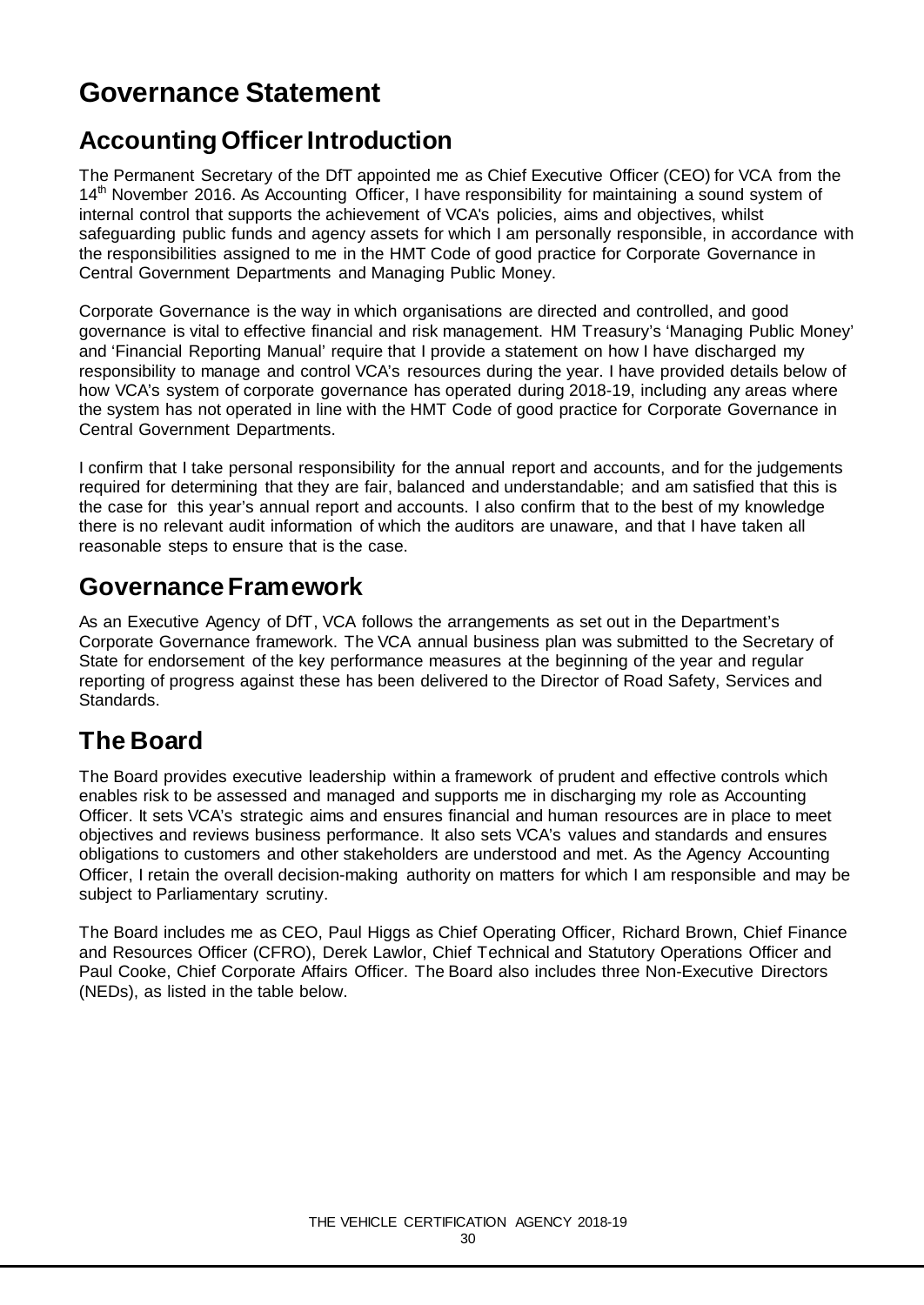| <b>Board member</b>                      | <b>Title</b>                                                | No of meetings<br>attended |
|------------------------------------------|-------------------------------------------------------------|----------------------------|
| Pia Wilkes                               | <b>Chief Executive</b>                                      | 8/9                        |
| Paul Higgs                               | <b>Chief Operating Officer</b>                              | 8/9                        |
| <b>Richard Brown</b>                     | <b>Chief Finance &amp; Resources</b><br>Officer             | 9/9                        |
| Paul Cooke                               | Chief Corporate Affairs Officer                             | 9/9                        |
| Derek Lawlor                             | Chief Technology and<br><b>Statutory Operations Officer</b> | 7/9                        |
| Dr. Susan Sharland (resigned<br>30/11/18 | Non-Executive Director                                      | 8/9                        |
| <b>Clive Scrivener</b>                   | Non-Executive Director                                      | $\overline{9/9}$           |
| Martin Wrigley (resigned 28/2/19)        | Non-Executive Director                                      | 7/8                        |
| Sarah Philbrick (appointed 26/3/19)      | Non-Executive Director                                      | 1/1                        |
| Trevor Spires (appointed 26/3/19)        | Non-Executive Director                                      | 0/1                        |
| Carrie Dolan                             | DfT Sponsorship Team                                        | 5/5                        |
| Ben Rimmington                           | DfT, Director of Roads Safety<br>& Standards                | 1/1                        |
| <b>Rosalind Wall</b>                     | DfT, Director of Roads Safety<br>& Standards                | 1/1                        |
| <b>Chris McKee</b>                       | DfT, Director of Roads Safety<br>& Standards                | 1/1                        |

The Department for Transport appointed Clive Scrivener as the Chairperson in October 2018, this is the first appointment of a Chair for the VCA.

During the year Martin Wrigley's term as NED came to an end on the 28th February 2019, along with that of Lead Non-Executive Director Dr Sue Sharland on 30th November 2018. Dr Sue Sharland did act in an advisory capacity until the Secretary of State for Transport appointed two new Non-Executive Directors. I would like to take this opportunity in thanking them for their valuable contribution to the VCA during their tenure as a Non-Executive Director.

The Secretary of State for Transport appointed Sarah Philbrick and Trevor Spires as Non-Executive Directors of the VCA on the 26th March 2019. Trevor Spires was unable to attend the Board in March due to commitments prior to his appointment.

The Audit Committee advises and supports the CEO to give assurance on risk, control and governance. The Audit Committee reviews the comprehensiveness of assurances in place to meet the Agency commitments to the DfT and reviews the reliability and integrity of these assurances, providing advice where applicable. This includes reviewing and advising on the implementation of accounting principles in conjunction with external auditors.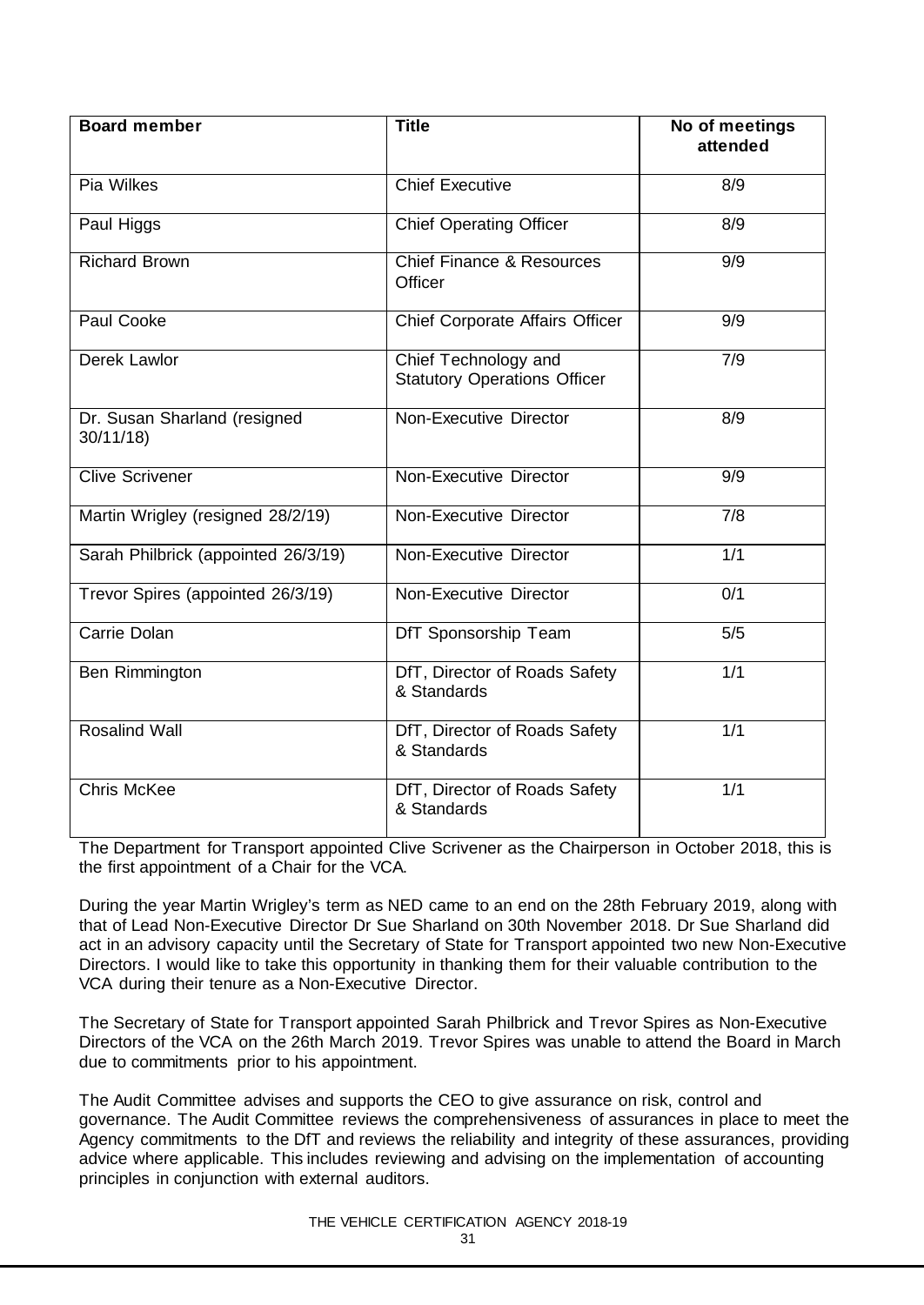The Audit Committee members comprise of the Board Non-Executive Directors (NEDs) and during the year the Committee was Chaired by Clive Scrivener. Also in attendance was a senior DfT Official and a member of DfT Finance Team, with Pia Wilkes & Richard Brown representing the VCA. On the appointment of Trevor Spires in March 2019, the Chair of the Audit Committee was passed from Clive Scrivener to Trevor Spires. Two meetings were held in the year and all committee members were in attendance.

VCA has completed an annual assessment of the board's effectiveness. It was considered that all was working well, during what had been an extremely busy period.

## **Health and Safety**

Internal health and safety assurance is monitored across all agency sites by a robust process of management safety walks, regular audits and inspections. These are undertaken by internal qualified auditors, health and safety team members and external professionals such as Crown Fire Inspectors and external experts in Health and Safety legislation.

All activities with known risks associated with the VCA are thoroughly assessed, controlled and reviewed. Wherever required these will include assessments in key areas such as hazards & risks, COSHH and DSE. The VCA also uses a maturity matrix to evaluate safety systems and mechanisms that are in place across the organisation to further reduce risks. VCA continue to make improvements in all areas of the 'maturity matrix'. Regular meetings of the Health and Safety committee take place to discuss this and any other issues that may arise. All H&S committee meetings are chaired by a member of the Board, Richard Brown, who also covers Health and Safety as a standing agenda item at every Board meeting.

The on-site Health and Safety team monitor all contractors who access our sites, this is to ensure that legal compliance is maintained and that they, (the contractor) operate to the standards set out by both their own assessments and those that are required by the VCA.

All accidents, incidents and near misses reported are entered into a defined reporting system. Where further investigation is required, line managers and individuals involved will liaise with the H&S team to define the root cause and reduce the possibility of re-occurrence. In the event of a significant incident, the H&S team would manage the RIDDOR reporting process and liaise with external bodies as required. Detailed records of all reported incidents would then be kept securely for a defined period.

The VCA also has high regard to the occupational health of all individuals working within the agency. Members of the Health & Safety team are available to help line managers and Local Human Resources where required so that any workplace ergonomic assessments and stress assessments are carried out. Health checks and eye tests are also offered as part of the commitment to this.

## **The Governance Culture**

The Agency recognises that its culture impacts on the organisation's success in terms of good governance. As Civil Servants, staff are bound by the Civil Service Code and adherence to the Nolan Seven Principles of Public Life. In addition, each Board evaluates the meeting's structure, content and presentation to facilitate informed decision making. VCA's Executive Directors considered the Agency's ongoing business needs and welcomed the experience of the Non-Executive Directors in providing the independent advice and external assurance required to ensure effective governance of the Agency.

## **Risk Management**

The Agency follows HM Treasury guidance with the aim of managing risk to a reasonable level rather than to eliminate all risk from achieving policies, aims or objectives. VCA's positive culture of risk management is led by the Board which ensures policy and strategy is in place and supported through the embedded risk processes at each level of the Agency. The Agency Risk Manager is supported by the CEO, who is the Agency Risk Champion, and the CFRO. The Agency risk register is used by Internal Audit to inform the annual audit programme.

THE VEHICLE CERTIFICATION AGENCY 2018-19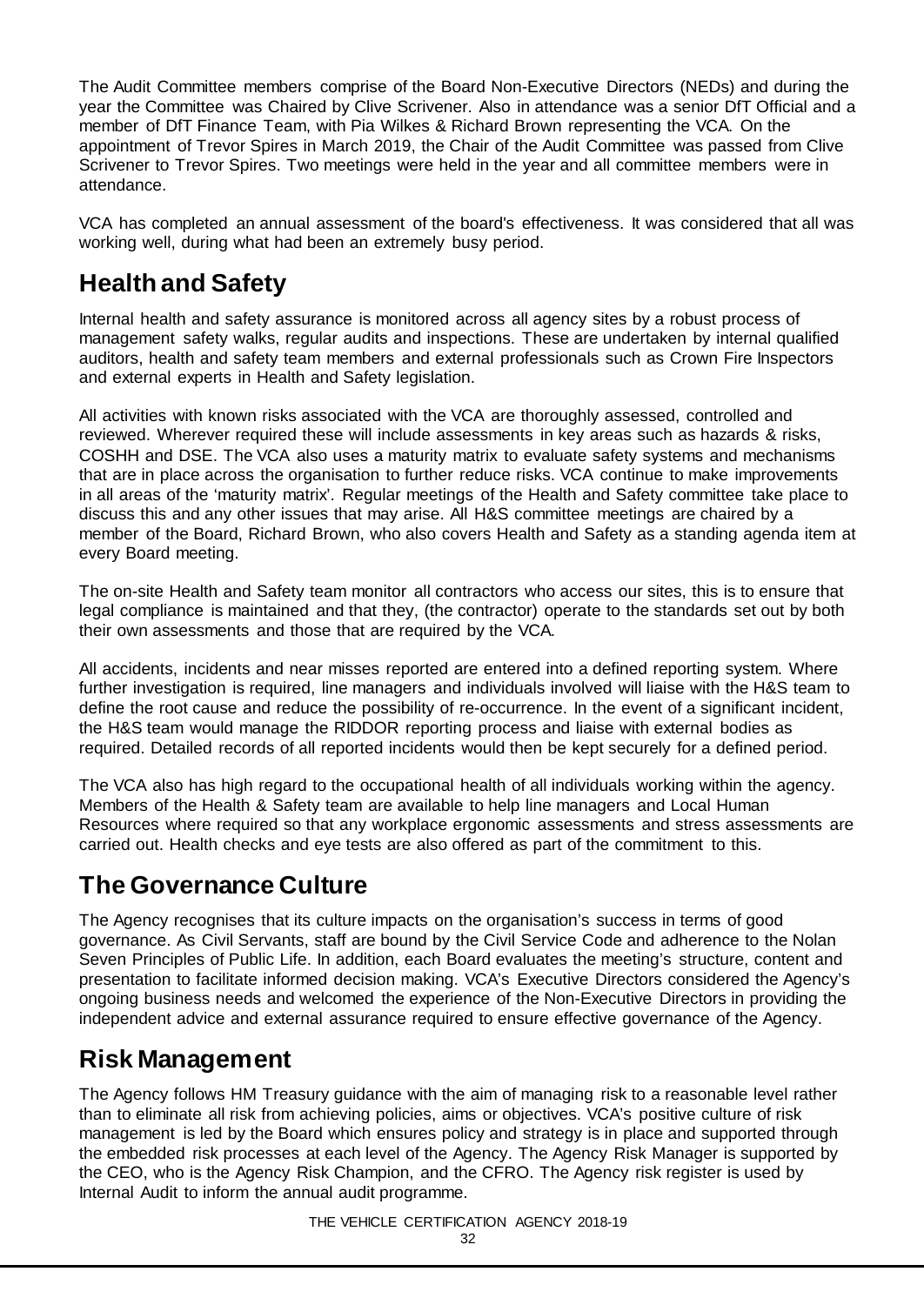The Management Board reviews high level risks monthly which have arisen through either a top-down review or bottom- up reporting. The Agency attends the Department's regular Group Risk Management meetings and reports high level risks to the Director of Roads Safety Standards and Services through the Group Monthly Report and regular Agency Performance meetings.

## **Internal Control**

VCA's integrated assurance framework defines a process by which the CEO receives assurance on the management of risks associated with the achievement of VCA objectives and measures (both financial and non-financial).

## **Management controls**

### **Directors and line management**

The Board and senior management consider and review top risks faced by the VCA on a monthly basis at the Management Board or Executive meetings with the agency Risk Manager. A further review of agency risksis undertaken at the Audit Committee.

Performance reviews are undertaken between the Chief Executive, Finance Director and DfT where performance against the business plan is discussed.

### **Financial control**

VCA produces a formal budget plan every year. Performance is monitored against this plan on a monthly basis between finance business partners and budget holders and by the Group Board. The plan also includes non-financial performance measures which are also monitored monthly by the Group Board. During the year financial performance risks and opportunities were considered and reviewed.

VCA's finance team undertake a series of routine monthly checks to ensure the accuracy and validity of the financial records, reconciling account balances and ensuring control procedures have been applied. VCA operates a system of delegated authority to incur expenditure with defined approval limits for managers.

### **Management Assurance**

Executive Directors complete the DfT led management assurance report on the full range of delegations, policies and procedures laid down by the Agency and the Department, the adequacy of the arrangements within their directorate and what remedial action is being taken where improvement is needed.

### **Risk Management**

During the year the VCA has reviewed risks at each of the Board meetings, and the risk register is reviewed with the DfT at the Quarterly Business Reviews.

The Risk Manager continues to attend the DfT RTL Risk Coordinators meeting, working with Group colleagues to confirm that there is a consistent approach to Risk Management between the Agency and DfT and to ensure an understanding of potential impacts.

The Risk Manager, with all of the individual risk owners, carries out a monthly review of all risks on the register, ensuring that the status of current risks is always up to date.

The VCA Management Board also meet on a quarterly basis with the NED's to review the risk register in more detail. During the year the VCA has also completed a review of the risks with the NED's, this has resulted a change to the reporting of the risk internally, the register now accounts for the VCA scoring and DfT scoring of each risk, and a separation of high level risks to ensure greater clarity.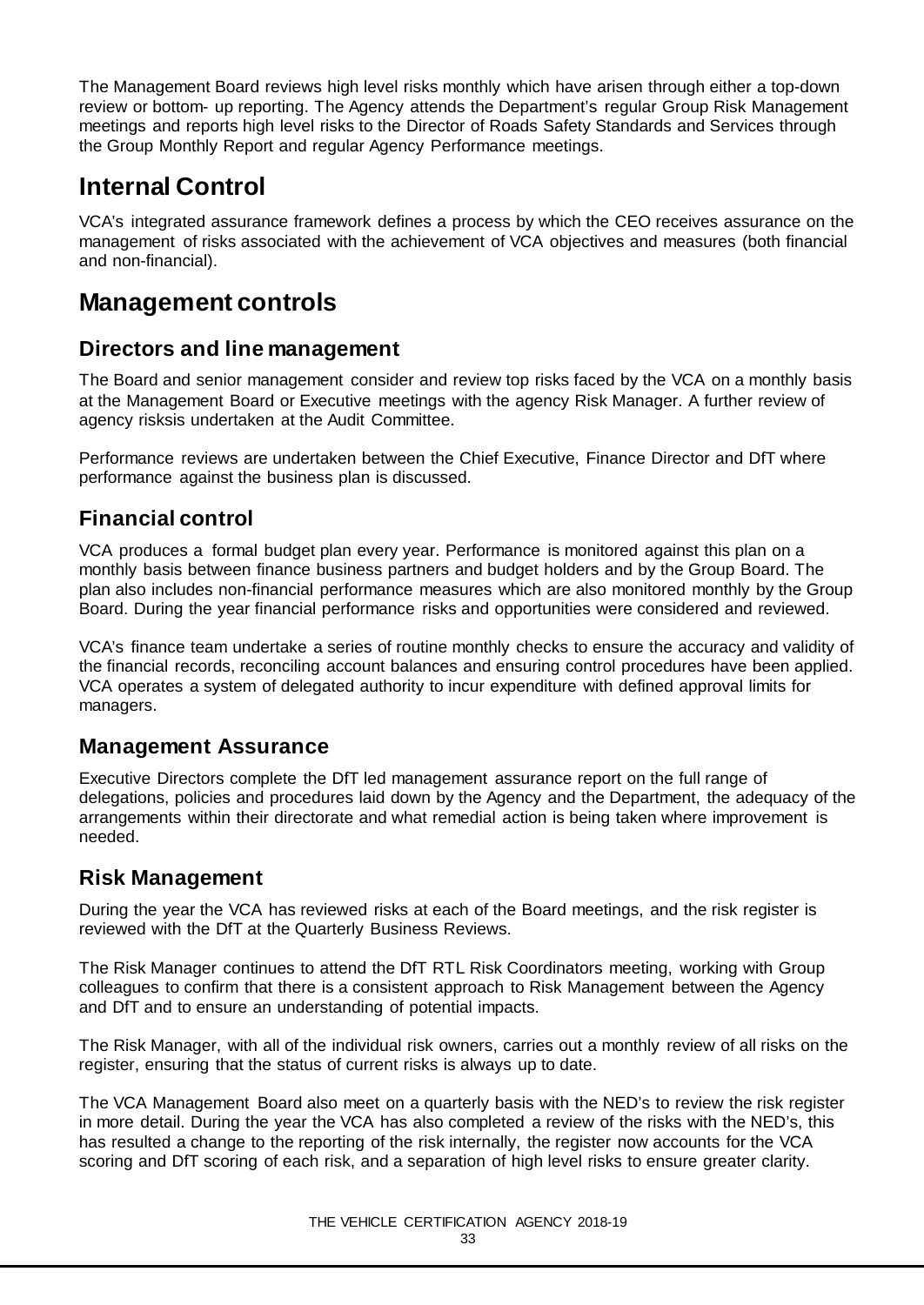The VCA has been managing two key risks, these are;

#### **Loss of Key Staff**

VCA operates in a commercially competitive environment, whereby engineering skills and experience are a valued commodity. We have also seen high customer demand over the past few years, which has meant maintaining skills and key staff are a priority. We have managed to retain experienced engineers, in part due to the uncertainty of the impact of the UK leaving the EU and there have been some redundancies within the private sector, making the public sector a more secure and attractive employer at this current time.

#### **EU Exit**

VCA has been working closely with the DfT and wider stakeholders ensuring we are prepared for all eventualities; this includes working closely with industry to ensure they are also prepared for all outcomes.

#### **Fraud, Bribery and Whistleblowing**

We have clear policies for anti-corruption, bribery and fraud and whistleblowing which are consistently applied in our UK and overseas offices. We are committed to managing this risk and require all staff to act honestly and with integrity.

In 2019/2020, VCA will be focusing our efforts on further raising fraud awareness through internal and external training and a full fraud risk assessment audit. VCA has a robust and thorough internal control around high risk areas.

We fully align to the work of the Cabinet Office in improving counter-fraud capability across Government and we are currently working towards full compliance across all the elements within the Government Functional Standard 'GovS 013'.

#### **Macpherson & Analytical Models**

I can confirm that VCA has established an appropriate Quality Assurance framework that is used for all business-critical models. All models meeting the DfT criteria have been notified to the Department and sit on the appropriate list.

### **Internal audit**

### **Internal Audit Statement for Annual Report**

The VCA internal audit service is provided by the Government Internal Audit Agency (GIAA) using a combination of its own staff and external suppliers under a number of framework agreements. GIAA provides regular reports to the VCA Audit Committee as well as an overall independent opinion of the adequacy and effectiveness of the Agency's system of internal control, together with proposed actions for improvement which are agreed with management.

The 2018-19 Audit Programme continued to evaluate the overseas operations of the VCA with audits of the Japan (VCA Staffed) and India (Partnership Framework) offices. In addition, the programme reviewed the VCA IT Strategy and Business Continuity Planning, looking at the responses to issues raised through external audit and the organisation's risk management process.

GIAA also reviewed the preparations for the UK Exiting the EU. This presents significant challenges for the continuation of the VCA's operations and, GIAA's opinion of the actions taken and progress made delivered a 'Substantial' opinion.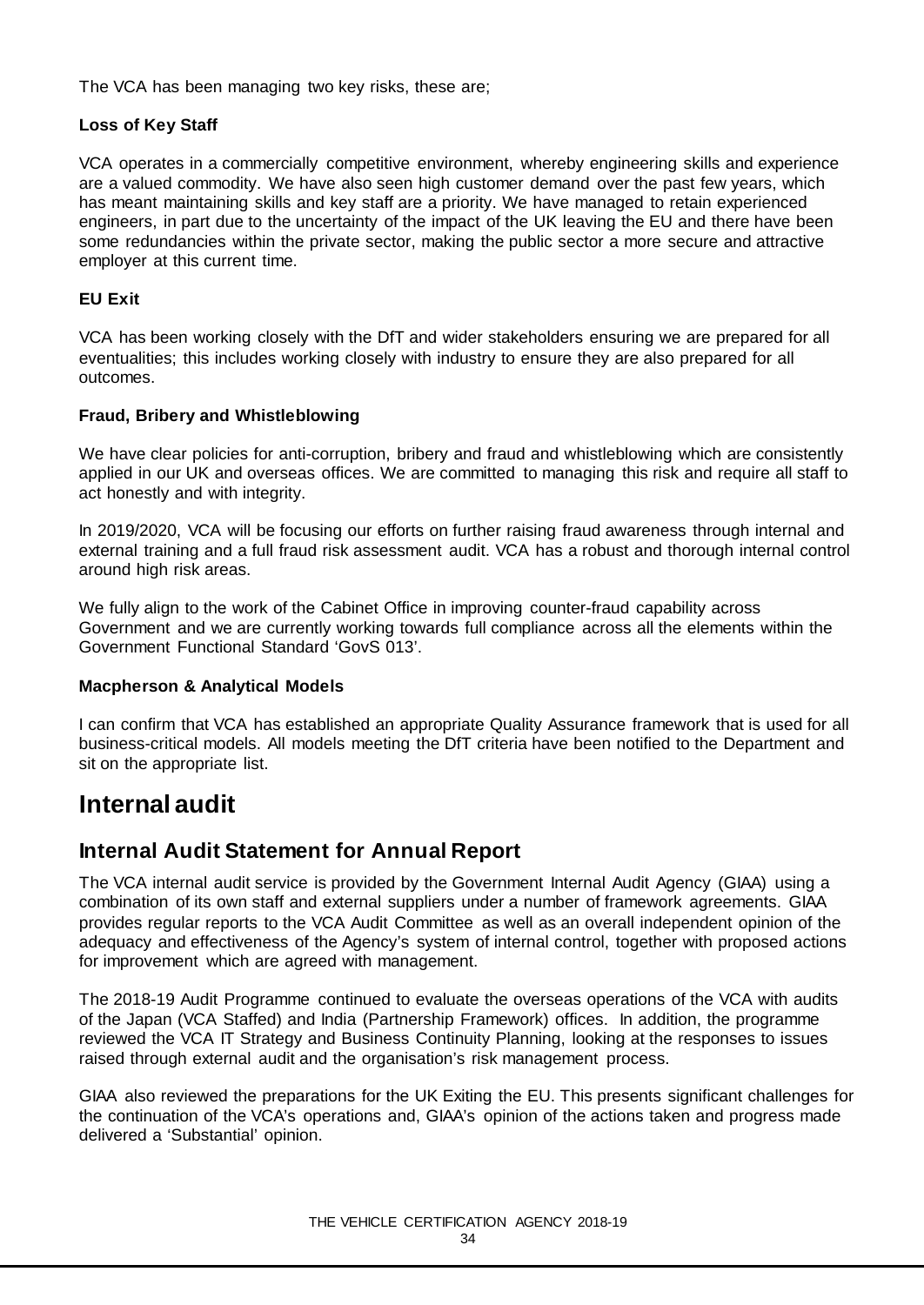Overall, in the opinion of the Head of Internal Audit, the 2018-19 assurance rating is assessed as '**moderate'** - Some improvements are required to enhance the adequacy and effectiveness of the framework of governance, risk management and control.

### **Project and Programme Management**

In managing successful programmes, PRINCE2 and Major Project Authority standards are inbuilt and monitoring of project development against these is an integral element to project and programme management. All project and programmes maintain risks and issues registers which follow the Agency's risk reporting guidelines. Project and programmes are subject to business case approval.

Significant projects are subject to 'gateway reviews', an external peer review to assess the management of the project and the probability of successful implementation.

The VCA has appointed a Project Manager to oversee the delivery of Agency wide projects.

### **Data handling, security and information risk**

The Agency's data and information handling procedures comply with statutory and regulatory requirements. This includes, amongst others, the Data Protection Act (DPA), Freedom of Information Act, Environmental Information regulations, Computer Misuse Act and protection of Intellectual Property Rights.

The VCA took the necessary steps to ensure ongoing compliance with relevant Data Protection Requirements, including the new General Data Protection Regulations (GDPR), which came into force on the 25th May 2018. The VCA engaged an external party to assess their readiness and also underwent an internal audit from the GIAA, as part of the wider DfT readiness review. The VCA has a plan to ensure compliance with this legislation going forward and the Board has full visibility of the findings, from both the external and internal reviews that took place during the year.

### **Procurement and contract management**

VCA did not undertake any significant procurement activity during the year and where possible, Crown Commercial Services framework agreements, predominantly for ICT and General Goods and Services, are utilised.

### **Review of effectiveness of internal control**

As Accounting Officer, I have responsibility for reviewing the governance and effectiveness of the system of internal control within the VCA. My review of the effectiveness of the system of internal control is informed by the work of the internal auditors, managers and the executive team within the agency and maintenance of the internal framework, comments made by external auditors in their management letter and other reports and the work of the VCA Audit Committee. I have been advised on the implications of the results of my review of the effectiveness of the system of internal control by the Audit Committee, the Board and the GIAA and plan to address any weaknesses identified and ensure a programme of continuous improvement of the system is in place.

### **Non-Executive directors' statement**

During 2018-19 the Non-Executive Directors have been involved in both Board and major Board committee discussions and decisions in VCA. Based on this insight into the organisation, and, having received management and other independent assurance, we are content that there are no material issues requiring disclosure in the annual governance statement.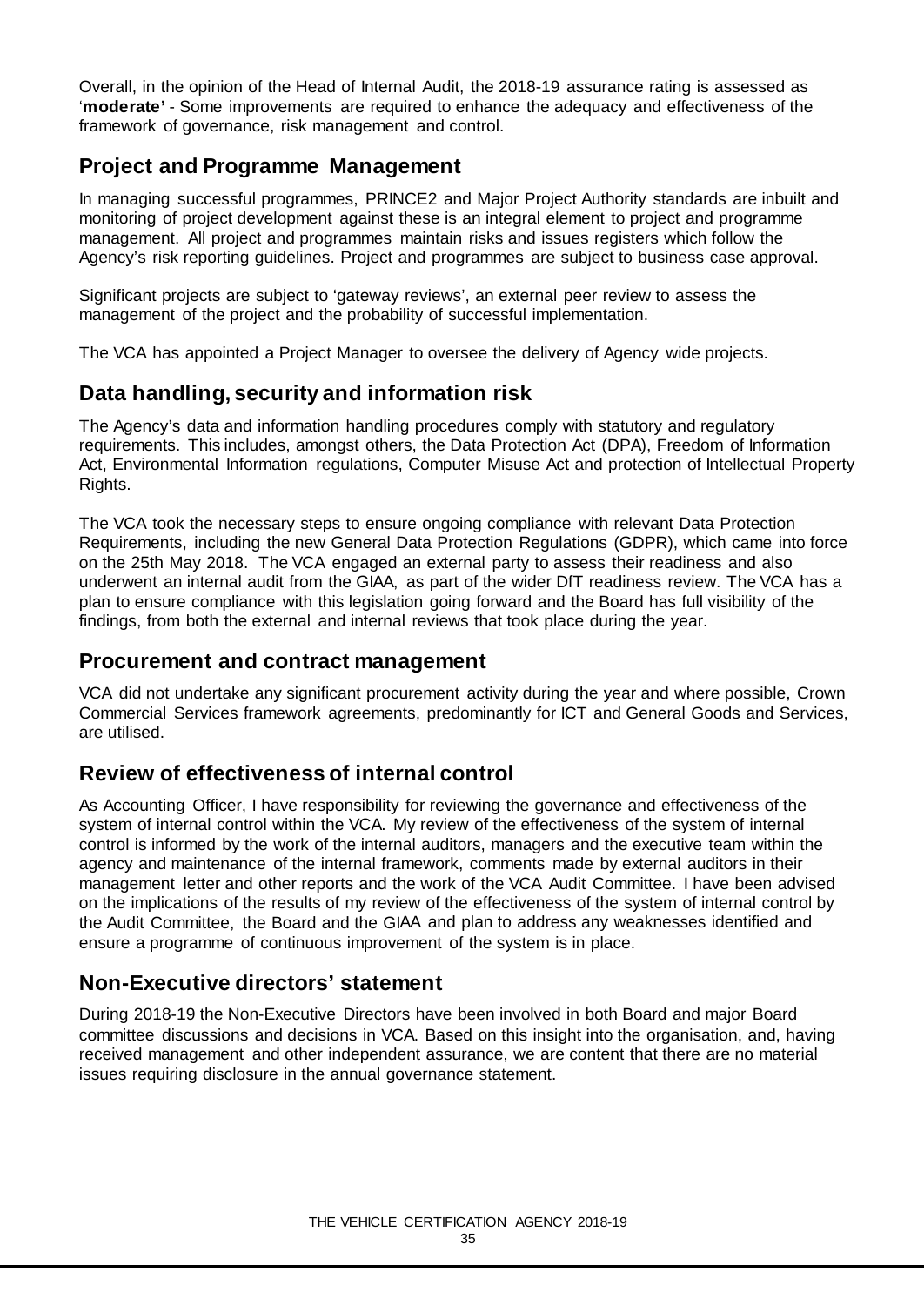## **Conclusion**

The above procedures provide me with reliable assurance that VCA procedures and internal controls have been effective throughout the year.

Pia Willes

PIA WILKES Chief Executive and Agency Accounting Officer

2 January 2020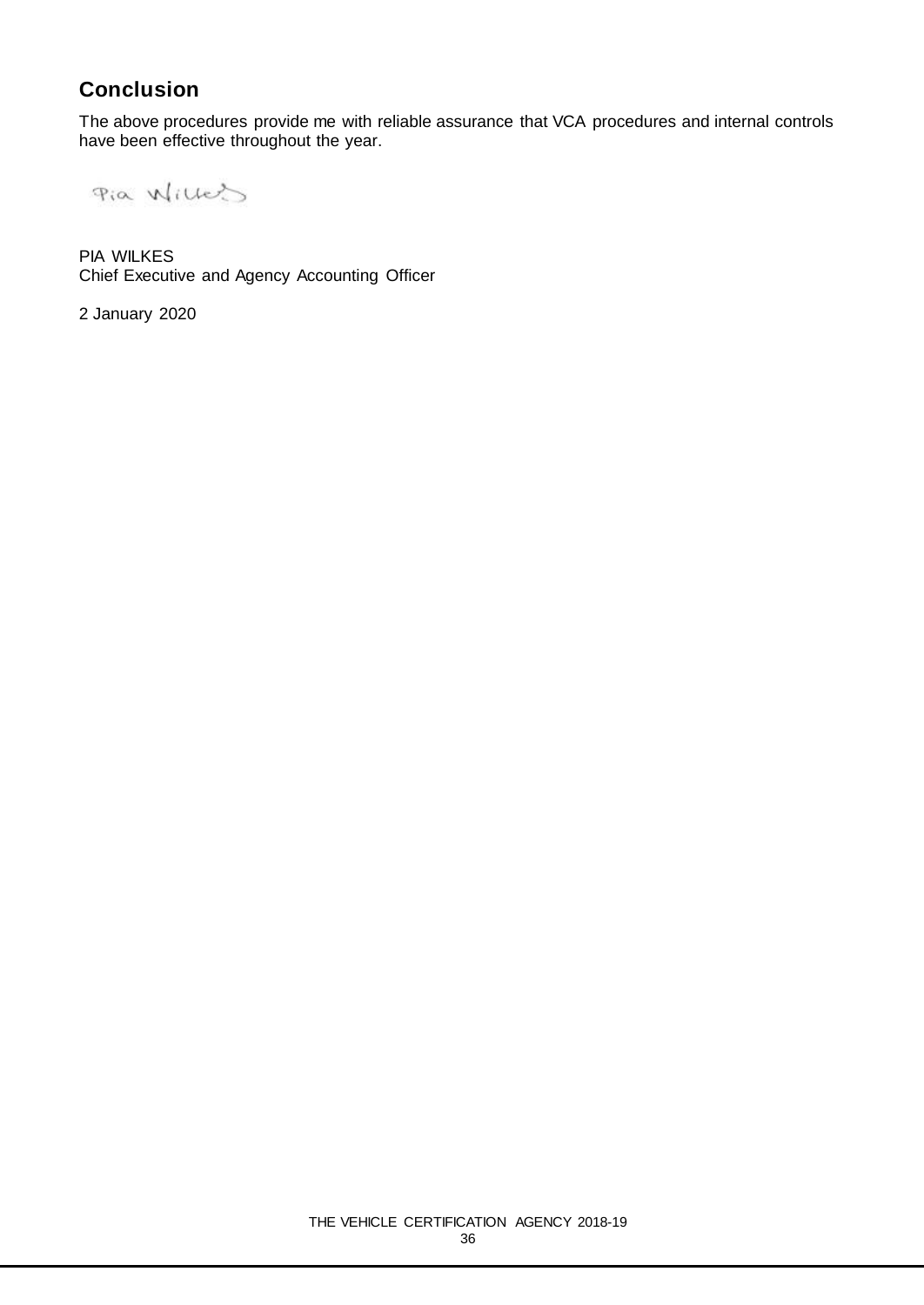## **Remuneration & Staff Report**

### **Remuneration Policy**

The Agency has the authority to determine the terms and conditions relating to the remuneration (excluding pensions) of their own staff below Senior Civil Service grades and the payment of allowances to all staff.

The remuneration of senior civil servants (SCS) is outside the scope of the Agency's authority and is set by the Prime Minister following independent advice from the Review Body on Senior Salaries.

In reaching its recommendations, the Review Body has regard to the following considerations:

- the need to recruit, retain and motivate suitably able and qualified people to exercise their different responsibilities:
- regional/local variations in labour markets and their effects on the recruitment and retention of staff;
- government policies for improving the public services including the requirement on Departments to meet the output targets for the delivery of Departmental services;
- the funds available to Departments as set out in the Government's Departmental expenditure limits; and
- the Government's inflation target.

The Review Body takes account of the evidence it receives about wider economic considerations and the affordability of its recommendations.

Further information about the work of the Review Body can be found at: [www.gov.uk/government/organisations/office-of-manpower-economics](http://www.gov.uk/government/organisations/office-of-manpower-economics)

### **Service Contracts**

The Constitutional Reform and Governance Act 2010 require Civil Service appointments to be made on merit on the basis of fair and open competition. The Recruitment Principles published by the Civil Service Commission specify the circumstances when appointments may be made otherwise.

Unless otherwise stated below, the officials covered by this report hold appointments which are openended. Early termination, other than for misconduct, would result in the individual receiving compensation as set out in the Civil Service Compensation Scheme.

Further information about the work of the Civil Service Commission can be found at [www.civilservicecommission.org.uk](http://www.civilservicecommission.org.uk/)

### **Remuneration (including salary, benefits in kind and pension entitlements)**

The following sections provide details of the remuneration and pension interests of the Directors of the Agency, which have been subject to audit. There were no benefits in kind received by any Directors during the year.

### **Chief Executive Officer - Remuneration and Performance**

Mrs Pia Wilkes is VCA's sole Senior Civil Servant (SCS) and is employed on contract terms. The contract contains a fixed notice period of 3 months, which may be terminated by mutual consent. If the Department chooses to terminate employment prior to the end of the fixed period, other than by mutual consent or termination due to inefficiency, misconduct or medical reasons, compensation may be paid in accordance with the relevant provisions of the Civil Service Compensation Scheme.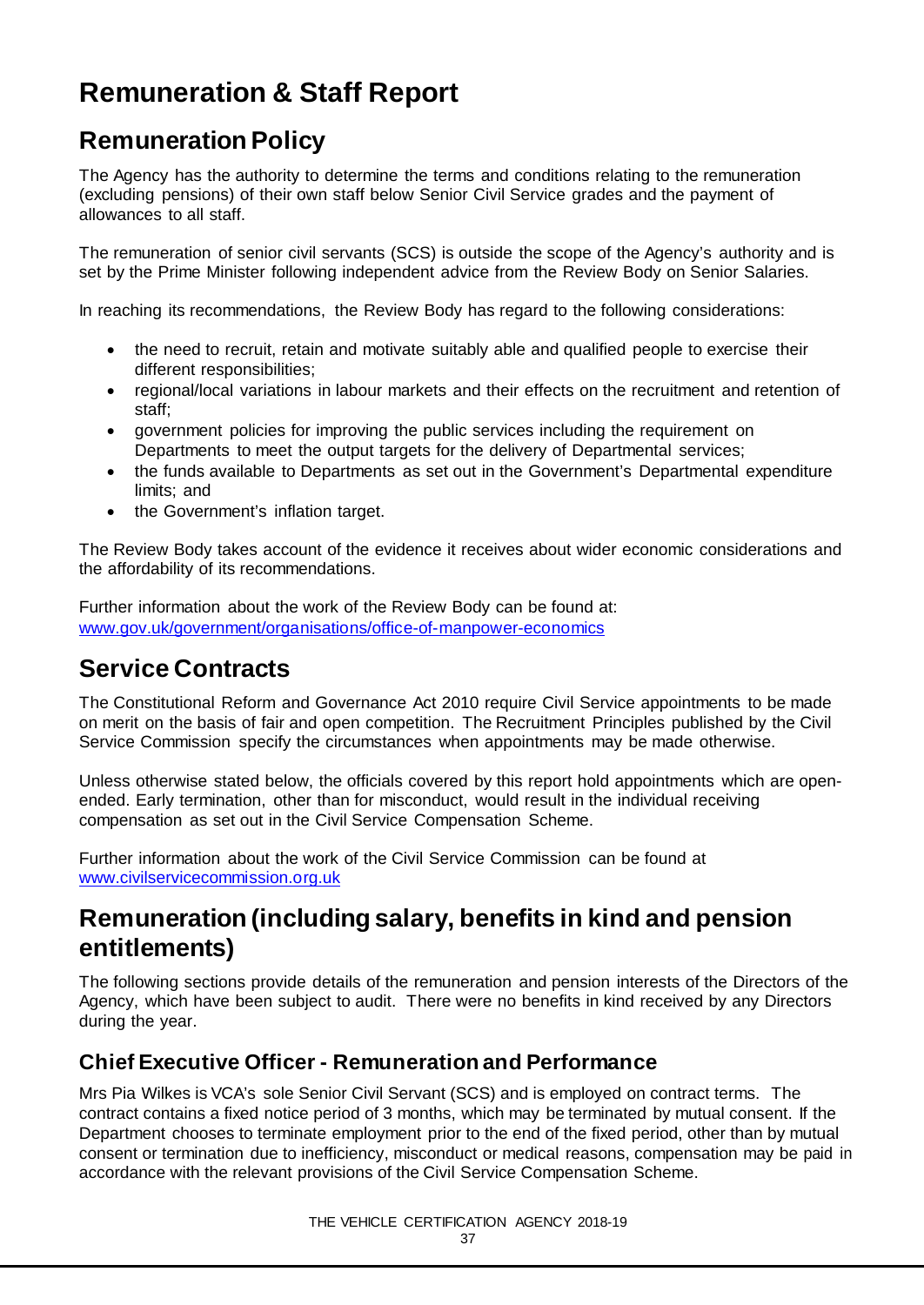### **Non-Executive Directors (Audited)**

Non-Executive Directors are appointed on merit on the basis of fair and open competition and are appointed for up to a 3 year period, with the option of serving a further 2 years should this be deemed appropriate by the Accounting Officer in consultation with the DfT. Dr Susan Sharland resigned on 30<sup>th</sup> November 2018 as did Martin Wrigley on 28<sup>th</sup> February 2019. Sarah Philbrick and Trevor Spires were both appointed on 26<sup>th</sup> March 2019. The Non-Executive Directors (NEDs) of the Management Board received the following remuneration for their services during the year:

| <b>Non-Executive Director</b>                 | 2018-19           | 2017-18        |
|-----------------------------------------------|-------------------|----------------|
|                                               | £'000             | £'000          |
| Dr Susan Sharland (resigned 30 November 2018) | $12 \overline{ }$ | 19             |
| Martin Wrigley (resigned 28 February 2019)    | 8                 | 16             |
| <b>Clive Scrivener</b>                        | 15                | 11             |
| Sarah Philbrick (appointed 26 March 2019)     |                   |                |
| Trevor Spires (appointed 26 March 2019)       |                   |                |
| James Moore (resigned 31 March 2017)          |                   | $\mathfrak{p}$ |
| <b>Total NED remuneration</b>                 | 35                | 48             |

### **Management Board - Remuneration and Performance**

All other management board members have standard Civil Service employment contracts that govern their remuneration levels and performance conditions. All are permanent full-time employees.

Civil Service appointments are made in accordance with the Civil Service Commissioners' Recruitment Code, which requires appointment to be on merit on the basis of fair and open competition but also includes the circumstances when appointments may otherwise be made. Early termination, other than for misconduct, would result in the individual receiving compensation as set out in the Civil Service Compensation Scheme. The following sections provide details of the remuneration and pension interests of the Chief Executive and Board members employed by the Agency.

### **Salary, Bonuses, Pension and Benefits in Kind (Audited)**

The information below sets out the remuneration details of all the members of the Management Board, employed by VCA, as at 31 March 2019. Salaries include gross salaries, overtime, and any other allowances subject to UK taxation, but exclude employer pension contributions. No additional fees were received in their capacity as board members nor were any benefits in kind received.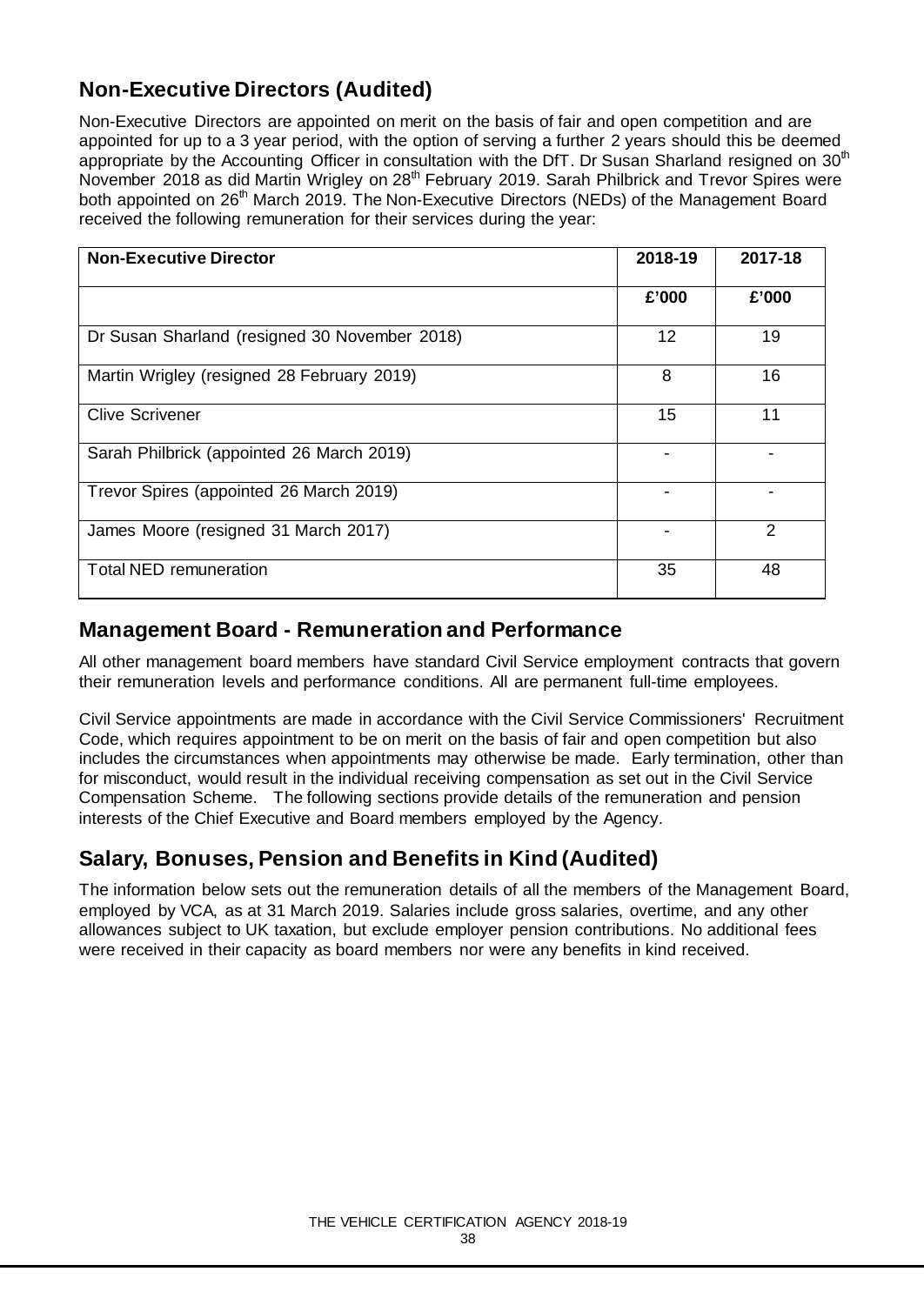### **2018-19 2017-18**

| <b>Officials</b> | <b>Salary</b> | <b>Bonus</b>    | <b>Pension</b>  | <b>Total</b> | <b>Salary</b> | <b>Bonus</b>    | <b>Pension</b>  | <b>Total</b> |
|------------------|---------------|-----------------|-----------------|--------------|---------------|-----------------|-----------------|--------------|
|                  |               | <b>Payments</b> | <b>Benefits</b> |              |               | <b>Payments</b> | <b>Benefits</b> |              |
|                  | £000          | £000            | £000            | £000         | £000          | £000            | £000            | £000         |
|                  |               |                 |                 |              |               |                 |                 |              |
| Mrs P Wilkes     | 105-110       | $10 - 15$       | 41              | 160-165      | 100-105       | <b>Nil</b>      | 41              | 145-150      |
| Mr P Higgs       | 75-80         | <b>Nil</b>      | 27              | 100-105      | 75-80         | <b>Nil</b>      | 27              | 105-110      |
| Mr R Brown       | 80-85         | <b>Nil</b>      | 27              | 105-110      | 75-80         | $0-5$           | 27              | 105-110      |
| Mr P Cooke       | 65-70         | <b>Nil</b>      | 36              | 100-105      | 60-65         | $0 - 5$         | 55              | 120-125      |
| Mr D Lawlor      | 75-80         | $0-5$           | 10              | $90 - 95$    | 75-80         | $0-5$           | 777             | 155-160      |

None of the directors had any benefits in kind in either this year or the last.

### **Median Staff Pay Ratio (Audited)**

Reporting bodies are required to disclose the relationship between the remuneration of the highest-paid director in their organisation and the median remuneration of the organisation's workforce.

This calculation is based on the full-time equivalent staff of the reporting entity at the reporting period end date on an annualised basis. The salary at the  $50<sup>th</sup>$  percentile at the year-end is taken as the median salary value.

|                                                                         | 2018-2019 | 2017-18 |
|-------------------------------------------------------------------------|-----------|---------|
| Band of highest paid Director (£'000)                                   | 115-120   | 100-105 |
| Median total for all staff excluding highest paid Director<br>(whole E) | 30,025    | 34,819  |
| <b>Remuneration Ratio</b>                                               | 3.91      | 2.94    |

The mid-point of the banded remuneration of the highest-paid director in the Agency in the financial year 2018-19 was £117,500 (2017-18, £102,500). This was 3.91 times (2017-18, 2.94) the median remuneration of the workforce, which was £30,025 (2017-18, £34,819). Another contributing factor is that the highest paid director received an in-year performance related bonus. Median pay has also been impacted by the one-off engagement of agency staff to support EU Exit preparation.

Total remuneration includes salary, non-consolidated performance-related pay and benefits-in-kind. It does not include employer pension contributions and the cash equivalent transfer value of pensions.

There are 2 members of staff (2017-18, 2) who on an annualised basis would be paid in excess of the highest paid director. These staff members however are agency and employed on either a short term or consultancy basis. Remuneration ranged from £6,314 (Overseas Internships) to £138,775 (2017-18 £10,526 to £121,951).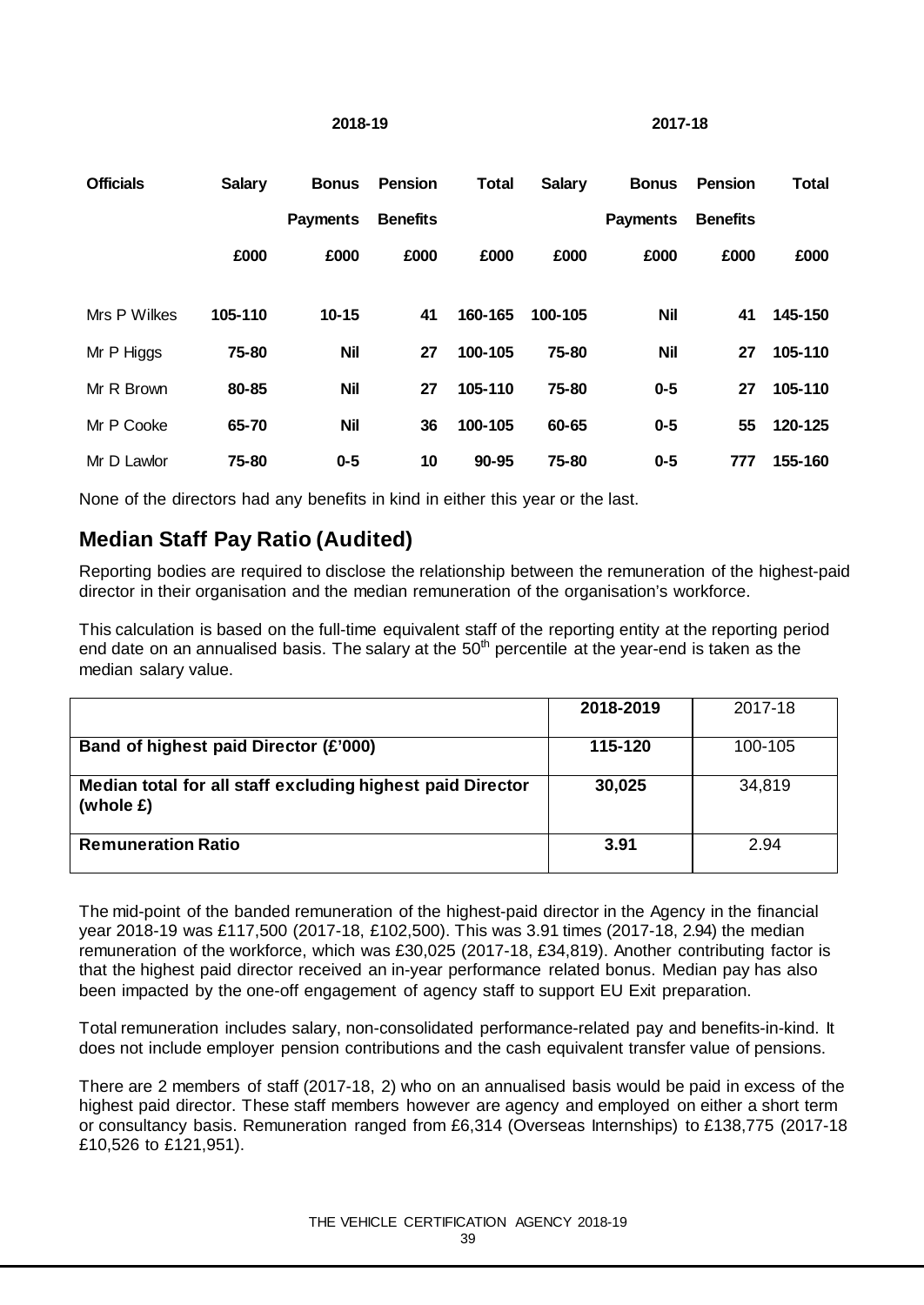### **Pension Benefits**

Pension benefits are provided through the Civil Service pension arrangements. From 1<sup>st</sup> April 2015, civil servants may be in one of five defined benefit schemes or three stakeholder schemes. The defined benefit schemes available are either a final salary scheme (classic, premium or classic plus); or a career average scheme (nuvos or alpha). These statutory arrangements are unfunded with the cost of benefits met by monies voted by Parliament each year. Pensions payable under classic, premium, classic plus, nuvos and alpha are increased annually in line with Pensions Increase legislation. The stakeholder schemes are non-statutory 'money purchase' arrangements provided by selected providers with an employer contribution.

Employee contributions are salary related based on the following contribution rates:

| Annual Pensionable<br>Earnings (full-time<br>equivalent basis) | Classic, Classic Plus, Premium, Nuvos & Alpha<br><b>Scheme</b> |                     |  |  |
|----------------------------------------------------------------|----------------------------------------------------------------|---------------------|--|--|
|                                                                | Contribution Rate %                                            | Contribution Rate % |  |  |
|                                                                | 2018-19                                                        | 2017-18             |  |  |
|                                                                |                                                                |                     |  |  |
| Up to £15,000                                                  | 4.60                                                           | 4.60                |  |  |
| £15.001 - £21,210                                              | 4.60                                                           | 4.60                |  |  |
| £21,210 - £48,471                                              | 5.45                                                           | 5.45                |  |  |
| £48,471 - £150,000                                             | 7.35                                                           | 7.35                |  |  |
| Over £150,000                                                  | 8.05                                                           | 8.05                |  |  |

The value of pension benefits accrued during the year is calculated as (the real increase in pension multiplied by 20) plus (the real increase in any lump sum) less (the contributions made by the individual). The real increases exclude increases due to inflation or any increase or decreases due to a transfer of pension rights. Full-year equivalent (FYE) salaries are included for those directors joining or leaving the organisation part way through the year.

Benefits in **classic** accrue at the rate of 1/80<sup>th</sup> of final pensionable earnings for each year of service. In addition, a lump sum equivalent to three years initial pension is payable on retirement. For **premium**, benefits accrue at the rate of  $1/60<sup>th</sup>$  of final pensionable earnings for each year of service. Unlike classic there is no automatic lump sum. **Classic plus** is essentially a hybrid with benefits for service before 1 October 2002 calculated broadly as per classic and benefits for service from October 2002 worked out as in premium. In **nuvos** and **alpha** a member builds up a pension based on their pensionable earnings during their period of scheme membership. At the end of each scheme year (31 March) the member's earned pension account is credited with a percentage of their pensionable earnings in that scheme year (2.3% in nuvos, 2.32% in alpha) and the accrued pension is uprated in line with Pensions Increase legislation. In all cases members may opt to give up (commute) pension for a lump sum up to the limits set by the Finance Act 2004.

**The partnership pension account** is a stakeholder pension arrangement. The employer makes a basic contribution of between 8% and 14.75% (depending on the age of the member) into a stakeholder pension product chosen by the employee from a panel of two providers. The employee does not have to contribute, but where they do make contributions, the employer will match these up to a limit of 3% of pensionable salary (in addition to the employer's basic contribution). Employers also contribute a further 0.5% of pensionable salary to cover the cost of centrally provided risk cover (death in service and ill health retirement).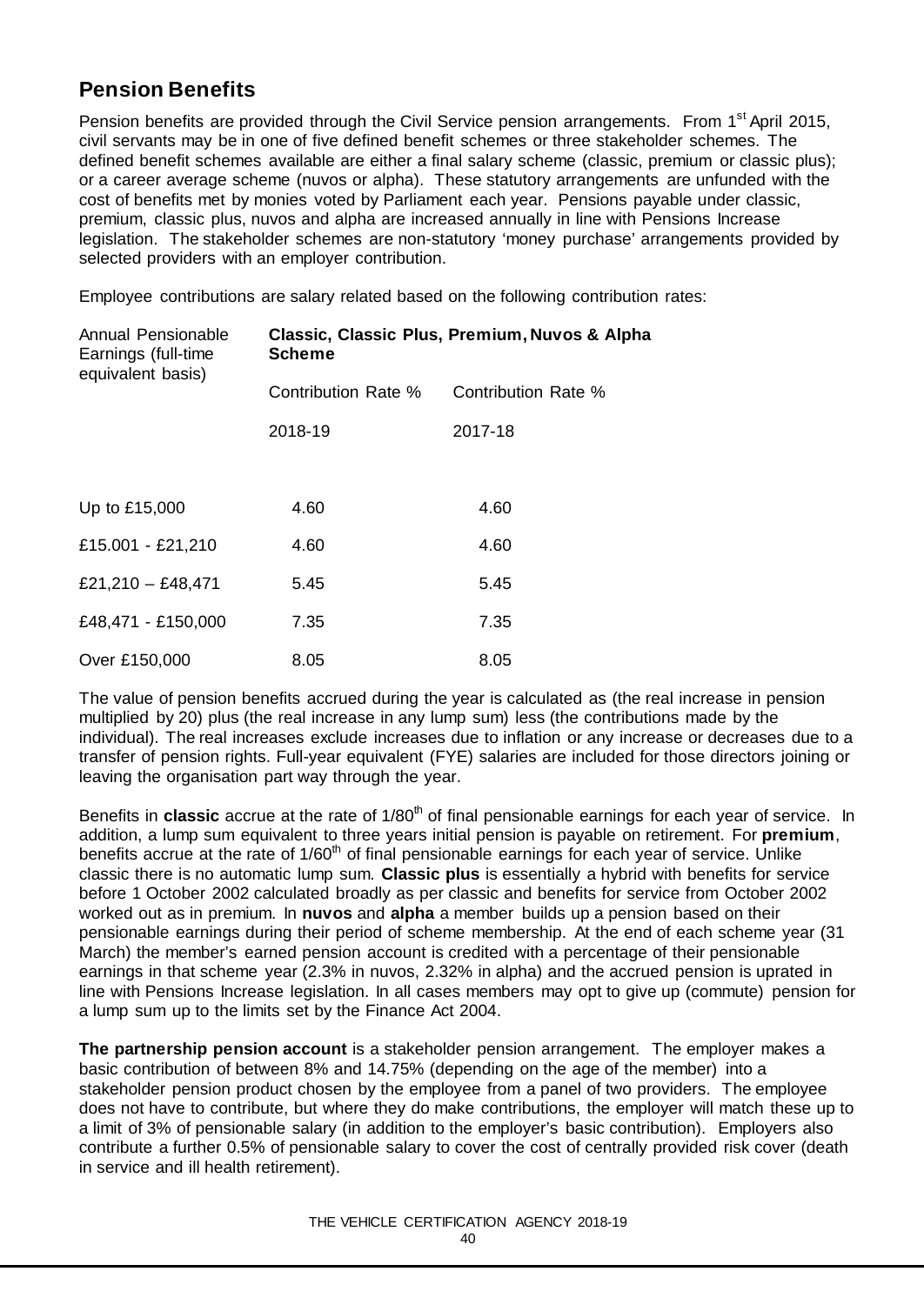The accrued pension quoted is the pension the member is entitled to receive when they reach pension age, or immediately on ceasing to be an active member of the scheme if they are already at or over pension age. Pension age is 60 for members of classic, premium and classic plus, 65 for members of nuvos and the applicable State Pension Age for members of alpha.

Further details about the Civil Service pension arrangements can be found at the website [www.civilservicepensionscheme.org.uk.](http://www.civilservicepensionscheme.org.uk/) 

### **Pension Commitments**

The PCSPS is an unfunded multi-employer defined benefit scheme but VCA is unable to identify its share of the underlying assets and liabilities. A full actuarial valuation was carried out as at 30 September 2007. Details can be found in the resource accounts of the Cabinet Office: Civil Superannuation [\(www.civilservice-pensions.gov.uk\).](http://www.civilservice-pensions.gov.uk/)

For 2018-2019, normal employer's contributions of £1,207,179 (2017-2018; £1,107,552) were payable to the PCSPS at one of four rates in the range 20.0% to 24.5% (2017-2018; 20.0% to 24.5%) of pensionable pay, based on salary bands. The Scheme Actuary reviews employer contributions every four years following a full scheme valuation. The contribution rates reflect benefits as they are accrued, not when the costs are actually incurred, and reflect past experience of the scheme. Employer contribution rates for 2019-20 range from 26.6% to 30.3%.

Employees joining after 1 October 2002 could opt to open a partnership pension account, a stakeholder pension with an employer contribution. During 2018-2019 payments of £6,540 (2017-2018; £5,566) were made to this scheme.

## **Cash Equivalent Transfer Values**

A Cash Equivalent Transfer Value (CETV) is the actuarially assessed capitalised value of the pension scheme benefits accrued by a member at a particular point in time. The benefits valued are the member's accrued benefits and any contingent spouse's pension payable from the scheme. A CETV is a payment made by a pension scheme or arrangement to secure pension benefits in another pension scheme or arrangement when the member leaves a scheme and chooses to transfer the benefits accrued in their former scheme. The pension figures shown relate to the benefits that the individual has accrued as a consequence of their total membership of the pension scheme, not just their service in a senior capacity to which disclosure applies.

The figures include the value of any pension benefit in another scheme or arrangement which the member has transferred to the Civil Service pension arrangements. They also include any additional pension benefit accrued to the member as a result of their buying additional pension benefits at their own cost. CETVs are worked out in accordance with The Occupational Pension Schemes (Transfer Values) (Amendment) Regulation 2008 and do not take account of any actual or potential reduction to benefits resulting from Lifetime Tax Allowance which may be due when pension benefits are taken.

## **Real increase in CETV**

This reflects the increase in CETV that is funded by the employer. It does not include the increase in accrued pension due to inflation, contributions paid by the employee (including the value of any benefits transferred from another pension scheme or arrangement) and uses common market valuation factors for the start and end of the period.

### **Pension Information for 2018-2019 of Chief Executive and Management Board Members (Audited)**

| <b>Accrued</b> | <b>Real increase</b> | Cash            | Cash                  | Real              |
|----------------|----------------------|-----------------|-----------------------|-------------------|
| pension at     | in pension and       | Equivalent      | <b>Equivalent</b>     | increase in       |
| pension age    | related lump         | <b>Transfer</b> | <b>Transfer Value</b> | Cash              |
| at 31 March    | sum at pension       | Value at 31     | at 31 March           | <b>Equivalent</b> |
|                |                      |                 |                       |                   |

THE VEHICLE CERTIFICATION AGENCY 2018-19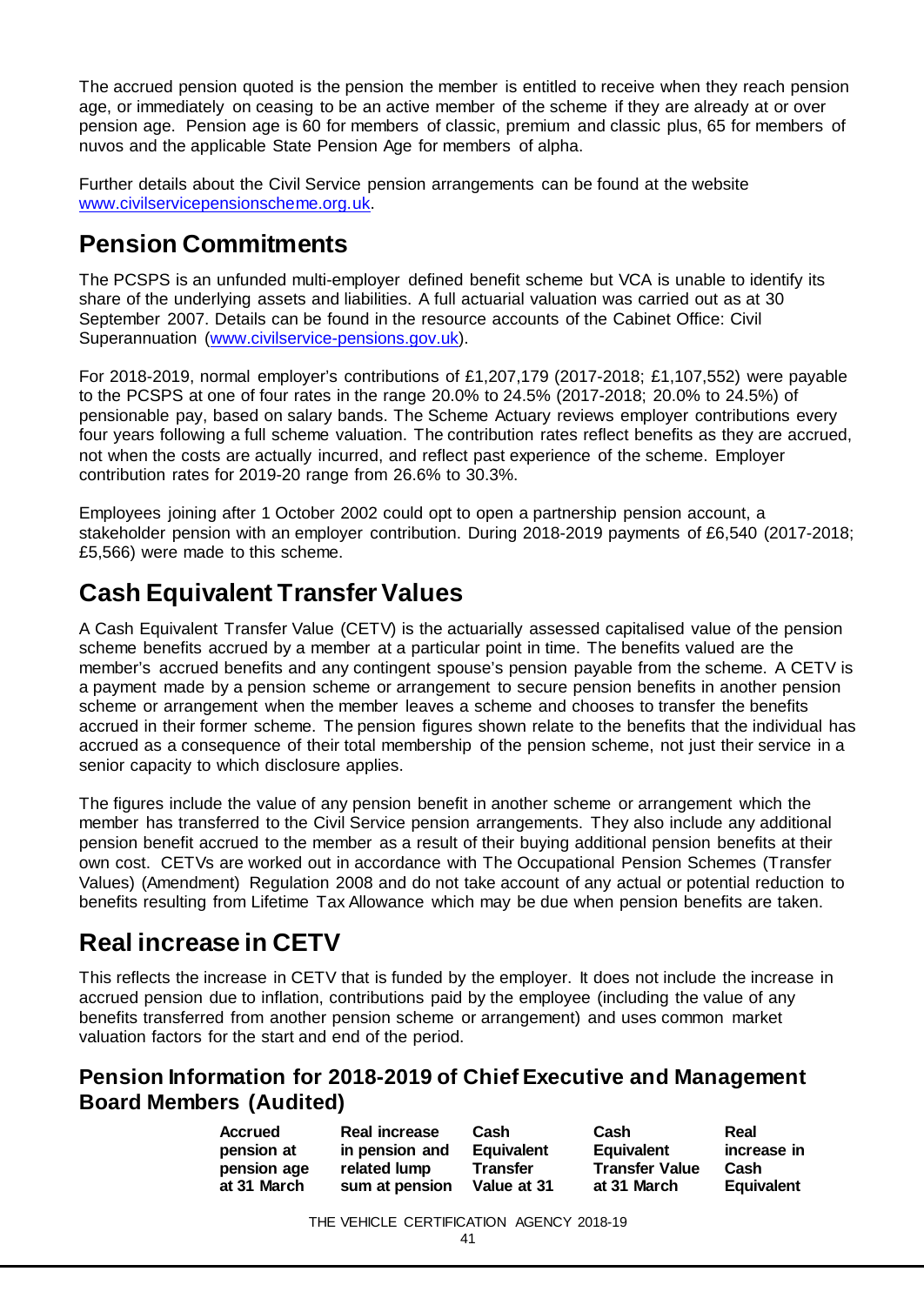|                                               | 2019 and<br>related party<br>lump sum | age                             | <b>March 2019</b> | 2018 | <b>Transfer</b><br>Value |
|-----------------------------------------------|---------------------------------------|---------------------------------|-------------------|------|--------------------------|
|                                               | £000                                  | £000                            | £000              | £000 | £000                     |
| <b>Mrs P Wilkes</b><br><b>Chief Executive</b> | $05 - 10$<br>$(\textnormal{-})$       | $0 - 2.5$<br>$(\textnormal{-})$ | 67                | 34   | 20                       |
| Mr P Higgs<br><b>Director</b>                 | 15-20<br>$(\cdot)$                    | $0 - 2.5$<br>(-)                | 247               | 201  | 17                       |
| Mr R Brown<br>Director                        | $05 - 10$<br>$(\cdot)$                | $0 - 2.5$<br>$(\textnormal{-})$ | 91                | 63   | 13                       |
| <b>Mr P Cooke</b><br>Director                 | $25 - 30$<br>$(70-75)$                | $0 - 2.5$<br>$(0-2.5)$          | 558               | 474  | 24                       |
| Mr D Lawlor<br>Director                       | $15 - 20$<br>(55-60)                  | $0 - 2.5$<br>$(0-2.5)$          | 436               | 386  | 10                       |

## **Compensationforloss of office (audited)**

There were no payments for compensation for loss of office in the year (2017-18: £Nil).

### **Staff Costs (audited)**

|                                         | 2019-2019 | 2017-2018 |
|-----------------------------------------|-----------|-----------|
|                                         | £'000     | £'000     |
| Wages and salaries                      | 7,015     | 6,391     |
| Social security costs                   | 758       | 660       |
| Other pension costs                     | 1,254     | 1,113     |
| Agency, temporary<br>and contract staff | 3,464     | 2,620     |
| Total net costs                         | 12,491    | 10,784    |

## **Average Numbers (audited)**

| Full-time equivalents       | 2018-19   | 2018-19       | 2017-2018 | 2017-18       |
|-----------------------------|-----------|---------------|-----------|---------------|
|                             | Permanent | <b>Others</b> | Permanent | <b>Others</b> |
| <b>Senior Civil Servant</b> |           |               |           |               |
| Senior Management           | 15        |               | 13        |               |
| Professional & Technical    | 128       | 18            | 119       | 24            |
| Administrative              | 35        | 52            | 30        | 14            |
| <b>Total FTE's</b>          | 179       | 73            | 162       | 38            |

Permanent staff includes UK and overseas civil servants. Other staff includes locally engaged staff (overseas), contractors and agency staff.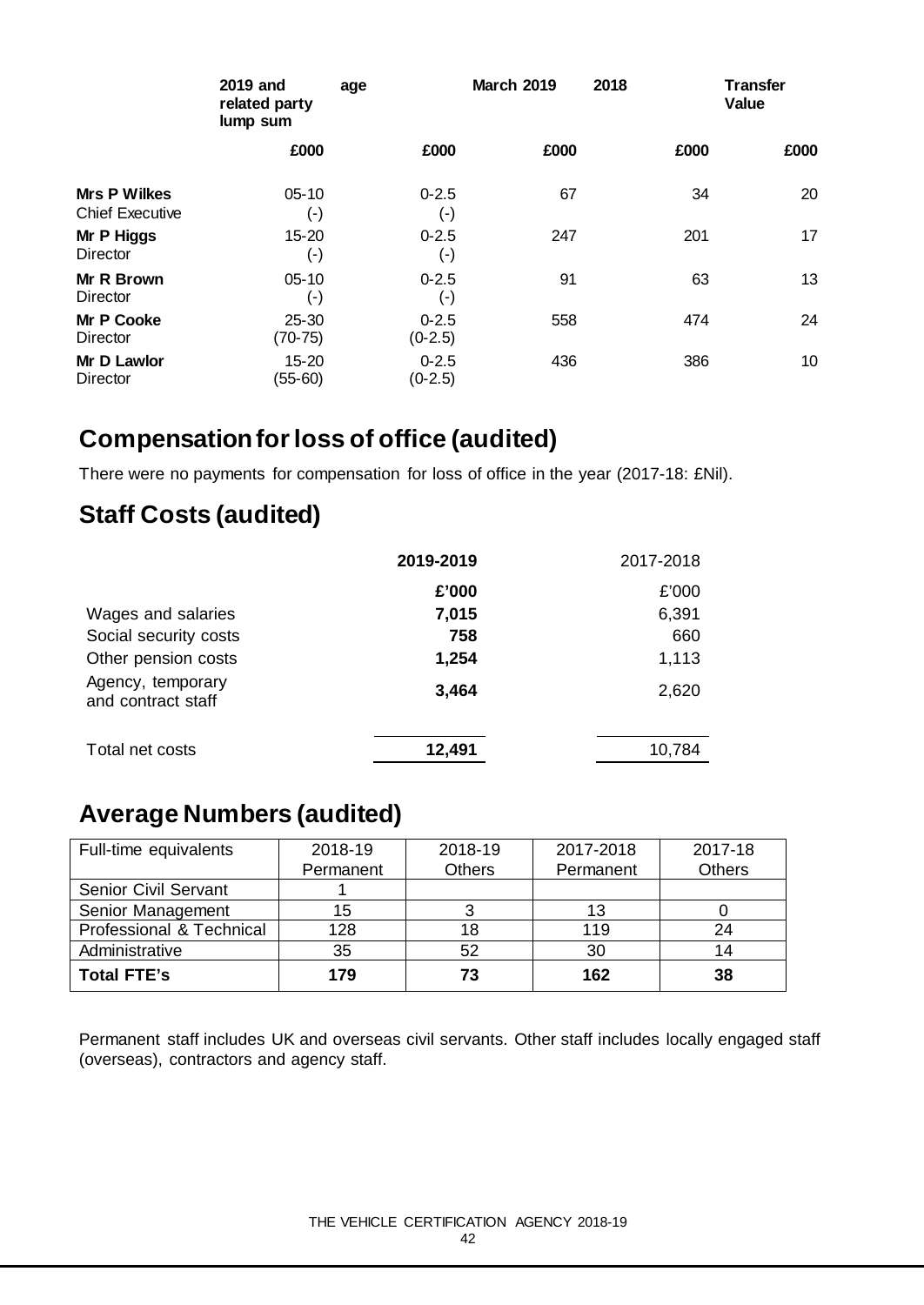### **Gender Analysis**

| Number of Permanent Civil   | 2018-19 | 2018-19 | 2017-18 | 2017-18 |
|-----------------------------|---------|---------|---------|---------|
| Servants                    | Male    | Female  | Male    | Female  |
| <b>Senior Civil Servant</b> |         |         |         |         |
| Senior Management           | 16      |         |         |         |
| Professional & Technical    | 109     | 36      | 119     | 24      |
| Administrative              | 16      | 15      | 15      | 29      |
| <b>Total Count</b>          | 141     | 54      | 145     | 55      |

Throughout the year VCA has again been focusing on getting the right people in the right place with the right skills at the right time. Other staff consist of locally employed staff and temporary contractors.

## **Losses & Special Payments (Audited)**

There were no losses, special payments or exit packages under an approved compensation scheme that are required to be disclosed per HM Treasury Guidance. (2017-2018 £nil)

### **Consultancy costs**

There were £55,380 of consultancy costs incurred in year relating to cyber security, GDPR and operations process reviews. (2017-2018 £nil)

### **Off-payroll arrangements**

To meet demand, we employ contractors and agency workers who can be deemed off payroll engagements. This year we had 48 people who were primarily employed in relation to the EU Exit strategy for a short-term period. (2017-18: 9).

### **Off-payroll appointees**

| Off payroll engagements as of 31 March 2019, for more than £245 per day<br>and lasts for longer than 6 months | <b>Number</b> |
|---------------------------------------------------------------------------------------------------------------|---------------|
| No of existing engagements as of 31 March 2019                                                                |               |
| Of which:                                                                                                     |               |
| No that have existed for less than one year at time of reporting                                              | 7             |
| No.that have existed for between one and two years at time of reporting                                       |               |
| No.that have existed for between two and three years at time of reporting                                     |               |
| No that have existed for between three and four years at time of reporting                                    |               |
| No that have existed for four or more years at time of reporting                                              |               |

| New off payroll engagements, or those that reached 6 months in duration,<br>between 1 April 2018 and 31 March 2019, for more than £245 per day and<br>lasts longer than 6 months | <b>Number</b> |
|----------------------------------------------------------------------------------------------------------------------------------------------------------------------------------|---------------|
| No. of new engagements, or those that reached six months in duration, between<br>1 April 2018 and 31 March 2019                                                                  |               |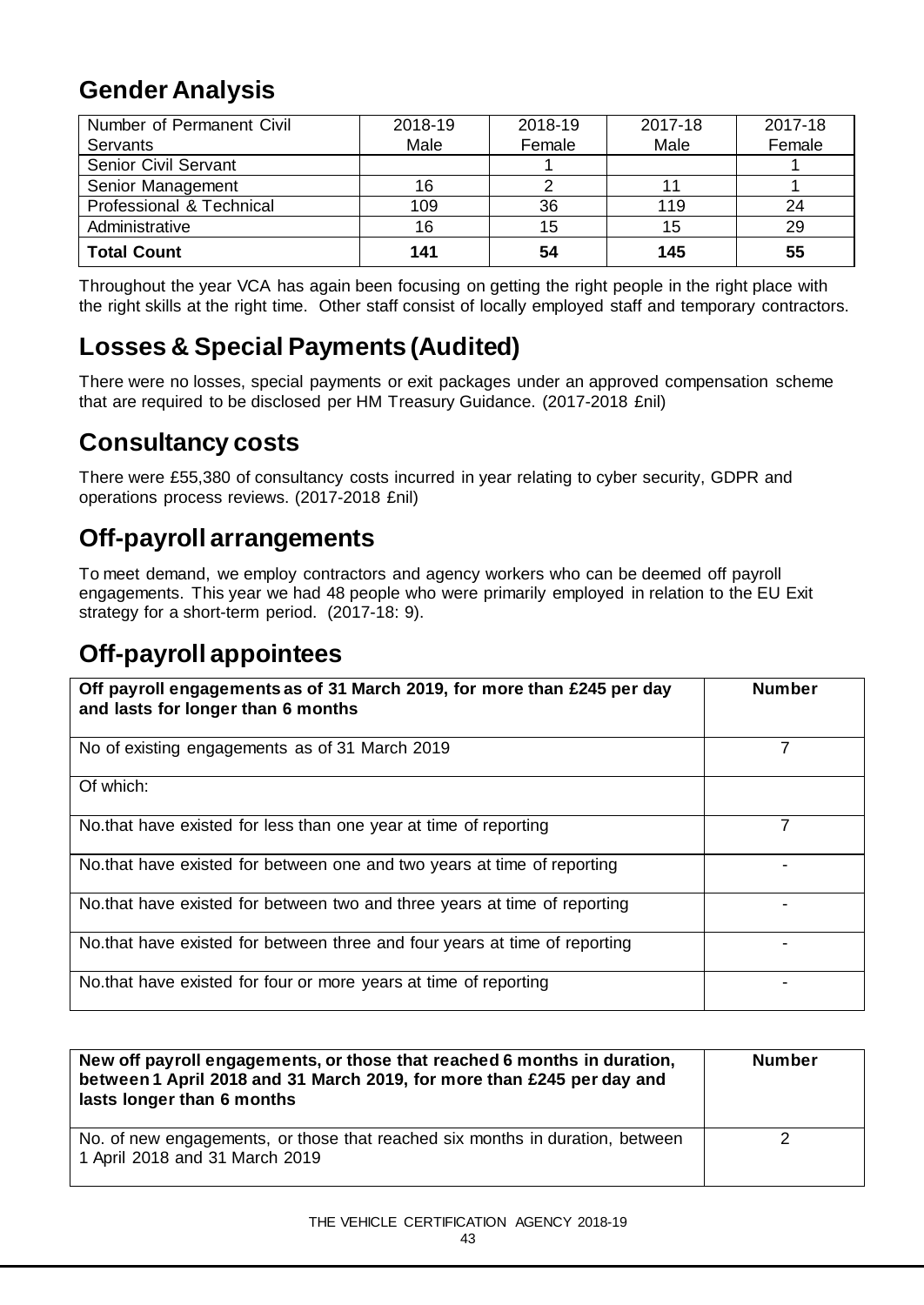| Of which:                                                                           |  |
|-------------------------------------------------------------------------------------|--|
| No. assessed in scope of IR35                                                       |  |
| No. assessed as out of scope of IR35                                                |  |
| No engaged directly and are on the payroll                                          |  |
| No. of engagements reassessed for consistency/assurance purposes during the<br>year |  |
| No. of engagements whose IR35 status changed following reassessment                 |  |

| Off payroll engagements of Board members and/or, senior officials with<br>significant financial responsibility, between 1 April 2018 and 31 March 2019                                                                              |  |
|-------------------------------------------------------------------------------------------------------------------------------------------------------------------------------------------------------------------------------------|--|
| No. of off payroll engagements of board members, and/or, senior officials with<br>significant financial responsibility, during the financial year                                                                                   |  |
| Total no. of individuals that have been deemed 'board members, and/or, senior<br>officials with significant financial responsibility', during the financial year. This<br>figure should include both on and off payroll engagements |  |

### **Staff absence**

Staff absence at VCA has traditionally been low. 2018-19 closed with 2.97 days (2017-18: 3.98) which was within the target set by DfT of 7 days.

### **Staff training and development**

• VCA has continued to deliver technical training courses of a high quality to meet operational delivery requirements.

All staff have access to Civil Service Learning to fulfil CPD-Professional and development demands. Staff undertake development as part of their individual learning plan which is discussed at the end of the year and throughout to ensure it has been fulfilled and targets set for the forthcoming year.

VCA fully supports the 5 training days a year initiative and has mandated some essential learning for all staff.

VCA is investing in developing the skills of managers across the Agency, we have focused on personal development during the year, primarily looking to improve personal development, performance management and workplace culture.

### **Staff engagement**

VCA works very hard to communicate with its staff and to improve engagement. VCA is consistently a strong performer in the Civil Service annual Engagement Survey, and this year scored 64%, 3% up on the previous year. Across the Civil Service as a whole, the average engagement score is 62%. Action has been taken during the financial year to introduce, maintain or develop arrangements aimed at:

(a) providing employees systematically with information on matters of concern to them through regular communication; and

(b) achieving a common awareness on the part of all employees of the financial and economic factors affecting the performance of the company through providing information on business performance.

THE VEHICLE CERTIFICATION AGENCY 2018-19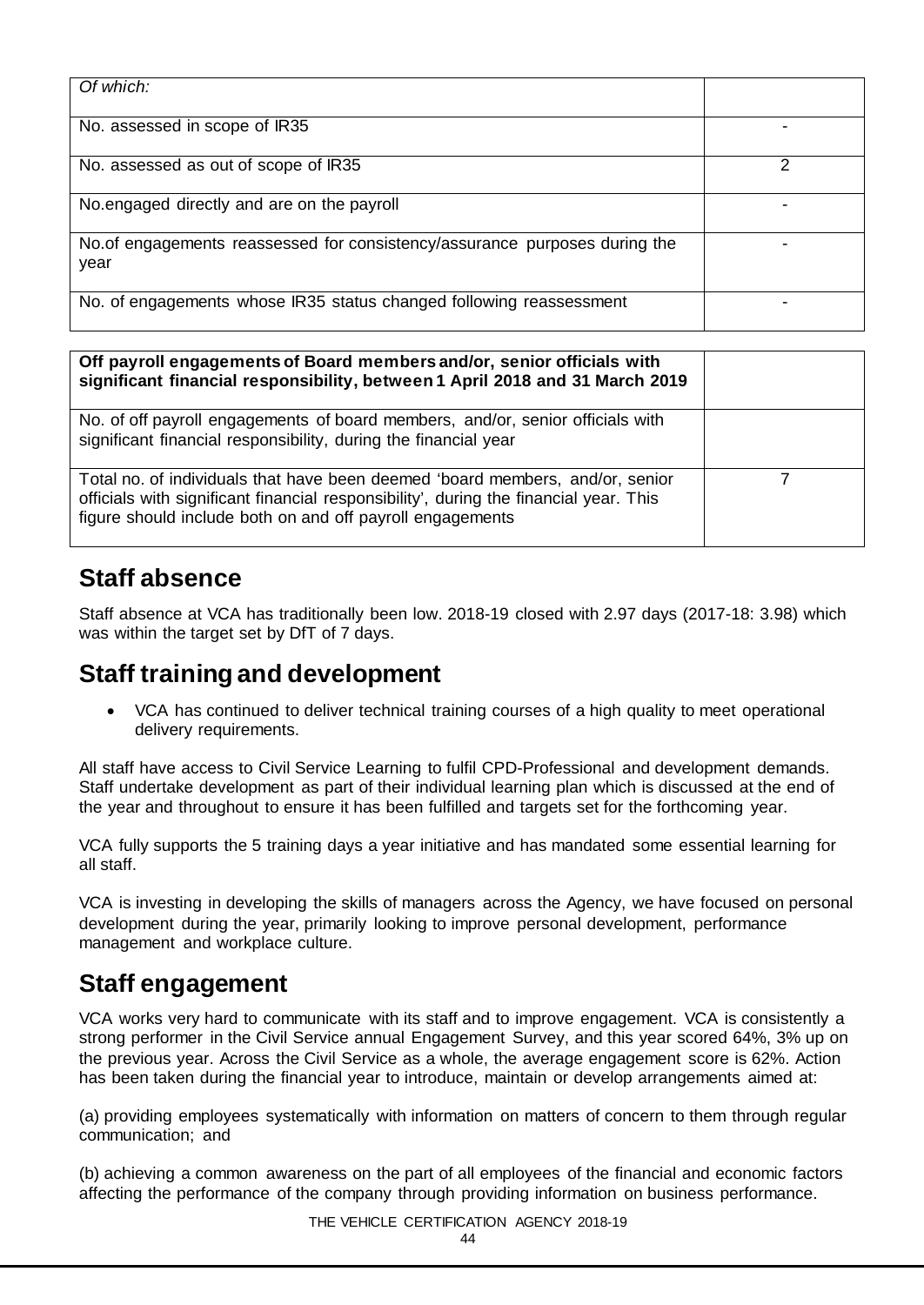### **Policy on Employment of Disabled persons**

VCA, as part of the civil service, is an equal opportunity employer. This means, inter alia,

(a) giving full and fair consideration to applications for employment by the agency made by disabled persons, having regard to their particular aptitudes and abilities;

(b) continuing the employment of, and for arranging appropriate training for, employees of the agency who have become disabled persons during the period when they were employed by the agency, and;

(c) providing for the training, career development and promotion of disabled persons employed by the agency.

### **Diversity issues and equal treatment in employment and occupation**

The VCA values equality and diversity in employment and is actively building on work already done to develop an inclusive workplace. We are committed to developing an organisation in which fairness and equality of opportunity are central to our business and working relationships; ensuring the organisational culture reflects and supports these values.

VCA has its own Local Inclusion plan which supports the 5 shared goals outlined by the Department for Transport (DfT):

- To be one of the most inclusive departments in the Civil Service
- To better reflect local working populations in all grades, roles and professions with a particular focus on senior roles where the gaps are greatest
- To attract, recognise and nurture diverse talent
- For our staff networks to be amongst the best in the Civil Service and transport sector
- To ensure that everyone in our organisations understands the importance of diversity and inclusion and how we all play a part in making it happen

### **Employment issues including employee consultation and/or participation and recruitment practice**

All our staff and job applicants have the right to be treated equally and fairly in all aspects of employment including recruitment, promotion and training, regardless of their sex, gender identity, disability, marital status, race, colour, ethnic or national origin, sexual orientation, age, religion or belief, employment status, working patterns, caring responsibility and trade union membership, union office or trade union activities. VCA Local Human Resources (HR) team works closely with the Department's resourcing group and DfT's Diversity Team. We work together to regularly review the recruitment process from advert and application through to posting to ensure the complete exercise is as inclusive as can be.

### **Trade union relationships**

Trade union relationships have been developed locally and within the wider DfT. The DfT Industrial Relations team has been set up to provide a consistent approach, to share and implement best practice and to effectively manage and resolve any conflicts between the trade unions and departmental/agency objectives.

## **Trade Union Facility Time**

Information relating to the Trade Union Facility Time between 1 April 2018 and 31 March 2019 is included in the Department for Transport's figures in their published annual accounts.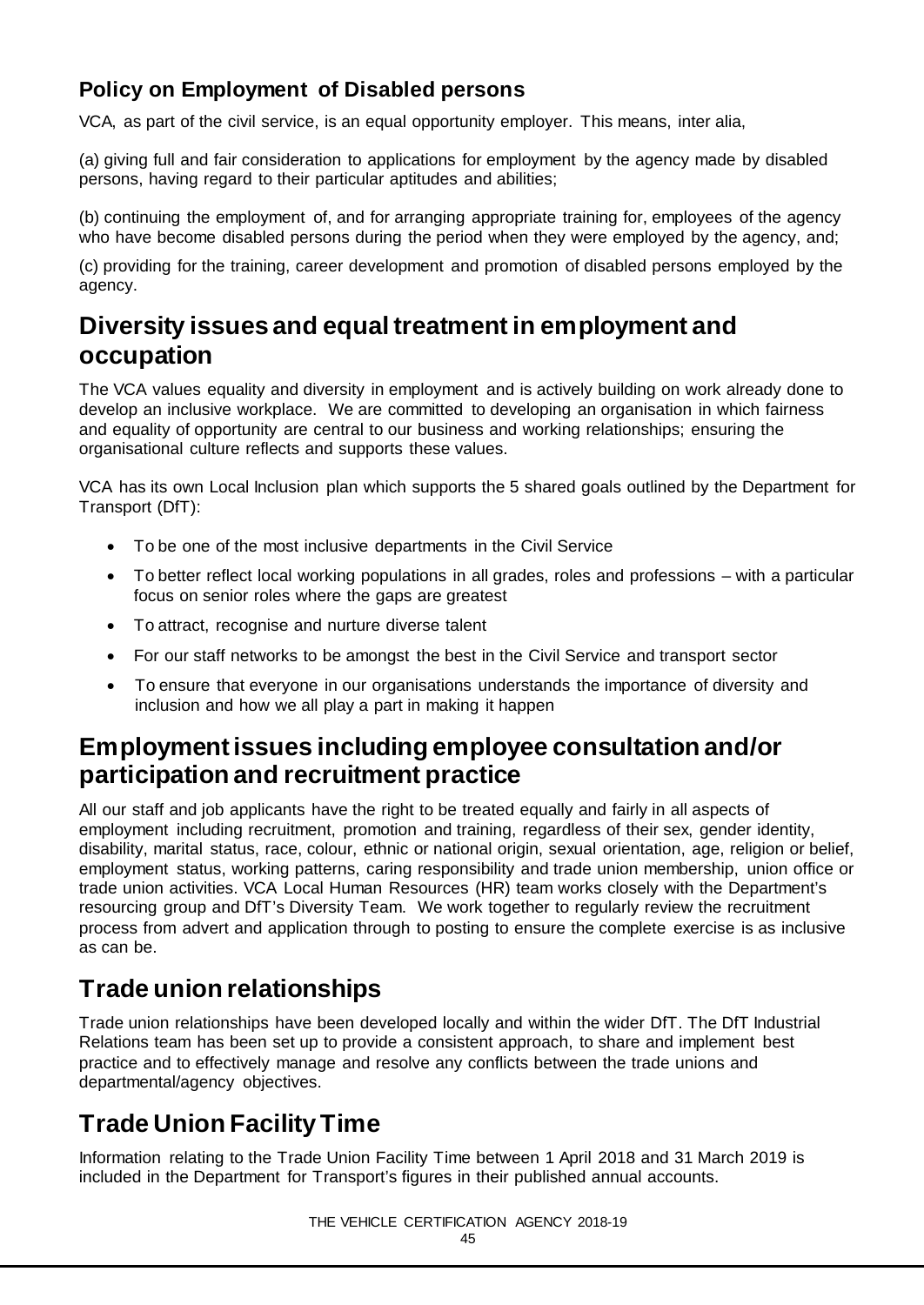### **Career management, employability and pay policy**

VCA Local HR work closely with DfT Group HR leads to ensure that Agency policy and procedures align with central governance. Areas include on boarding, payroll and benefits and performance management. The VCA Local HR team is represented at all DfT group meetings and have input into the design and implementation of any policy changes.

## **Parliamentary Accountability and Audit Report**

## **Parliamentary Accountability Disclosures**

## **Regularity of Expenditure (Audited)**

VCA have complied with the regularity of expenditure requirements as set out in HM Treasury Guidance.

## **Losses & Special Payments (Audited)**

There were no losses, special payments or exit packages that are required to be disclosed per HM Treasury Guidance.

### **Charitable donations**

The Agency made no charitable donations in the year.

### **Political donations and expenditure**

As a Government organisation, the Agency acts for the elected government of the day and is nonpolitical. It made no political expenditure or donations.

## **Fees and charges (subject to audit)**

Full disclosure of the fees and charges can be found in note 2a.

## **Remote contingent liabilities (subject to audit)**

There are no remote contingent liabilities, but disclosure of our contingent liability can be found in note 15.

Pia Willes

PIA WILKES Chief Executive and Agency Accounting Officer 2 January 2020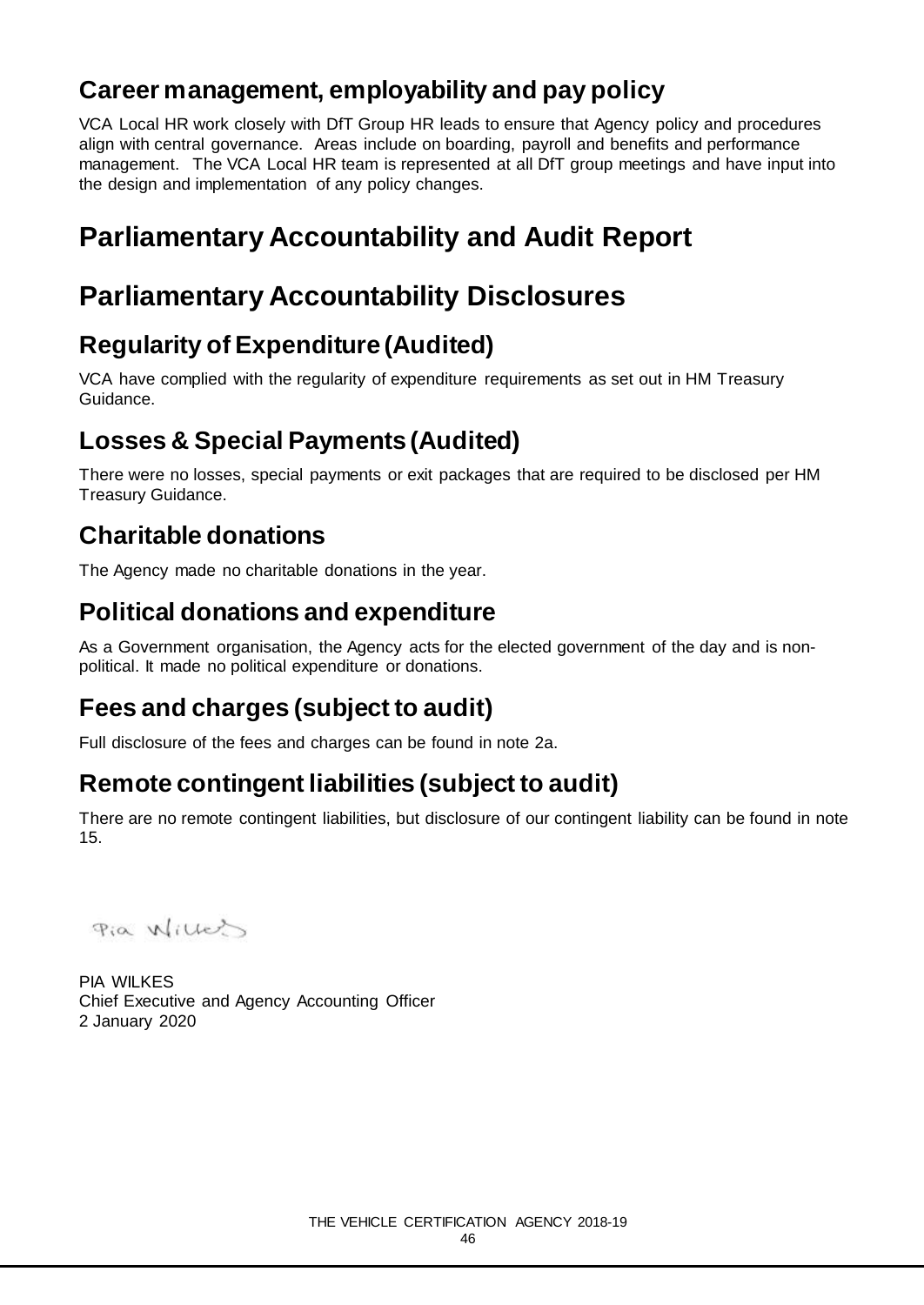## **THE CERTIFICATE AND REPORT OF THE COMPTROLLER AND AUDITOR GENERAL TO THE HOUSE OF COMMONS**

## **Opinion on financial statements**

I certify that I have audited the financial statements of the Vehicle Certification Agency for the year ended 31 March 2019 under the Government Resources and Accounts Act 2000. The financial statements comprise: The Statements of Comprehensive Net Expenditure, Financial Position, Cash Flows, Changes in Taxpayers' Equity; and the related notes, including the significant accounting policies. These financial statements have been prepared under the accounting policies set out within them. I have also audited the information in the Accountability Report that is described in that report as having been audited.

In my opinion:

▪ the financial statements give a true and fair view of the state of the Vehicle Certification Agency's affairs as at 31 March 2019 and of the net deficit for the year then ended; and

. the financial statements have been properly prepared in accordance with the Government Resources and Accounts Act 2000 and HM Treasury directions issued thereunder.

### **Opinion on regularity**

In my opinion, in all material respects the income and expenditure recorded in the financial statements have been applied to the purposes intended by Parliament and the financial transactions recorded in the financial statements conform to the authorities which govern them.

### **Basis of opinions**

I conducted my audit in accordance with International Standards on Auditing (ISAs) (UK) and Practice Note 10 'Audit of Financial Statements of Public Sector Entities in the United Kingdom'. My responsibilities under those standards are further described in the Auditor's responsibilities for the audit of the financial statements section of my certificate. Those standards require me and my staff to comply with the Financial Reporting Council's Revised Ethical Standard 2016. I am independent of the Vehicle Certification Agency in accordance with the ethical requirements that are relevant to my audit and the financial statements in the UK. My staff and I have fulfilled our other ethical responsibilities in accordance with these requirements. I believe that the audit evidence I have obtained is sufficient and appropriate to provide a basis for my opinion.

## **Conclusions relating to going concern**

I am required to conclude on the appropriateness of management's use of the going concern basis of accounting and, based on the audit evidence obtained, whether a material uncertainty exists related to events or conditions that may cast significant doubt on the Vehicle Certification Agency's ability to continue as a going concern for a period of at least twelve months from the date of approval of the financial statements. If I conclude that a material uncertainty exists, I am required to draw attention in my auditor's report to the related disclosures in the financial statements or, if such disclosures are inadequate, to modify my opinion. My conclusions are based on the audit evidence obtained up to the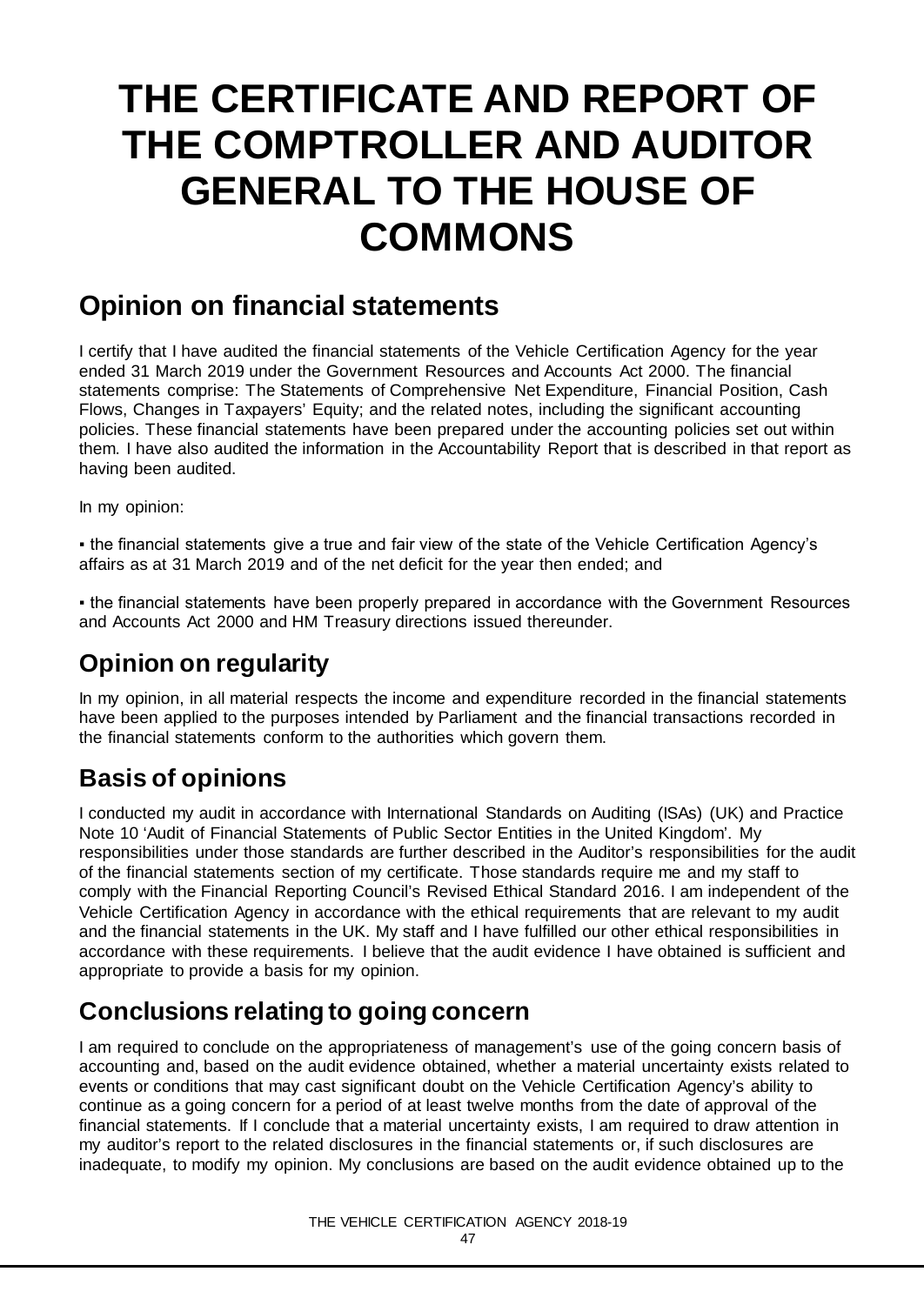date of my auditor's report. However, future events or conditions may cause the entity to cease to continue as a going concern. I have nothing to report in these respects.

### **Responsibilities of the Accounting Officer for the financial statements**

As explained more fully in the Statement of Accounting Officer's Responsibilities, the Chief Executive as Accounting Officer is responsible for the preparation of the financial statements and for being satisfied that they give a true and fair view.

### **Auditor's responsibilities for the audit of the financial statements**

My responsibility is to audit, certify and report on the financial statements in accordance with the Government Resources and Accounts Act 2000.

An audit involves obtaining evidence about the amounts and disclosures in the financial statements sufficient to give reasonable assurance that the financial statements are free from material misstatement, whether caused by fraud or error. Reasonable assurance is a high level of assurance but is not a guarantee that an audit conducted in accordance with ISAs (UK) will always detect a material misstatement when it exists. Misstatements can arise from fraud or error and are considered material if, individually or in the aggregate, they could reasonably be expected to influence the economic decisions of users taken on the basis of these financial statements.

As part of an audit in accordance with ISAs (UK), I exercise professional judgment and maintain professional scepticism throughout the audit. I also:

- identify and assess the risks of material misstatement of the financial statements, whether due to fraud or error, design and perform audit procedures responsive to those risks, and obtain audit evidence that is sufficient and appropriate to provide a basis for my opinion. The risk of not detecting a material misstatement resulting from fraud is higher than for one resulting from error, as fraud may involve collusion, forgery, intentional omissions, misrepresentations, or the override of internal control.
- obtain an understanding of internal control relevant to the audit in order to design audit procedures that are appropriate in the circumstances, but not for the purpose of expressing an opinion on the effectiveness of the Vehicle Certification Agency's internal control.
- evaluate the appropriateness of accounting policies used and the reasonableness of accounting estimates and related disclosures made by management.
- evaluate the overall presentation, structure and content of the financial statements, including the disclosures, and whether the consolidated financial statements represent the underlying transactions and events in a manner that achieves fair presentation.

I communicate with those charged with governance regarding, among other matters, the planned scope and timing of the audit and significant audit findings, including any significant deficiencies in internal control that I identify during my audit.

I am required to obtain evidence sufficient to give reasonable assurance that the expenditure and income recorded in the financial statements have been applied to the purposes intended by Parliament and the financial transactions recorded in the financial statements conform to the authorities which govern them.

### **Other Information**

The Chief Executive as Accounting Officer is responsible for the other information. The other information comprises information included in the annual report but does not include the parts of the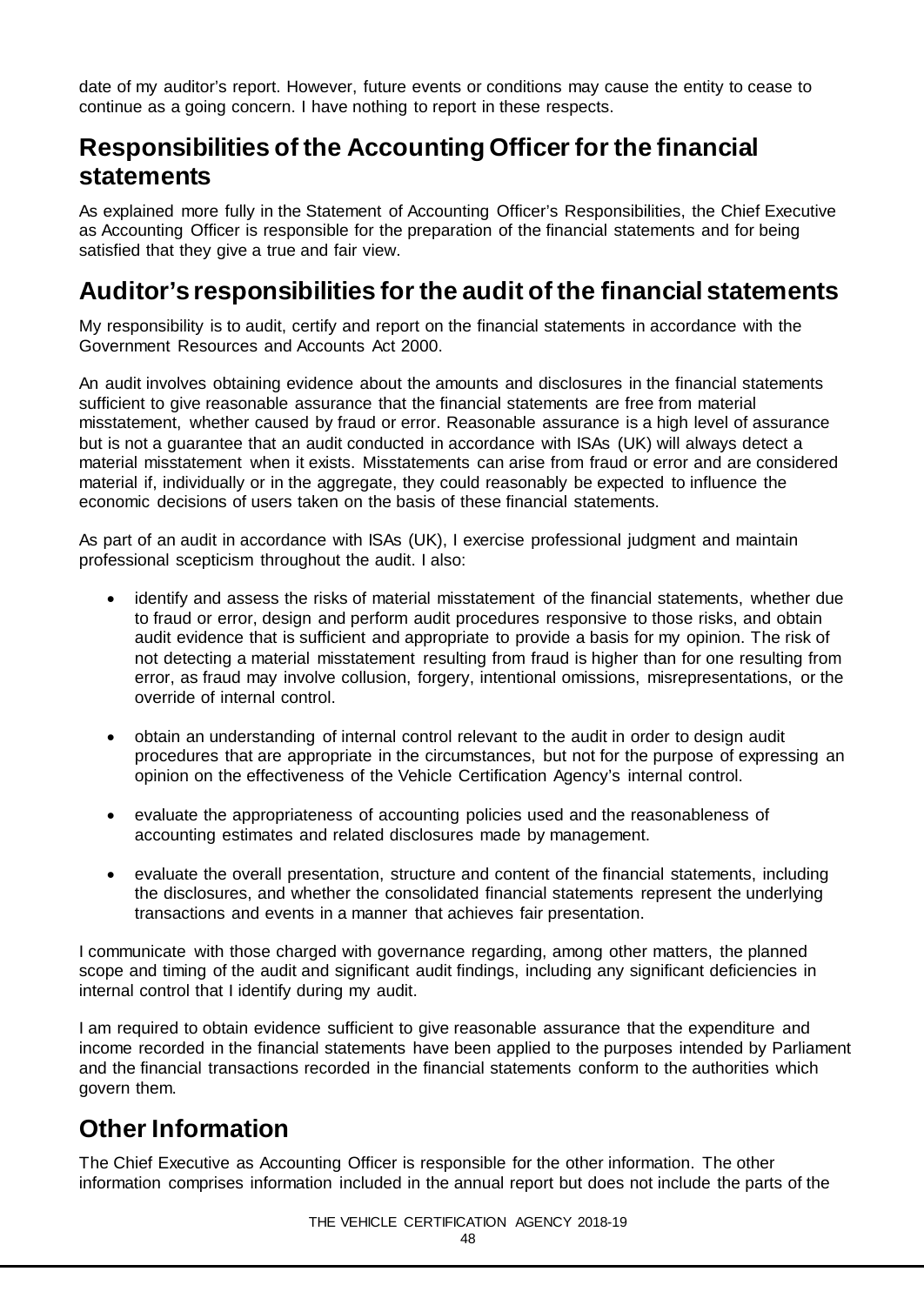Accountability Report described in that report as having been audited, the financial statements and my auditor's report thereon. My opinion on the financial statements does not cover the other information and I do not express any form of assurance conclusion thereon. In connection with my audit of the financial statements, my responsibility is to read the other information and, in doing so, consider whether the other information is materially inconsistent with the financial statements or my knowledge obtained in the audit or otherwise appears to be materially misstated. If, based on the work I have performed, I conclude that there is a material misstatement of this other information, I am required to report that fact. I have nothing to report in this regard.

### **Opinion on other matters**

In my opinion:

- the parts of the Accountability Report to be audited have been properly prepared in accordance with HM Treasury directions made under the Government Resources and Accounts Act 2000;
- in the light of the knowledge and understanding of the entity and its environment obtained in the course of the audit, I have not identified any material misstatements in the Performance Report and Accountability Report; and
- the information given in the Performance Report and Accountability Report for the financial year for which the financial statements are prepared is consistent with the financial statements and have been prepared in accordance with the applicable legal requirements.

### **Matters on which I report by exception**

I have nothing to report in respect of the following matters which I report to you if, in my opinion:

- adequate accounting records have not been kept or returns adequate for my audit have not been received from branches not visited by my staff; or
- the financial statements and the parts of the Accountability Report to be audited are not in agreement with the accounting records and returns; or
- I have not received all of the information and explanations I require for my audit; or
- the Governance Statement does not reflect compliance with HM Treasury's guidance.

### **Report**

I have no observations to make on these financial statements.

Gareth Davies Date: 14 January 2020 Comptroller and Auditor General National Audit Office 157-197 Buckingham Palace Road Victoria London SW1W 9SP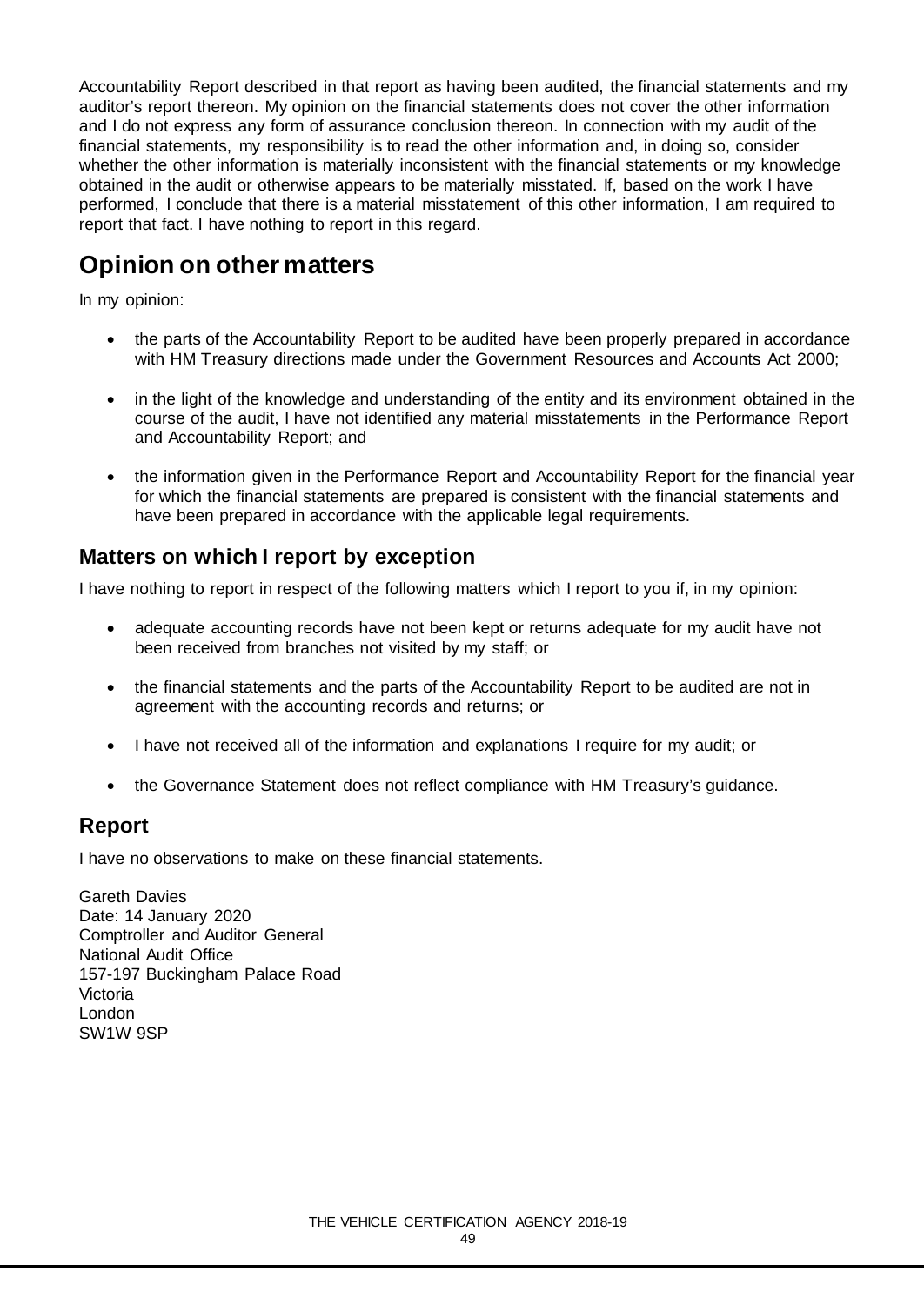## **Financial Statements**

## **STATEMENT OF COMPREHENSIVE NET EXPENDITURE**

### **for the year ended 31 March 2019**

|                                                            |              | 2018-2019 | 2017-2018       |
|------------------------------------------------------------|--------------|-----------|-----------------|
|                                                            | <b>Notes</b> | £'000     | £'000           |
| <b>Revenue</b>                                             | $\mathbf{2}$ | 21,233    | 20,137          |
| <b>Cost of sales</b>                                       |              | (13, 282) | (13, 456)       |
| <b>Gross surplus</b>                                       |              | 7,951     | 6,681           |
| Administrative expenses - non Pay                          | 3            | (4,007)   | (3, 567)        |
| Administrative expenses - pay                              | 3,4          | (3,989)   | (3, 292)        |
| Trading (deficit) / surplus for the year                   |              | (45)      | (178)           |
| Foreign exchange translation (loss) / gain                 |              | 80        | (365)           |
| <b>Interest Payable</b>                                    |              |           | (2)             |
| Interest receivable                                        |              | 19        | $6\phantom{1}6$ |
| (Deficit) / surplus for the year                           |              | 54        | (539)           |
| <b>Overseas Tax</b>                                        | 10           | (399)     |                 |
| (Deficit) / surplus for the year                           | $\mathbf{2}$ | (345)     | (539)           |
| Net gain on:                                               |              |           |                 |
| - revaluation of intangibles                               | 11           | 3         | (11)            |
| - revaluation of property, plant and equipment             | 11           | (44)      | 40              |
| Total comprehensive (expenditure) / income for<br>the year |              | (386)     | (510)           |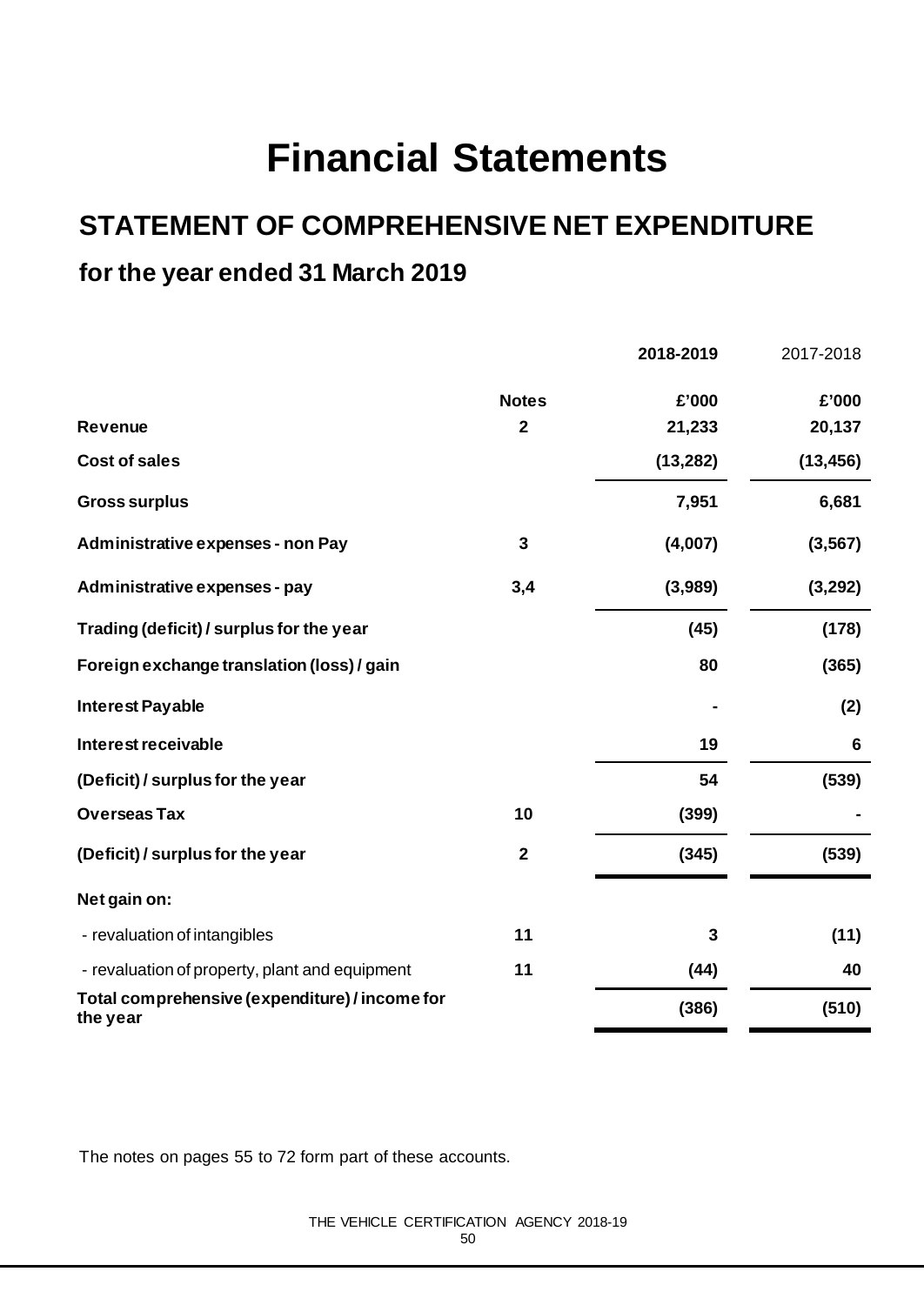## **STATEMENT OF FINANCIAL POSITION**

### **as at 31 March 2019**

|                                                                     |               | 31 March<br>2019  | 31 March<br>2018 |
|---------------------------------------------------------------------|---------------|-------------------|------------------|
|                                                                     | <b>Note</b>   | £'000             | £'000            |
| <b>Non-current assets:</b>                                          |               |                   |                  |
| Intangible assets                                                   | 5<br>6        | 447               | 392              |
| Property, plant and equipment<br>Investment in Italian Legal Entity |               | 2,983<br>9        | 2,781            |
| <b>Total non-current assets</b>                                     |               | 3,439             | 3,173            |
| <b>Current assets</b>                                               |               |                   |                  |
| Inventories                                                         | 1(d)          |                   | 1,394            |
| Trade and other receivables<br>Cash and cash equivalents            | 7 & 1(d)<br>8 | 7,769<br>7,312    | 5,509<br>6,955   |
| <b>Total current assets</b>                                         |               | 15,081            | 13,858           |
| <b>Total assets</b>                                                 |               | 18,520            | 17,031           |
|                                                                     |               |                   |                  |
| <b>Current liabilities</b>                                          |               |                   |                  |
| Trade and other payables<br>Provisions                              | 9<br>10       | (3, 355)<br>(576) | (3, 100)         |
| <b>Total current liabilities</b>                                    |               | (3,931)           | (3, 100)         |
|                                                                     |               |                   |                  |
| Non-current assets plus net<br>current assets                       |               | 14,589            | 13,931           |
| <b>Non-current liabilities</b>                                      |               |                   |                  |
| Trade and other payables                                            | 9             |                   | (3)              |
| Provisions                                                          | 10            |                   | (210)            |
| Total non-current liabilities                                       |               |                   | (213)            |
| <b>Assets less liabilities</b>                                      |               | 14,589            | 13,718           |
| Taxpayers' equity                                                   |               |                   |                  |
| General fund                                                        |               | 13,406            | 12,494           |
| <b>Revaluation reserve</b>                                          | 11            | 1,183             | 1,224            |
| <b>Total taxpayers' equity</b>                                      |               | 14,589            | 13,718           |
|                                                                     |               |                   |                  |

Pia Willes

PIA WILKES Chief Executive and Agency Accounting Officer 2 January 2020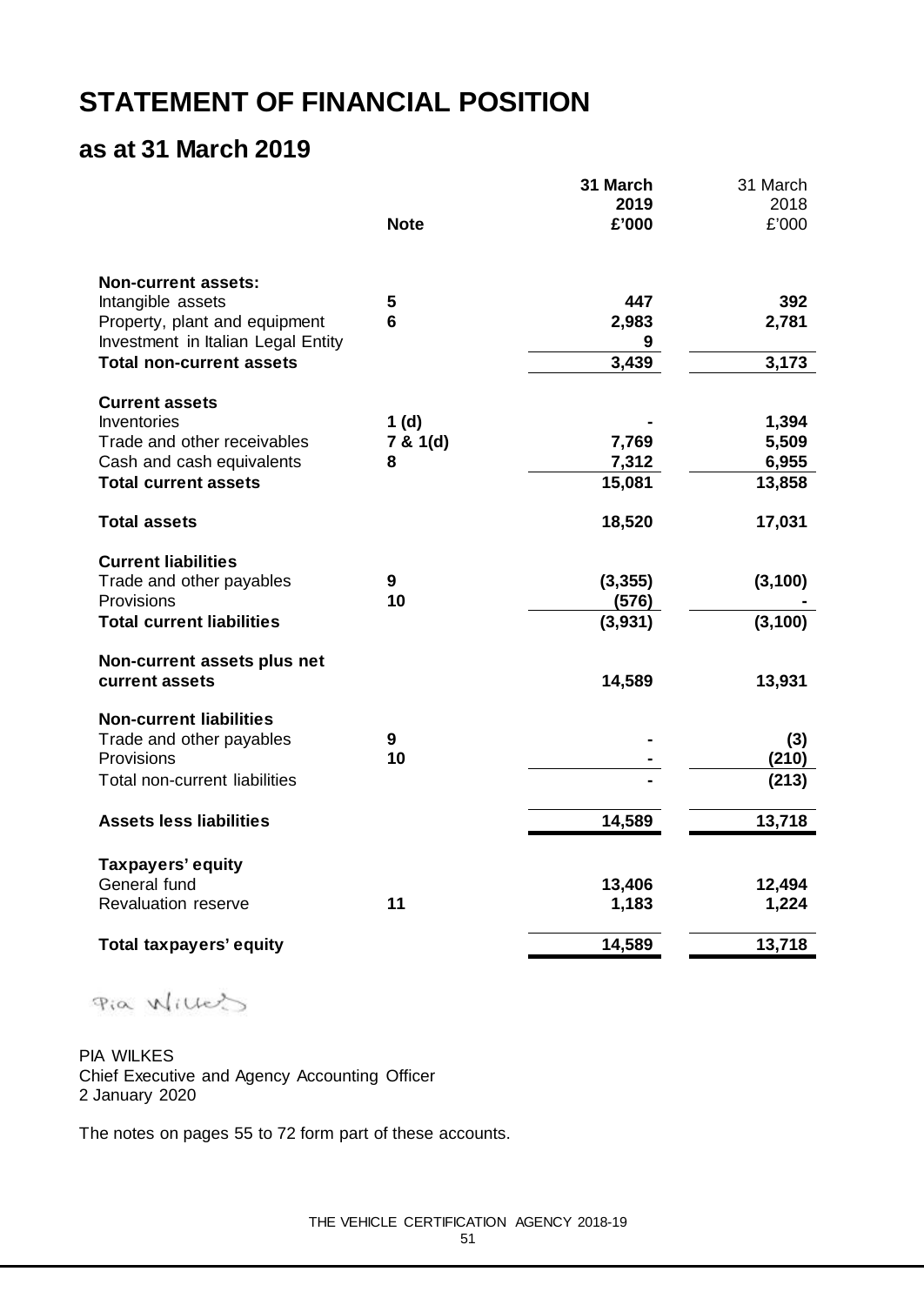## **STATEMENT OF CASH FLOWS**

### **for the year ended 31 March 2019**

|                                                             | <b>Note</b>    | 2018-2019<br>£'000 | 2017-2018<br>£'000 |
|-------------------------------------------------------------|----------------|--------------------|--------------------|
| <b>Cash flows from operating activities</b>                 |                |                    |                    |
| Operating (deficit) / surplus                               |                | (345)              | (539)              |
| Adjustments for non-cash transactions                       |                |                    |                    |
| Amortisation charges                                        | 5              | 172                | 228                |
| Depreciation charges                                        | $6\phantom{1}$ | 383                | 398                |
| Loss on disposal of non-current assets                      | $\bf 6$        | 9                  | 4                  |
| Notional charges                                            | 3              | 66                 | 66                 |
| <b>Fixed Asset Adjustments</b>                              |                | (26)               |                    |
|                                                             |                | 259                | 157                |
| Decrease in inventories                                     | 1(d)           | 0                  | (365)              |
| Decrease / (increase) in trade and other receivables        | 1(d), 7        | 324                | 929                |
| (Decrease)/ increase in trade and other payables            | 9              | 255                | (13)               |
| Increase in provisions                                      | 10             | 366                | (182)              |
| Net cash inflow from operating activities                   |                | 1,204              | 526                |
| <b>Cash flows from investing activities</b>                 |                |                    |                    |
| Purchase of intangible assets                               | 5              | (226)              | (105)              |
| Purchase of property, plant and equipment                   | 6              | (612)              | (569)              |
| Investment in Italian Legal Entity                          |                | (9)                |                    |
| Net cash outflow from investing activities                  |                | (847)              | (674)              |
| <b>Cash flows from financing activities</b>                 |                |                    |                    |
| Proceeds from sale of property, plant and equipment         |                |                    |                    |
| Net cash inflow from financing activities                   |                |                    |                    |
| Net (decrease)/ increase in cash and cash                   |                |                    |                    |
| equivalents in period                                       | 8              | 357                | (148)              |
| Net (decrease)/ increase in cash and cash                   |                |                    |                    |
| equivalents in period                                       |                | 357                | (148)              |
| Cash and cash equivalents at the beginning of the<br>period | 8              | 6,955              | 7,103              |
| Cash and cash equivalents at the end of the                 |                |                    |                    |
| period                                                      | 8              | 7,312              | 6,955              |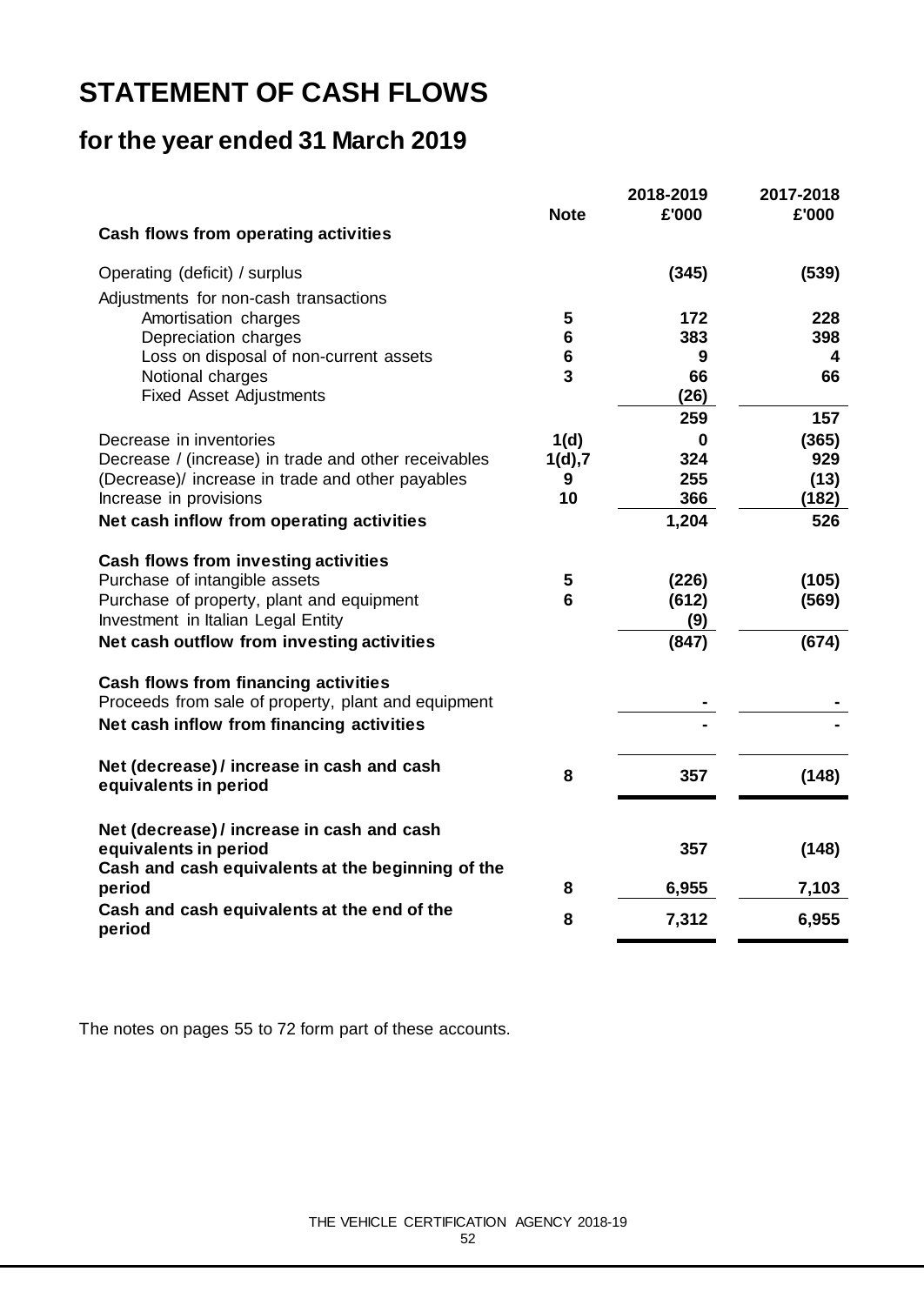## **STATEMENT OF CHANGES IN TAXPAYERS' EQUITY**

### **For the year ended 31 March 2019**

|                                                    | General | Revaluation | Total    |
|----------------------------------------------------|---------|-------------|----------|
|                                                    | Fund    | Reserve     | Reserves |
|                                                    | £'000   | £'000       | £'000    |
|                                                    |         |             |          |
| Taxpayers' equity at 31 March 2018                 | 12,494  | 1,224       | 13,718   |
| Adjustments to reflect change in accounting policy | 1,191   |             | 1,191    |
| Taxpayers' equity at 1 April 2018 adjusted for     |         |             |          |
| change in accounting policy (note 1d)              | 13,685  | 1,224       | 14,909   |
| Surplus for the year                               | (345)   |             | (345)    |
| Notional charges in the year (note 3)              | 66      |             | 66       |
| Deficit on revaluation of non-current assets (note |         |             |          |
| 11)                                                |         | (29)        | (29)     |
| Backlog depreciation of re-valued non-current      |         |             |          |
| assets and loss on disposal (note 11)              |         | (12)        | (12)     |
| Taxpayers' equity at 31 March 2019                 | 13,406  | 1,183       | 14,589   |

### **For the year ended 31 March 2018**

| General<br>Fund<br>£'000 | Revaluation<br>Reserve<br>£'000 | Total<br>Reserves<br>£'000 |
|--------------------------|---------------------------------|----------------------------|
| 12,967                   | 1,195                           | 14,162                     |
| (539)                    |                                 | (539)                      |
| 66                       |                                 | 66                         |
|                          | 32                              | 32                         |
|                          | (3)                             | (3)                        |
| 12,494                   | 1,224                           | 13,718                     |
|                          |                                 |                            |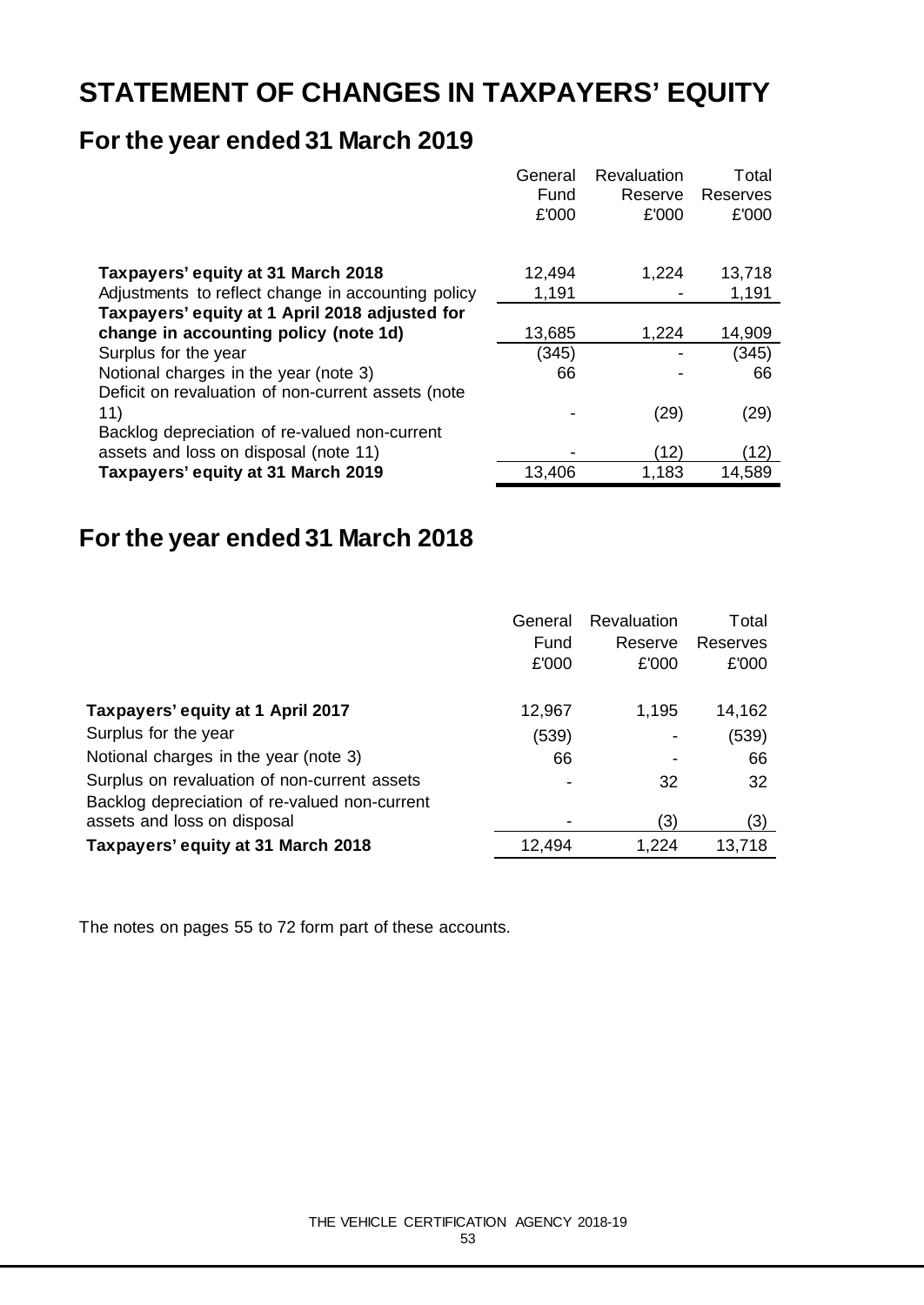# **NOTES TO THE FINANCIAL STATEMENTS**

## **1. ACCOUNTING POLICIES**

### **a. Basis of Accounting**

The financial statements have been prepared in accordance with the 2018-19 Government Financial Reporting Manual (FReM) issued by HM Treasury. The accounting policies contained in the FReM apply International Financial Reporting Standards as adapted or interpreted for the public sector context. Where the FReM permits a choice of accounting policy, the accounting policy which is judged to be most appropriate to the particular circumstances of the Agency for the purpose of giving a true and fair view has been selected. The particular policies adopted by the Agency are described below. They have been applied consistently in dealing with items that are considered material to the accounts.

### **b. Accounting Convention**

The accounts are prepared under the historical cost convention, modified to account for the revaluation of non-current assets and inventories, where material, at their value to the business by reference to their current costs.

### **c. Impending application of newly issued accounting standards not yet effective**

We have given the upcoming standard (IFRS 16) some consideration and prepared a central analysis of the impact as below;

• IFRS 16 (Operating Leases) – is effective for periods beginning on or after 1 January 2019, and provides a single lessee accounting model, requiring lessees to recognise assets and liabilities for all leases unless the lease term is 12 months or less or the underlying asset has a low value. It is to be implemented from April 2019. The likely impact on VCA is that leases currently categorised as operating leases will require the value of the asset and liability to be included in the Statement of Financial Position. Effectively, this means that the assets and liabilities of VCA both increase by around £1.56m from April 2019 reducing over the year in line with the lease commitments. Regarding the SOCNE, impact of the revised profile of expenditure is expected to be immaterially different to the current basis.

### **d. New accounting standards effective in the year**

• IFRS 15 (Revenue from contracts with customers). This standard has been effective throughout the financial year and has had a material effect on the recognition of income. The revised accounting policy is described in note 1(e). The cumulative catch-up method of transition has been used, as a result of which the prior year figures have not been restated, but the opening Balance Sheet has (as reflected in the SOCTE) been adjusted at 1 April 2018 to be consistent with the revised policy, which has then been applied throughout 2018-19. The adjustment to the opening Balance Sheet at 1 April 2018 breaks down as follows.

| £k                      | At 31 March 2018<br>(under IAS 18) | At 1 April 2018<br>(under IFRS 15) | At 31 March 2019<br>(under IFRS 15) |
|-------------------------|------------------------------------|------------------------------------|-------------------------------------|
| Accrued income (note 7) | 2,292                              | 4,879                              | 4,323                               |
| Inventories             | 1.394                              | Nil                                | Nil                                 |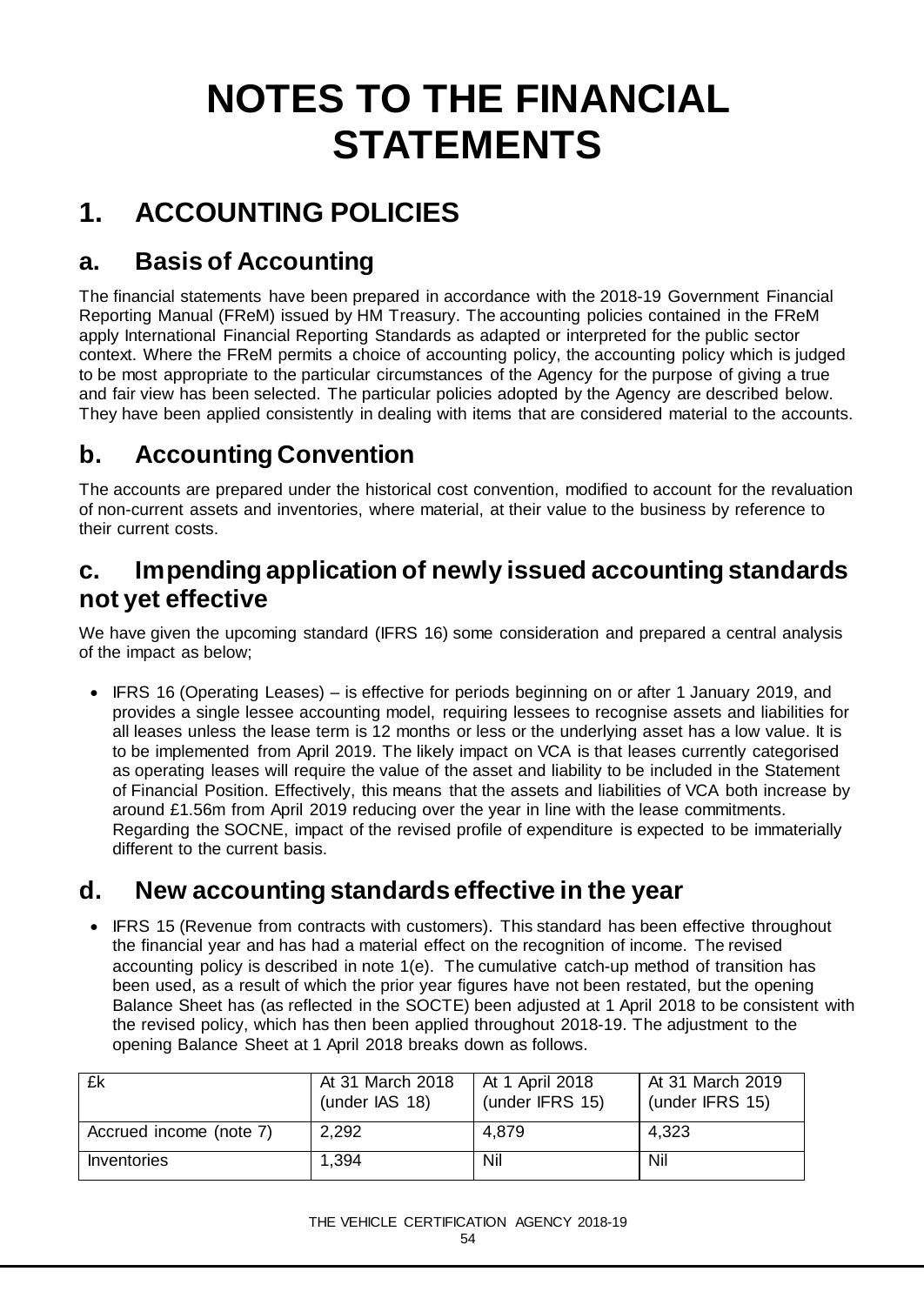All other net assets remain unaffected. WIP is no longer recognised since under IFRS 15, the majority of product certification (e.g. type approval) revenue is recognised progressively over time since as allowed for in IFRS 15 35(c) VCA's performance does not create an asset with an alternative use for VCA (type approval jobs being technically specific) and VCA has an enforceable right to payment for performance to date, e.g. in a situation where the customer wishes to cancel. Accrued income is recognised at VCA's fee rates.

Under IAS 18 (2017-18 and earlier) the policy was to recognise revenue only at the 'tech cleared date' stage in line with an assessment of when risks and rewards transferred in full to VCA. This resulted in a split treatment, with unbilled jobs having passed that threshold recognised in accrued income on the same valuation basis described above; and unbilled jobs not having reached technical clearance being valued as inventory under IAS 2, at cost. The difference between a cost rate and billing rate valuation for this subset of incomplete jobs is reflected in the increase in net assets (taking accrued income and inventories together) as at 1 April 2018, which as per the table above and the SOCTE is £1,191k.

Another effect of the £1,191k adjustment has been to decrease both revenue and cost of sales booked for 2018-19, in order to align (as required in IFRS 15) the income and expenses for 2018-19 with the levels they would have been at had the standard always applied. This adjustment ensures that the earlier point for revenue recognition applies to both the 1 April 2018 and 31 March 2019 Balance Sheet, and that no 'stretching' of revenue recognition is allowed in the most recent period. In other words, income and expenditure has been applied consistently under IAS 18 for 2017-18; and consistently under IFRS 15 for 2018-19.

In respect of the financial statements results had the transition not been made and had IAS 18 continued to apply, VCA expects net assets would have been around £1m lower than reported levels due to the valuation differences noted above. VCA has not quantified the theoretical effect on the 2018-19 surplus had the previous standard continued to apply, but in light of the transition adjustment having ensured no one-off benefit to 2018-19 of the earlier recognition point, expects that this would have been immaterially different to the reported result.

The statement of cashflows has been prepared after the effect of the cumulative catch up.

• IFRS 9 (Financial Instruments). IFRS 9 has required some edits to terminology and to presentation and disclosure in these accounts. However, there is no significant financial impact in these accounts arising from adoption of IFRS 9 due to VCA's limited credit risk and financial instruments complexity.

### **e. Revenue**

The Agency is mainly funded from sales of services provided to the private sector and income is shown net of VAT where applicable. Accrued income is recognised at the VCA's best estimate of the billable costs for all projects where in principle, VCA recognises that there is a basis for goods to be transferred to a customer for a consideration. To the greatest extent possible, this is based on actual invoicing. Where this is not possible, unbilled hours, expenses and disbursements are used in conjunction with standard charge-out rates.

### **Product certification**

In line with IFRS 15, the income for 2018-2019 is now recognised on a different basis to prior years. Previously income was only recognised once it had reached the stage of 'tech cleared', with the exception of the USA and Brazil, where revenue was recognised on a continuous basis in line with different customs and practice in those regions.

Income from type approval work is now predominantly recognised as hours are worked and rechargeable expenses are incurred, in line with IFRS 15's requirement to consider performance obligations satisfied over time where the performance creates no alternative asset for the entity, and an enforceable right to payment completed to date exists. This policy applies up to and including the completion of technical work; the only exception is the final 'certification' stage where income is

THE VEHICLE CERTIFICATION AGENCY 2018-19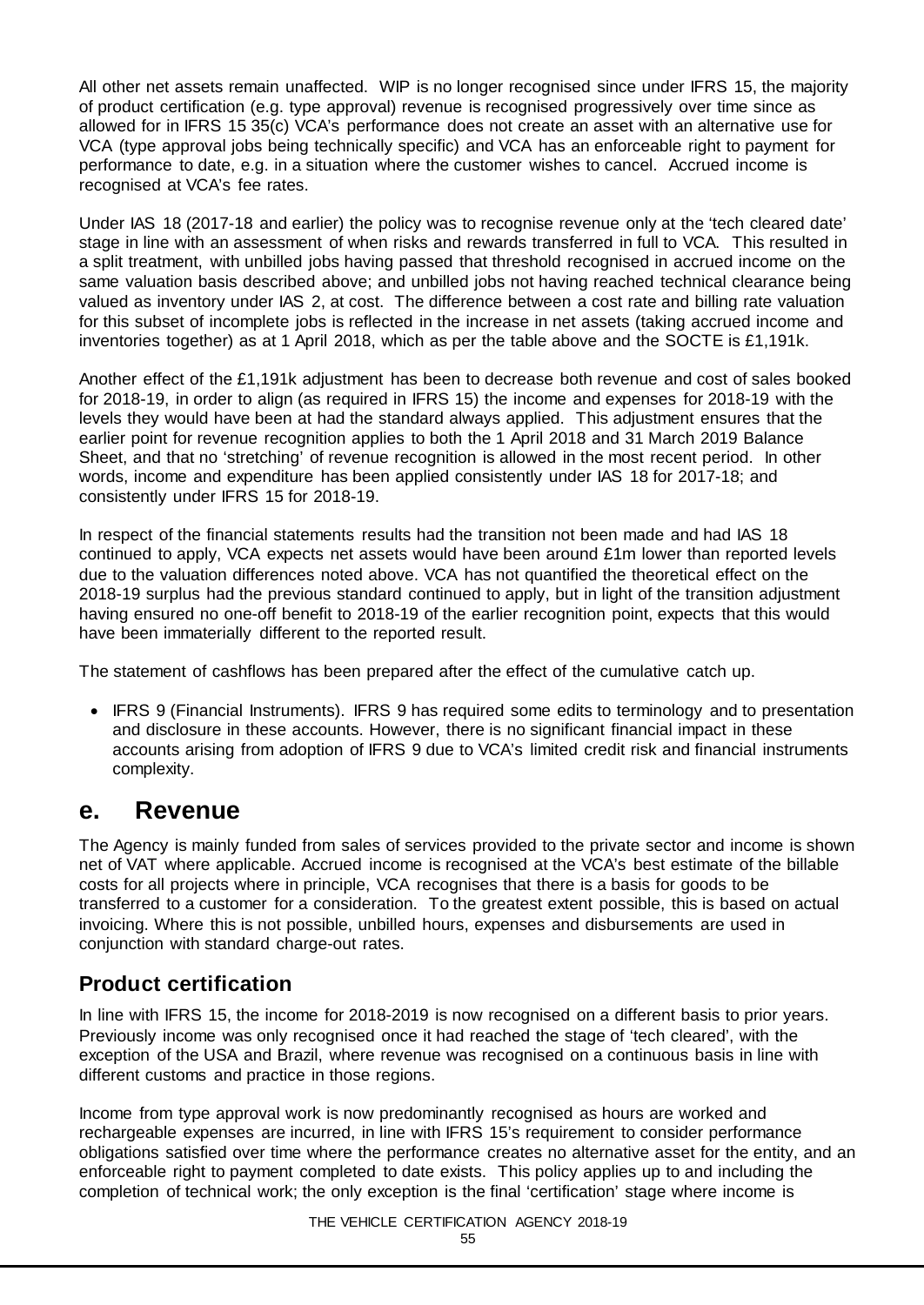recognised at a point in time in line with the provision of a certificate since no IFRS 15 'over time' indicators apply. This element comprises the minority of overall product certification income since costs are dominated by the technical certification stage. For unbilled work, all unbilled hours and expenses charged to the project or job at the year-end are accrued where the revenue recognition point above is satisfied.

### **Other income**

For all other types of revenue, income is recognised at a point in time in line with the point at which the performance obligation has been satisfied. This is typically the point of completion and invoicing. When invoices are issued in advance, these are treated as deferred income until the chargeable stage of the job is completed; and income is accrued if the performance obligation for the particular agreement has been satisfied and work remains unbilled, in which case invoices issued post year end will state they are for work undertaken within the accounting period. Other revenue is typically received from the DfT for regulatory and enforcement work.

### **f. Non-Current Assets:**

### **i. Intangible assets**

### **Capitalisation**

Intangible non-current assets, which are defined as non-financial assets that do not have physical substance but are identifiable and are controlled by the entity through custody or legal rights, are capitalised if they meet the following criteria;

- they are capable of being used for a period which exceeds one year, and
- they have a cost equal to or greater than £1,000 or
- they comprise applications software and licences with a cost of  $£1,000$  or more.

Intangible non-current assets are amortised over 3-5 years.

Intangible non-current assets are stated at their cost, revalued to fair value using appropriate indices published by the Office for National Statistics and amortisation on such revalued amounts is provided on a straight line basis over the estimated useful lives of the assets.

### **ii. Property, Plant & Equipment**

### **Capitalisation**

Tangible non-current assets, which are defined as non-financial assets that have physical substance and are identifiable and are controlled by the entity through custody or legal rights, are capitalised if they meet the following criteria;

- they are capable of being used for a period which exceeds one year, and
- they have a cost equal to or greater than £1,000, either singly or when multiple or complimentary items are purchased.

Plant & Equipment are stated at their cost, revalued using appropriate indices published by the Office for National Statistics and depreciation on such revalued amounts is provided on a straight-line basis over the estimated useful lives of the assets. Property is subject to professional valuation at least every five years in accordance with RICS guidance. In the years between professional valuations the VCA Management Board reviews the valuation to ensure there has not been a material change. Depreciation is charged in the month of acquisition and not in the month of disposal. Estimated useful lives are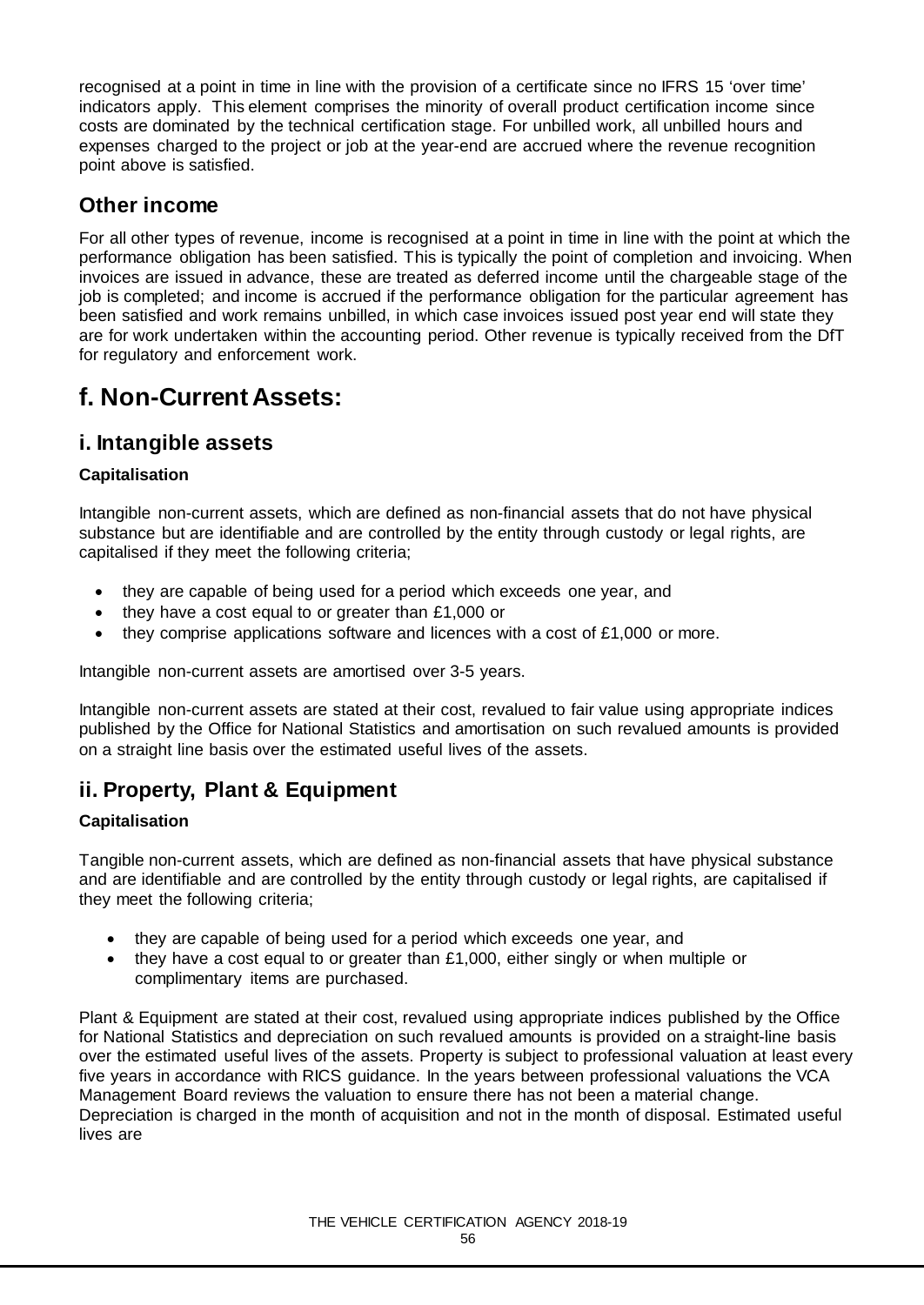Plant and machinery and the contract of the 10 years of the 10 years of the 10 years of the 10 years of the 10 years of the 10 years of the 10 years of the 10 years of the 10 years of the 10 years of the 10 years of the 10

Furniture and fittings **10** years 10 years

Information technology and office equipment 3-5 years

Buildings Buildings are depreciated over the land lease period;

Land is not depreciated.

Transport equipment 4 years

## **g. Notional Charges - Audit Fee**

The Vehicle Certification Agency is not charged a cash audit fee by the National Audit Office. A notional

audit fee is charged to the statement of comprehensive net expenditure based on the cost of the audit of the financial statements and results in a credit to the statement of equity to reflect the fact that no transfer of resources is due.

### **h. Inventories - Stocks and Work in Progress**

Work in progress is no longer recognised. Hours worked and rechargeable expenses incurred are now recognised as accrued income in accordance with IFRS 15.

## **i. Foreign Exchange**

Transactions in foreign currencies during the year are recorded in sterling at the average rate of exchange ruling in the month prior to the transaction. Monetary assets and liabilities in foreign currencies are translated into sterling at rates ruling at the Statement of Financial Position date. The resulting exchange differences are taken to the statement of comprehensive net expenditure.

## **j. Leases**

All costs of operating leases are charged to the statement of comprehensive net income as they are incurred. At present there are no finance leases.

## **k. Pension Costs**

Past and present employees are covered by the provisions of the Civil Service Pension Schemes. The defined benefit elements of the schemes are unfunded. The Classic Scheme is non-contributory except in respect of dependent's benefits, under the Premium Scheme a contribution is made for which enhanced benefits are derived. Both the Classic and Premium schemes attract the same employer's contributions as a percentage of pensionable pay. VCA recognises the expected cost of these elements on a systematic and rational basis over the period during which it benefits from employees' services by payment to the Principal Civil Service Pension Schemes (PCSPS) of amounts calculated on an accruing basis. Liability for payment of future benefits is a charge on the PCSPS. In respect of the defined contribution elements of the schemes, VCA recognises the contributions payable for the year.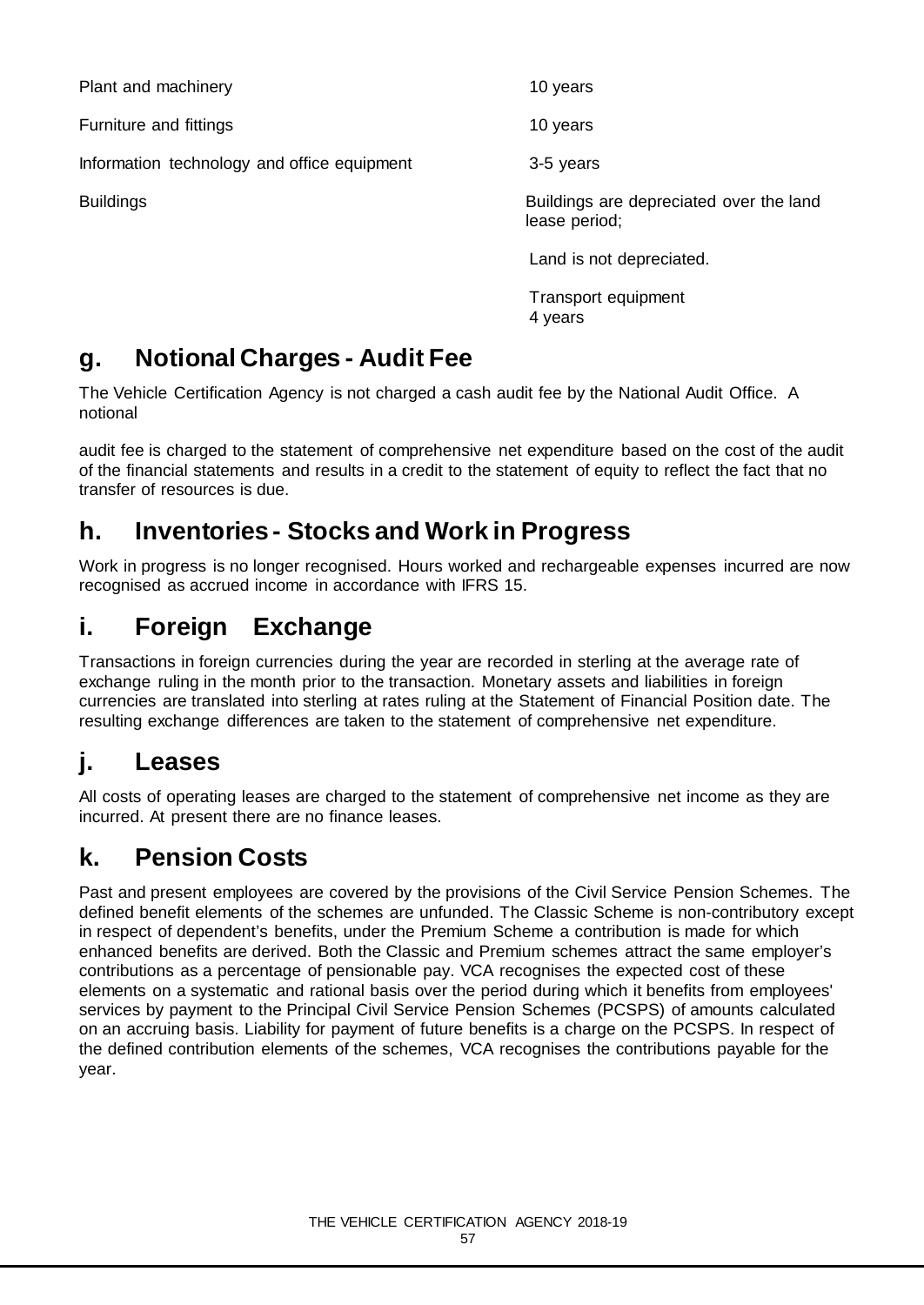## **l. Financial Assets and Liabilities**

The Agency classifies its financial assets under receivables.

Financial assets measured at fair value through profit or loss are non-derivative financial assets with fixed or determinable payments that are not quoted in an active market and which are not classified as available for sale. Financial assets measured at fair value through profit or loss are recognised at amortised cost which is not materially different from the fair value.

The Agency classifies its financial liabilities under payables.

Payables are non-derivative financial liabilities with fixed or determinable payments that are not quoted in an active market and which are not classified as available for sale. Payables are recognised at amortised cost.

### **m. Holiday Pay**

**An individual employee's holiday pay year commences from their start date under employee contracts of employment and as a consequence an accrual is required for the unused portion of that entitlement as at the year-end in accordance with IAS19 Employee Benefits.**

### **n. Cash and Cash Equivalents**

Cash and cash equivalents represent the balance of commercial cash held in banks and accounts held within the Government Banking Service.

### **o. Provisions**

**Provisions are recognised in respect of legal or constructive obligations expected to result in an economic outflow, whose valuation is subject to a degree of uncertainty at the year end. These have been calculated using the best information available at the time of these accounts.**

### **p. Going Concern**

**These accounts have been prepared on a 'going concern' basis as the Agency expects to continue its function for the foreseeable future, although the exact shape of operations is contingent on EU exit negotiations. Financial support for future operations will come primarily from customers but in terms of a going concern assessment the Agency also notes its close relationship with the Department for Transport.** 

## **q. General Fund**

This reserve contains all cumulative reserve balances that do not arise from the revaluation of fixed assets, these items being the subject of dedicated reserves. The majority of the balance is composed of retained profits and losses, notional charges, a grant reserve, payments and receipts via the Paymaster General's Office and fund movements to and from the Department for Transport.

### **r. Revaluation Reserve**

This is the reserve in which revaluation gains on fixed assets are recognised. It therefore reflects the balance of revaluation gains, net of any revaluation losses which offset previous gains on the same asset.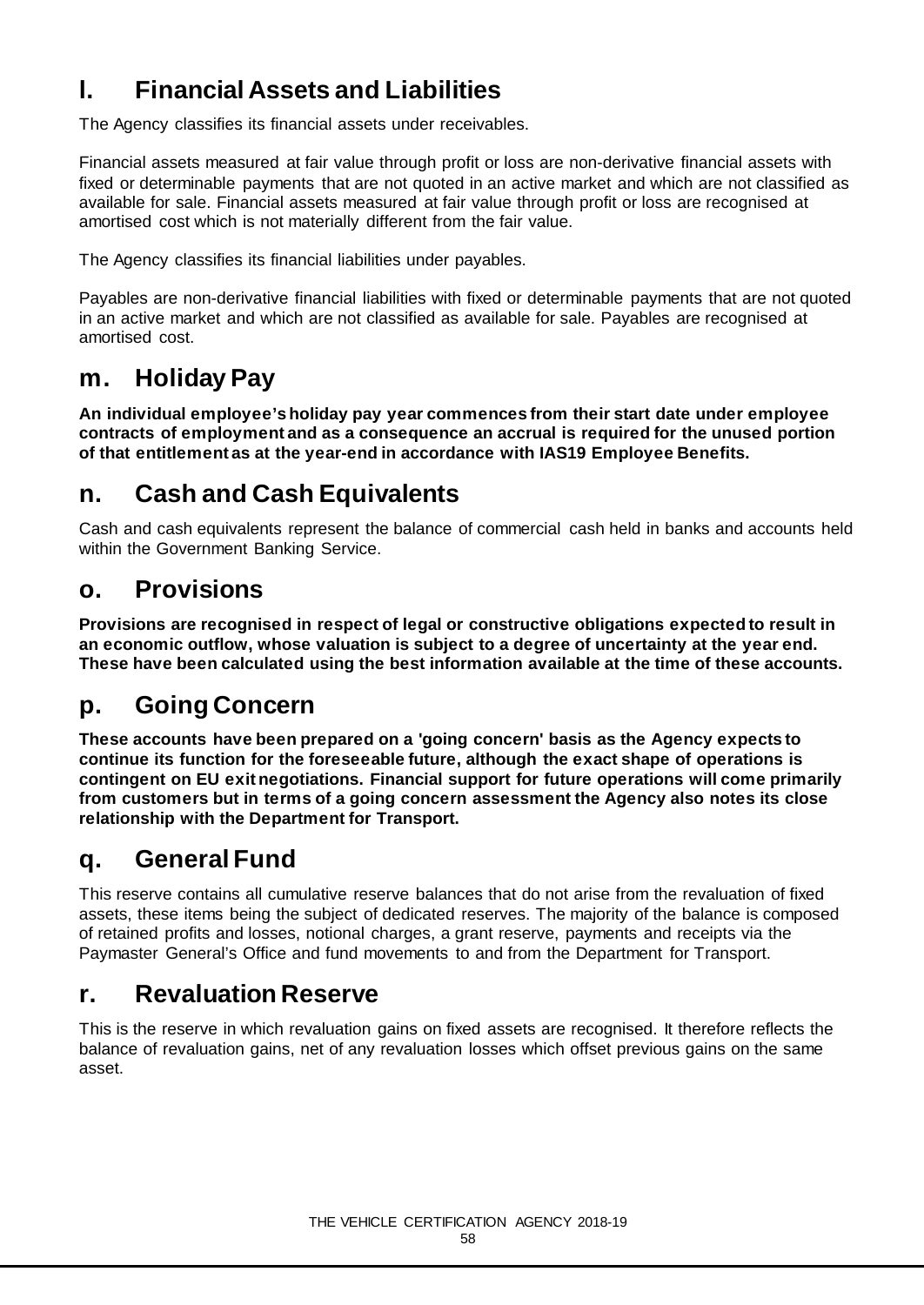### **2. REVENUE**

Revenue is derived entirely from continuing operations.

### **a. Fees and Charges**

The following information summarises the final report to the Agency's management team for the period ending 31 March 2019. (Full cost is total costs net of foreign exchange translation gain and interest receivable). Unit costs are charged in accordance with the Statutory Instruments price list.

| 2018-2019                                                                       | <b>Business Plan</b><br>Surplus / (Deficit)        | <b>Actual</b><br><b>Revenu</b><br>е | <b>Actual</b><br><b>Full Cost</b> | <b>Actual</b><br><b>Operating</b><br>Surplus/<br>(Deficit) |
|---------------------------------------------------------------------------------|----------------------------------------------------|-------------------------------------|-----------------------------------|------------------------------------------------------------|
| <b>Product Certification</b><br>Activities for                                  | £'000                                              | £'000<br>18,802                     | £'000<br>14,852                   | £'000<br>3,950                                             |
| Government<br>All other segments                                                | (193)<br>193                                       | 1,575<br>856                        | 2,955<br>3,771                    | (1, 380)<br>(2, 915)                                       |
| Total                                                                           | $\blacksquare$                                     | 21,233                              | 21,578                            | (345)                                                      |
| Deficit for the year as<br>per statement of<br>comprehensive net                |                                                    |                                     |                                   |                                                            |
| expenditure                                                                     | $\blacksquare$                                     |                                     |                                   | (345)                                                      |
| 2017-2018                                                                       | <b>Business Plan</b><br><b>Surplus / (Deficit)</b> | <b>Actual</b><br><b>Revenu</b><br>е | <b>Actual</b><br><b>Full Cost</b> | <b>Actual</b><br><b>Operating</b><br>Surplus/<br>(Deficit) |
|                                                                                 |                                                    |                                     |                                   |                                                            |
|                                                                                 | £'000                                              | £'000                               | £'000                             | £'000                                                      |
| <b>Product Certification</b>                                                    | 613                                                | 18,079                              | 15,722                            | 2,357                                                      |
| Activities for<br>Government<br>All other segments                              | (971)<br>92                                        | 1,149<br>909                        | 2,851<br>2,103                    | (1,702)<br>(1, 194)                                        |
| Total                                                                           | (266)                                              | 20,137                              | 20,676                            | (539)                                                      |
| Deficit for the year as<br>per statement of<br>comprehensive net<br>expenditure | (266)                                              |                                     |                                   | (539)                                                      |

Total revenue in respect of external customers (non-Government) relates to product certification and all other segments which contains sales in relation to Dangerous Goods, Vista and Point of Sale licences totals £19,658.

Activities for Government are analysed in the related party note (note 15) and account for 7.41% (2017-2018: 5.71%) of total revenue and therefore is not regarded a major group of customers.

### THE VEHICLE CERTIFICATION AGENCY 2018-19

59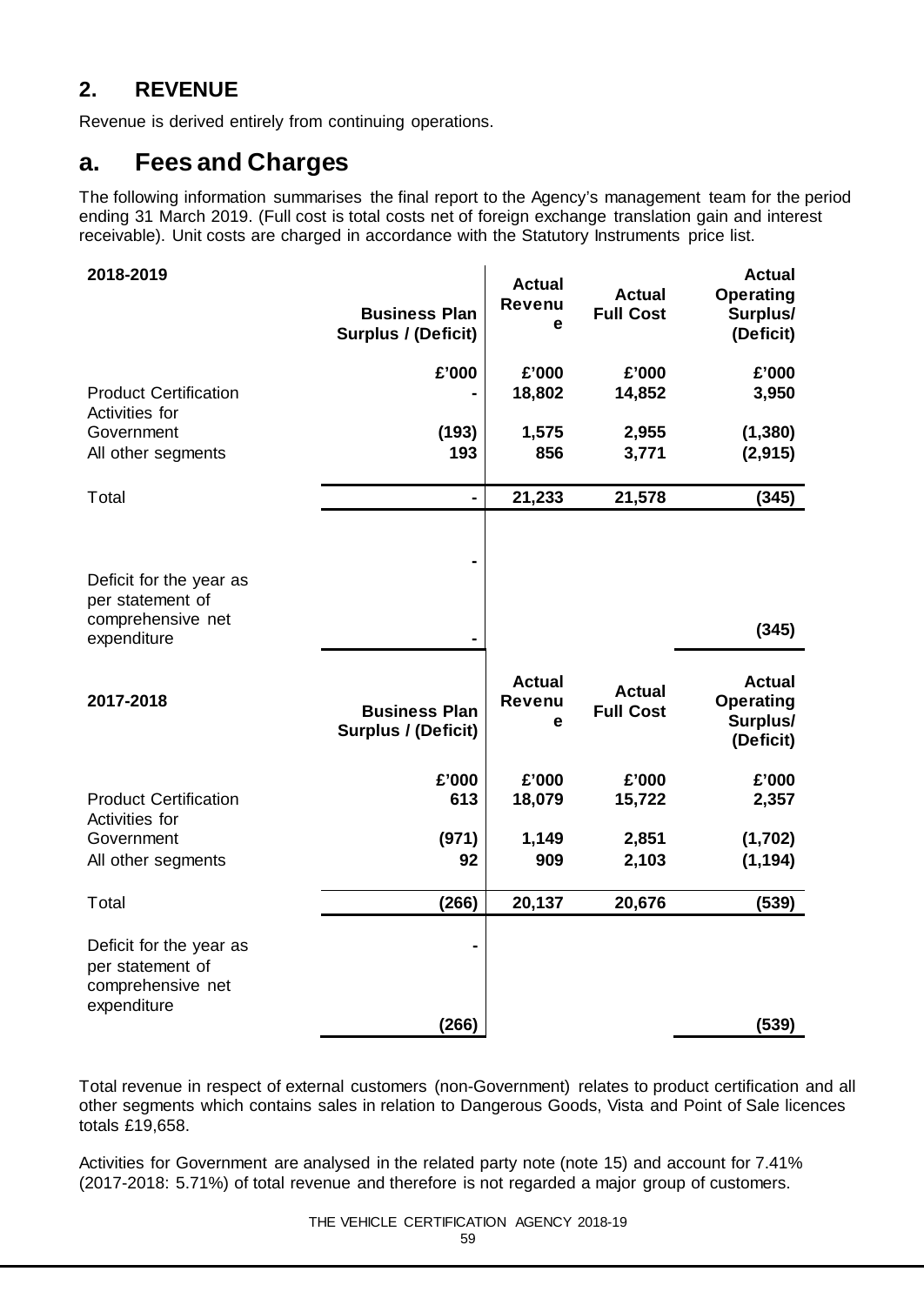### **b. Geographical Analysis by office**

The Agency receives no grant funding from Central Government, instead deriving all of its income from services to External Customers and Government Departments.

| 2018-19        | <b>Revenue</b> | <b>Costs</b>          | (Deficit) /<br>surplus |
|----------------|----------------|-----------------------|------------------------|
|                | £'000          | £'000                 | £'000                  |
|                |                |                       |                        |
| <b>UK</b>      | 11,828         | 14,442                | (2,614)                |
| Europe         | 1,616          | 1,700                 | (84)                   |
| Americas       | 2,657          | 2,391                 | 266                    |
| Asia           | 2,246          | 792                   | 1,454                  |
| China          | 1,585          | 1,442                 | 143                    |
| India          | 1,301          | 811                   | 490                    |
|                | 21,233         | 21,578                | (345)                  |
|                |                |                       |                        |
| 2017-18        | <b>Revenue</b> |                       | (Deficit) /            |
|                | £'000          | <b>Costs</b><br>£'000 | surplus<br>£'000       |
|                |                |                       |                        |
| <b>UK</b>      | 9,043          | 11,921                | (2,878)                |
| Europe         | 3,173          | 2,710                 | 463                    |
| Americas       | 2,580          | 2,130                 | 450                    |
| Asia           | 2,148          | 1,195                 | 953                    |
|                |                |                       |                        |
| China<br>India | 1,727<br>1,466 | 1,576<br>1,144        | 151<br>322             |

The Far East office covers the Asia region including Japan, Australia and Malaysia and the Americas covers North America and Brazil.

No customers make up more than 10% of total revenue.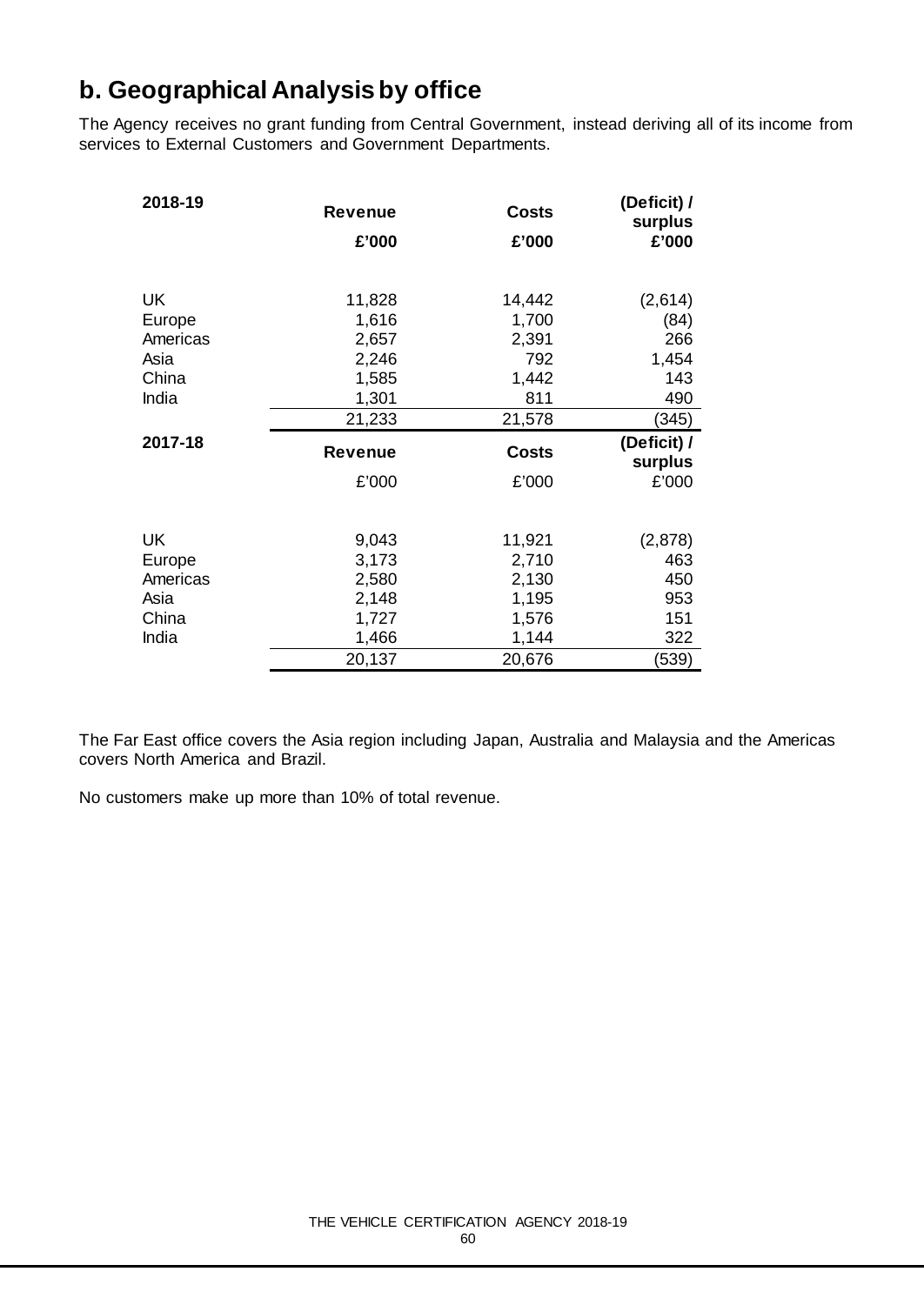### **3. COST OF SALES AND ADMINISTRATIVE EXPENSES**

Cost of sales is defined as that expenditure which is directly related to a service being supplied to a specific third-party customer or market. This includes direct materials, labour and variable overheads to the extent that these relate specifically to revenue.

Administrative expenses include all costs relating to the general management of the business, training, technical support, and any other costs not included under cost of sales.

Cost of sales and administrative charges are further analysed by expenditure type as follows:

|                                                    | <b>Note</b> | 2018-2019 | 2017-2018 |
|----------------------------------------------------|-------------|-----------|-----------|
|                                                    |             | £'000     | £'000     |
| Cost of sales                                      |             |           |           |
| <b>Staff costs</b>                                 | 4           | 8,502     | 7,492     |
| <b>Travel and subsistence</b>                      |             | 1,536     | 1,320     |
| <b>Overseas operational expenses</b>               |             | 1,689     | 2,132     |
| <b>Outsourced Services</b>                         |             | 1,556     | 2,512     |
| <b>Total cost of sales</b>                         |             | 13,282    | 13,456    |
| <b>Administrative expenses</b>                     |             |           |           |
| <b>Staff costs</b>                                 | 4           | 3,989     | 3,292     |
| <b>Travel and subsistence</b>                      |             | 804       | 724       |
| <b>Computer running costs</b>                      |             | 911       | 842       |
| Accommodation                                      |             | 835       | 777       |
| Postage, printing and stationery                   |             | 73        | 93        |
| <b>Personnel costs</b>                             |             | 102       | 91        |
| <b>Training</b>                                    |             | 207       | 124       |
| <b>Office running costs</b>                        |             | 28        | 60        |
| <b>Bad debt provision</b>                          |             | 52        | (51)      |
| DfT charges                                        |             | 52        | 45        |
| <b>Legal and consultancy</b>                       |             | 270       | 212       |
| <b>Financial costs</b>                             |             | 71        | 120       |
| <b>Realised currency losses</b>                    |             | 1         | (1)       |
| Other admin expenses                               |             | 5         | 17        |
| <b>Total admin costs</b>                           |             | 7,400     | 6,345     |
| Administrative expenses - non-cash                 |             |           |           |
| Amortisation of intangible assets                  | 5           | 172       | 228       |
| <b>Depreciation charges</b>                        | 6           | 383       | 398       |
| <b>Movement in other provisions</b>                | 10          | (33)      | (182)     |
| Loss on disposal of non-current assets             |             | 7         | 4         |
| <b>Notional audit fee</b>                          |             | 66        | 66        |
| <b>Total non-cash items</b>                        |             | 595       | 514       |
| Total cost of sales and administrative<br>expenses |             | 21,278    | 20,315    |

The notional audit fee of £66k (2017-18: £66k) reported above relates to the annual audit of the Agency's Financial Statements by the Comptroller and Auditor General. The auditors received no remuneration for non-audit services.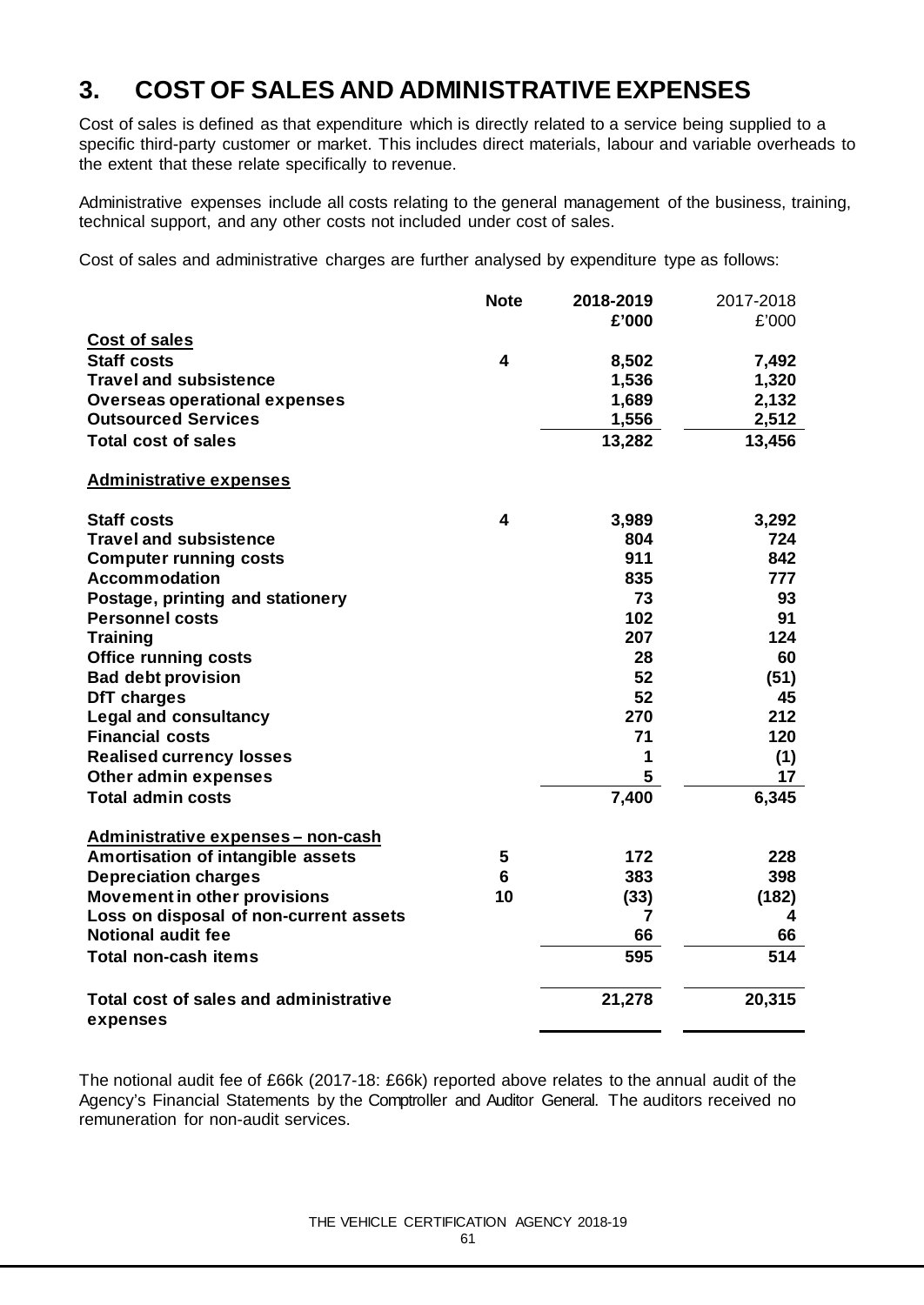## **4. STAFF COSTS**

|                                                               | 2018-2019 | 2017-2018 |
|---------------------------------------------------------------|-----------|-----------|
|                                                               | £'000     | £'000     |
| <b>Wages and salaries</b>                                     | 7,015     | 6,391     |
| Social security costs                                         | 758       | 660       |
| Other pension costs<br>Locally engaged, agency, temporary and | 1,254     | 1,113     |
| contract staff                                                | 3,464     | 2,620     |
| <b>Total net costs</b>                                        | 12,491    | 10,784    |

### **5. NON-CURRENT ASSETS: INTANGIBLE ASSETS**

|                                                                                                                                                               | <b>Assets Under</b><br><b>Construction</b><br>£'000 | <b>Software</b><br><b>Licences</b><br>£'000 | <b>Software</b><br><b>Applications</b><br>£'000 | <b>Total</b><br>£'000 |
|---------------------------------------------------------------------------------------------------------------------------------------------------------------|-----------------------------------------------------|---------------------------------------------|-------------------------------------------------|-----------------------|
| <b>Cost or Valuation</b><br>As at 1 April 2018                                                                                                                |                                                     | 219                                         | 1,327                                           | 1,546                 |
| <b>Additions</b><br><b>Disposals</b><br><b>Revaluations</b>                                                                                                   | 171                                                 | 25                                          | 30<br>2                                         | 226<br>$\overline{2}$ |
| <b>As at 31 March 2019</b>                                                                                                                                    | 171                                                 | 244                                         | 1,359                                           | 1,774                 |
| Amortisation<br>As at 1 April 2018<br>Effect of re-life of assets<br>Charge for year<br><b>Disposals</b><br><b>Revaluations</b><br><b>As at 31 March 2019</b> |                                                     | 153<br>21<br>174                            | 1,001<br>151<br>1,153                           | 1,154<br>172<br>1,327 |
| <b>Net Book Value</b><br>As at 31 March 2019                                                                                                                  | 171                                                 | 70                                          | 206                                             | 447                   |
| As at 1 April 2018                                                                                                                                            |                                                     | 66                                          | 326                                             | 392                   |

|                             | <b>Assets</b><br><b>Under</b><br><b>Construction</b> | <b>Software</b><br><b>Licences</b> | <b>Software</b><br><b>Applications</b> | <b>Total</b> |
|-----------------------------|------------------------------------------------------|------------------------------------|----------------------------------------|--------------|
|                             |                                                      | £'000                              | £'000                                  | £'000        |
| <b>Cost or Valuation</b>    |                                                      |                                    |                                        |              |
| As at 1 April 2017          |                                                      | 205                                | 1,265                                  | 1,470        |
| Additions                   |                                                      | 18                                 | 87                                     | 105          |
| <b>Disposals</b>            |                                                      |                                    |                                        |              |
| <b>Revaluations</b>         |                                                      | (4)                                | (25)                                   | (29)         |
| <b>As at 31 March 2018</b>  |                                                      | 219                                | 1,327                                  | 1,546        |
| Amortisation                |                                                      |                                    |                                        |              |
| As at 1 April 2017          |                                                      | 125                                | 819                                    | 944          |
| Effect of re-life of assets |                                                      | (1)                                | (3)                                    | (4)          |
| Charge for year             |                                                      | 30                                 | 198                                    | 228          |

#### THE VEHICLE CERTIFICATION AGENCY 2018-19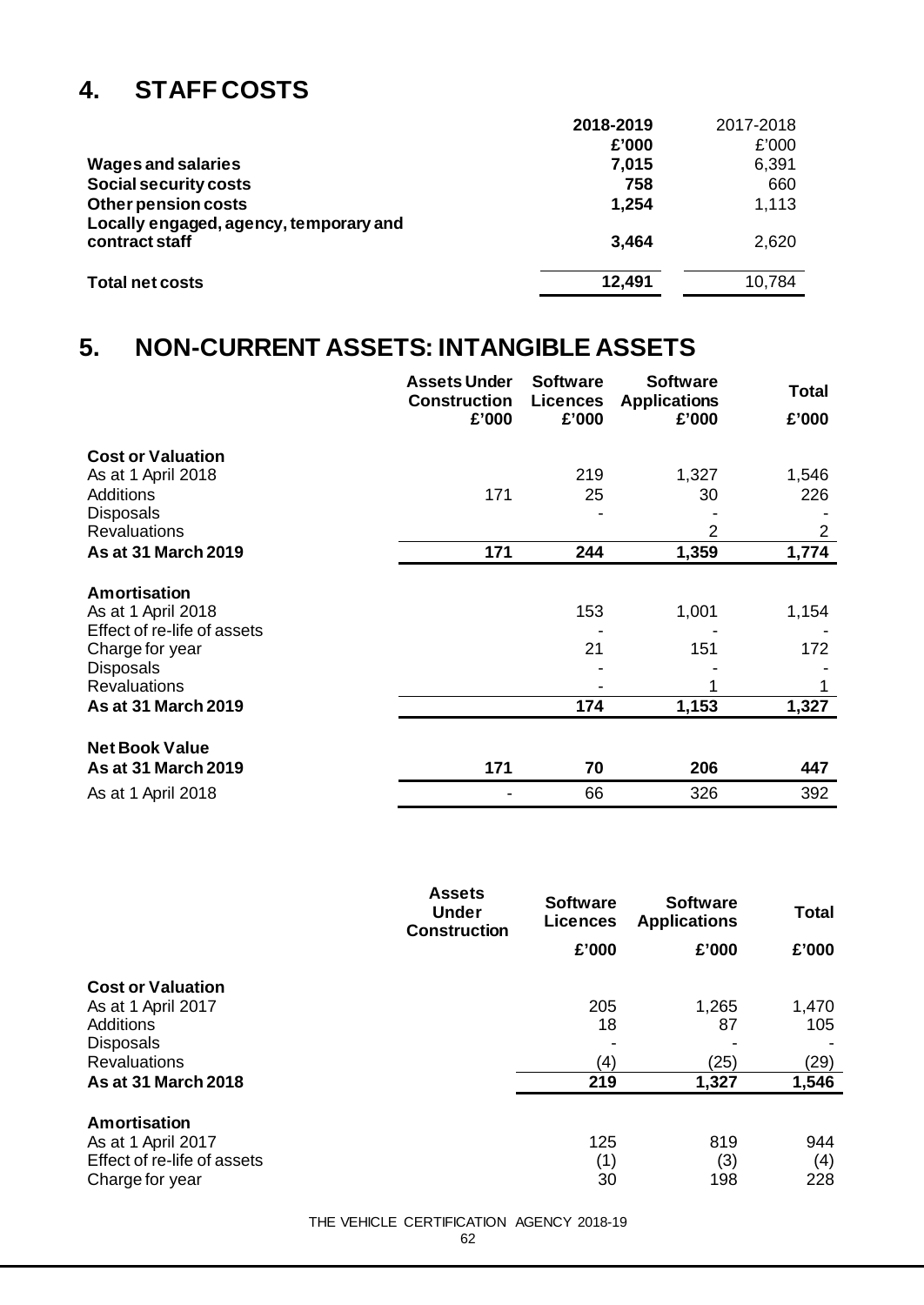| <b>Disposals</b>                                    |     |       |       |
|-----------------------------------------------------|-----|-------|-------|
| <b>Revaluations</b>                                 |     | (13)  | (14)  |
| <b>As at 31 March 2018</b>                          | 153 | 1,001 | 1,154 |
| <b>Net Book Value</b><br><b>As at 31 March 2018</b> | 66  | 326   | 392   |
| As at 1 April 2017                                  | 80  | 446   | 526   |

Indexation is to the latest reliable indices in accordance with the requirements of the FReM. The indices used are obtained from the Office of National Statistics. These indices are unique to each type of asset. Where it is considered that there has been permanent impairment to assets at the end of the financial year they have been written off to the statement of comprehensive net income. In 2018-2019 the total amount taken to the statement of comprehensive net expenditure as impairment in value was zero (2017-2018; £Nil). Any surpluses on revaluation are credited to the revaluation reserve unless they reverse previous impairments that were taken to the statement of comprehensive net income. All intangible assets are externally generated. There are no intangible assets that have been internally generated.

### **6. NON-CURRENT ASSETS: PROPERTY, PLANT & EQUIPMENT**

|                                | <b>Buildings</b>         | <b>Transport</b><br><b>Equipment</b> | <b>Furniture</b><br>&<br><b>Fittings</b> | <b>Information</b><br><b>Technology</b><br>and Office<br><b>Equipment</b> | Plant &<br><b>Machinery</b> | <b>Total</b> |
|--------------------------------|--------------------------|--------------------------------------|------------------------------------------|---------------------------------------------------------------------------|-----------------------------|--------------|
|                                | £'000                    | £'000                                | £'000                                    | £'000                                                                     | £'000                       | £'000        |
| Cost or<br><b>Valuation</b>    |                          |                                      |                                          |                                                                           |                             |              |
| As at 1 April 2018             | 1,747                    | 84                                   | 379                                      | 1,158                                                                     | 1,282                       | 4,650        |
| Additions                      | 36                       |                                      | 106                                      | 431                                                                       | 39                          | 612          |
| Disposals                      | -                        |                                      | (75)                                     | (6)                                                                       | (11)                        | (92)         |
| <b>Revaluations</b>            |                          | (1)                                  | (4)                                      |                                                                           | (26)                        | (31)         |
| As at 31 March<br>2019         | 1,783                    | 83                                   | 406                                      | 1,583                                                                     | 1,284                       | 5,139        |
| <b>Depreciation</b>            |                          |                                      |                                          |                                                                           |                             |              |
| As at 1 April 2018             | 231                      | 67                                   | 232                                      | 759                                                                       | 580                         | 1,869        |
| Effect of re-life of<br>assets |                          |                                      |                                          |                                                                           |                             |              |
| Charge for year                | 94                       | 8                                    | 31                                       | 141                                                                       | 109                         | 383          |
| Disposals                      | $\overline{\phantom{0}}$ | $\blacksquare$                       | (73)                                     | (7)                                                                       | (3)                         | (83)         |
| Revaluation                    |                          | (1)                                  | (2)                                      | 1                                                                         | (11)                        | (13)         |
| As at 31 March<br>2019         | 325                      | 74                                   | 188                                      | 894                                                                       | 675                         | 2,156        |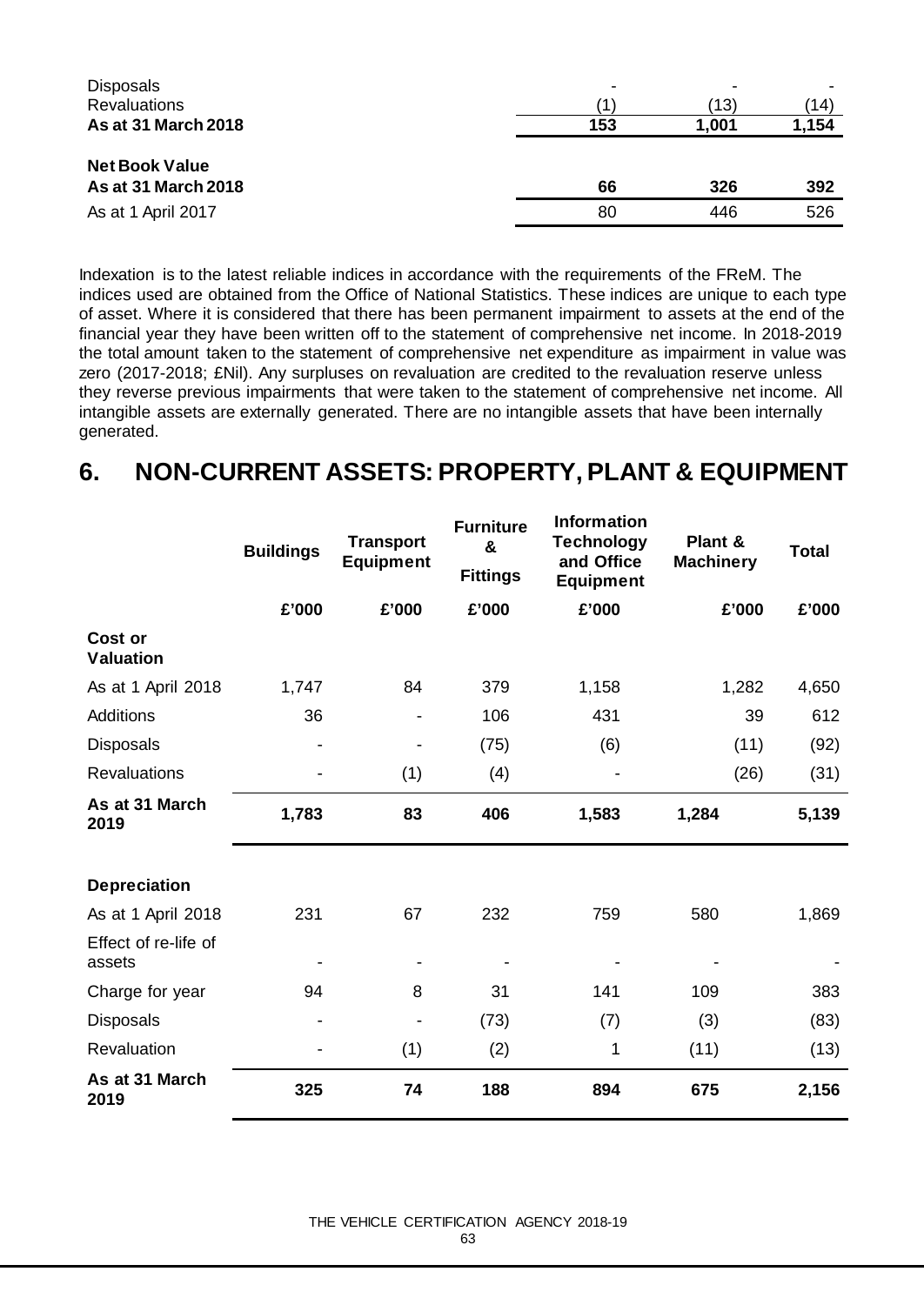| <b>Net Book Value</b>          |                              |                  |                |       |       |       |       |
|--------------------------------|------------------------------|------------------|----------------|-------|-------|-------|-------|
| As at 31 March<br>2019         | 1,458                        | $\boldsymbol{9}$ | 218            | 689   | 609   |       | 2,983 |
| As at 1 April 2018             | 1,516                        | 17               | 147            | 399   | 702   |       | 2,781 |
|                                |                              |                  |                |       |       |       |       |
| Cost or<br><b>Valuation</b>    |                              |                  |                |       |       |       |       |
| As at 1 April<br>2017          | 1,722                        | 97               | 313            | 978   | 995   | 4,105 |       |
| <b>Additions</b>               | 25                           |                  | 63             | 269   | 212   | 569   |       |
| <b>Disposals</b>               | $\qquad \qquad \blacksquare$ | (15)             |                | (70)  |       | (85)  |       |
| Revaluation                    |                              | $\overline{2}$   | 3              | (19)  | 75    | 61    |       |
| As at 31 March<br>2018         | 1,747                        | 84               | 379            | 1,158 | 1,282 | 4,650 |       |
|                                |                              |                  |                |       |       |       |       |
| <b>Depreciation</b>            |                              |                  |                |       |       |       |       |
| As at 1 April<br>2017          | 140                          | 60               | 203            | 689   | 439   | 1,531 |       |
| Effect of re life<br>of assets |                              |                  | (1)            | (4)   | (1)   | (6)   |       |
| Charge for year                | 91                           | 19               | 28             | 151   | 109   | 398   |       |
| Disposals                      | -                            | (13)             |                | (68)  |       | (81)  |       |
| Revaluation                    |                              | 1                | $\overline{2}$ | (9)   | 33    | 27    |       |
| As at 31 March<br>2018         | 231                          | 67               | 232            | 759   | 580   | 1,869 |       |
| <b>Net Book Value</b>          |                              |                  |                |       |       |       |       |
| As at 31 March<br>2018         | 1,516                        | 17               | 147            | 399   | 702   | 2,781 |       |
| As at 1 April<br>2017          | 1,582                        | 37               | 110            | 289   | 556   | 2,574 |       |

Plant and equipment are carried at fair value using indexed depreciation historic cost as a proxy.

Indexation is to the latest reliable indices in accordance with the requirements of the FReM. The indices used are obtained from the Office of National Statistics. These indices are unique to each type of asset. Where it is considered that there has been permanent impairment to assets at the end of the financial year, they have been written off to the statement of comprehensive net expenditure. In 2018- 2019 the total amount taken to the statement of comprehensive net expenditure as impairment in value was £Nil (2017-2018; £ Nil). Any surpluses on revaluation are credited to the revaluation reserve unless they reverse previous impairments that were taken to the statement of comprehensive net expenditure or income.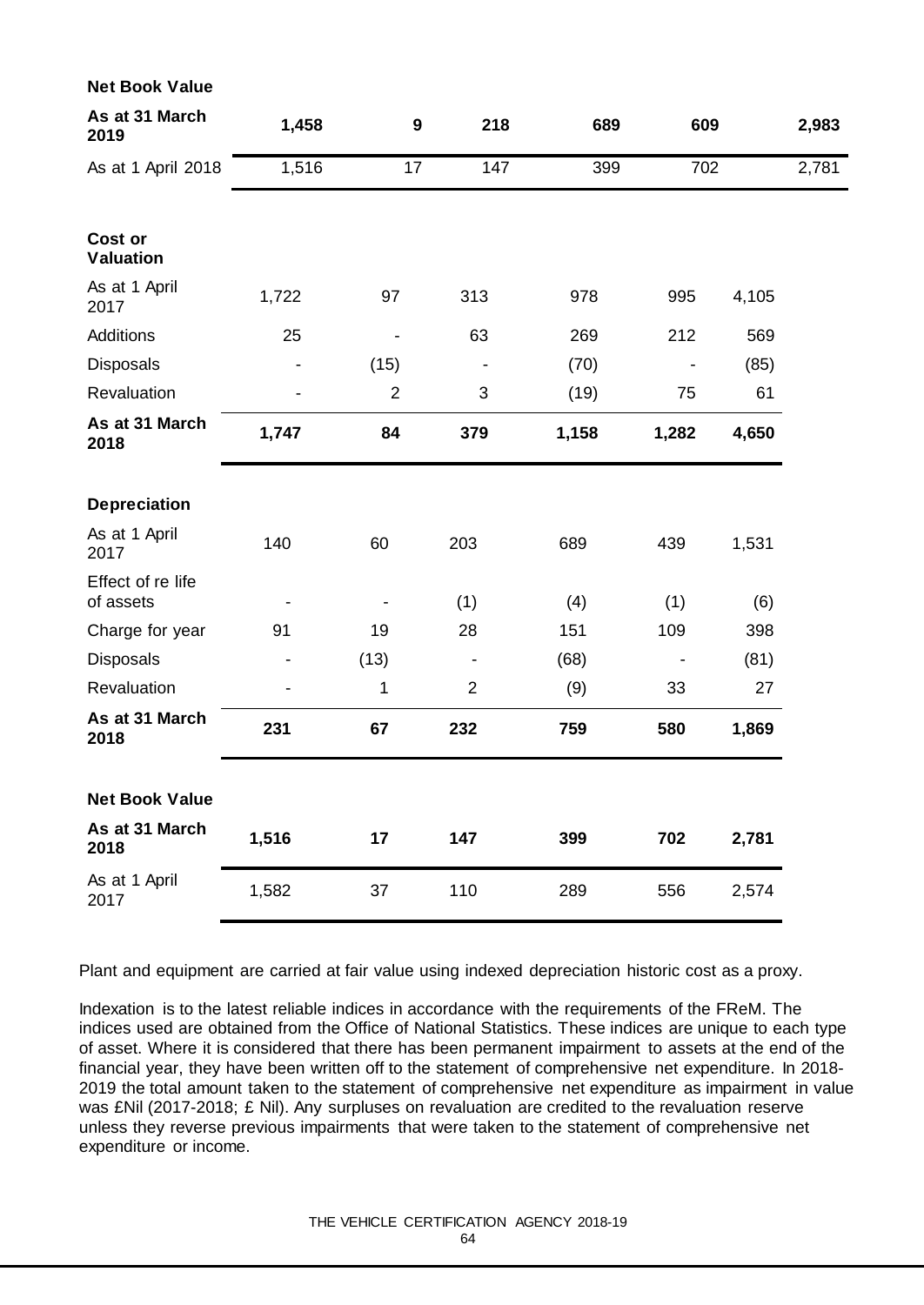Non-dwelling land and buildings are carried at professional valuation on the basis of depreciated replacement cost*.* The valuation was carried out as at 30 September 2015 by the District Valuer Services, a specialist property arm of the Valuation Agency for the public sector. The valuer was a RICS registered valuer. Non-dwelling land and buildings are revalued every 5 years.

All assets are currently held for use within the business. No assets with the exception of land and buildings are held at depreciated cost as a proxy for current value, these assets are indexed annually.

### **7. TRADE AND OTHER RECEIVABLES**

|                          | At 31 March<br>2019 | At 31 March<br>2018 |
|--------------------------|---------------------|---------------------|
|                          | £'000               | £'000               |
| <b>Trade receivables</b> | 2,395               | 2,428               |
| <b>Other receivables</b> | 434                 | 335                 |
| <b>Prepayments</b>       | 617                 | 454                 |
| <b>Accrued income</b>    | 4,323               | 2,292               |
| <b>Total</b>             | 7,769               | 5,509               |

Included in the trade and other receivables balance are £3k due after more than one year, relating to salary advances. VCA are due to receive funding from DfT for EU exit preparations to the value of £434k. This sum has been ringfenced.

### **8. CASH AND CASH EQUIVALENTS**

|                                                     | At 31 March<br>2019 | At 31 March<br>2018 |
|-----------------------------------------------------|---------------------|---------------------|
|                                                     | £'000               | £'000               |
| <b>Government Banking Service</b><br><b>Balance</b> |                     |                     |
|                                                     | 1,041               | 2,869               |
| <b>UK current account</b>                           | 2,466               | 1,984               |
| Cash in hand and at other<br>banks                  | 3,805               | 2,102               |
| <b>Total</b>                                        | 7,312               | 6,955               |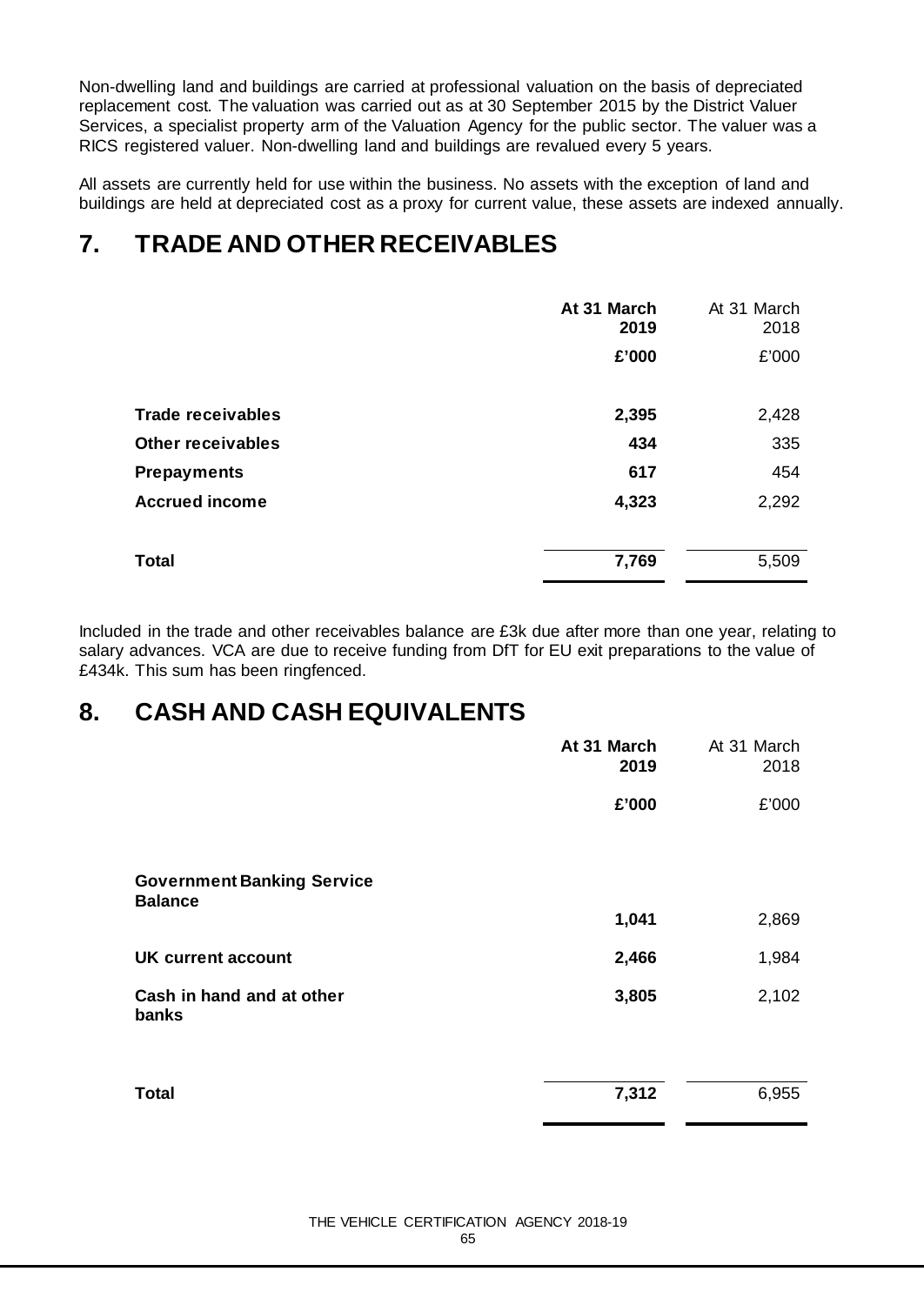### **9. TRADE AND OTHER PAYABLES**

|                                                     | At 31 March<br>2019 | At 31 March<br>2018 |
|-----------------------------------------------------|---------------------|---------------------|
|                                                     | £'000               | £'000               |
| Amounts falling due within one<br>year              |                     |                     |
| <b>Trade payables</b>                               | 61                  | 68                  |
| <b>VAT</b>                                          |                     |                     |
| Other payables                                      | 1,031               | 913                 |
| <b>Accruals</b>                                     | 1,887               | 1,735               |
| <b>Deferred income</b>                              | 376                 | 384                 |
| <b>Total amounts falling due</b><br>within one year | 3,355               | 3,100               |
| Included in other payables are:                     |                     |                     |
| <b>Deposits from manufacturers</b>                  | 255                 | 257                 |

The accruals balance at 31 March 2019 includes £347k (2017-2018; £301k) in respect of VCA's March 2019 payroll cost due to DfT. Also included in accruals as at 31 March 2019 is the holiday pay accrual of £228k (2017-2018; £306k) as required by IAS19.

### **Amounts falling due after more than one year**

|                                                       | At 31 March<br>2019 | At 31 March<br>2018 |
|-------------------------------------------------------|---------------------|---------------------|
|                                                       | £'000               | £'000               |
| Other payables                                        |                     | 3                   |
| Total amounts falling due after<br>more than one year | ٠                   | 3                   |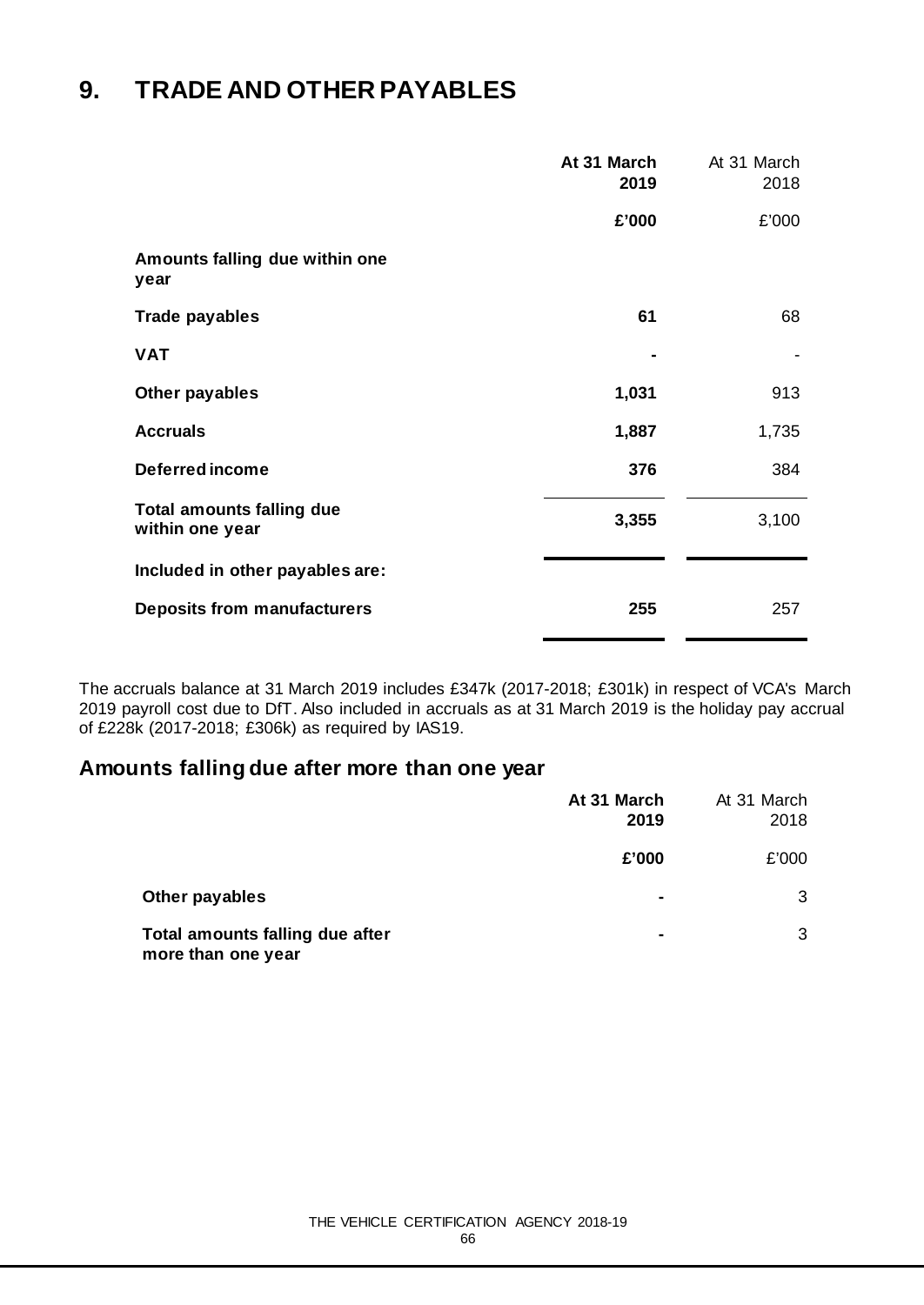### **10. PROVISIONS**

|                                 | <b>Tax liability</b><br><b>Provision</b> | <b>Dilapidations</b><br><b>Provision</b> | <b>Total Provision</b> |
|---------------------------------|------------------------------------------|------------------------------------------|------------------------|
|                                 | £'000                                    | £'000                                    | £'000                  |
| Balance at 1 April 2018         |                                          | 210                                      | 210                    |
| Provisions added in the year    | 399                                      |                                          | 399                    |
| Provisions utilised in the year |                                          |                                          |                        |
| Provisions released in the year |                                          | (33)                                     | (33)                   |
| Balance at 31 March 2019        | 399                                      | 177                                      | 576                    |

Provisions consist of a dilapidation provision of £177k (2017-2018; £210k) due after more than one year and a tax liability provision of £399K due within one year, which arose as a result of the sale of now discontinued MSC operations in the USA. The provisions have been calculated in accordance with IAS 37. The dilapidations provision has been reduced by £33k as work to this value was carried out in the year.

|                                      | 31 March<br>2019 | 31 March<br>2018 |
|--------------------------------------|------------------|------------------|
|                                      | £'000            | £'000            |
| <b>EXPIRING:</b>                     |                  |                  |
| - within one year                    | 576              | ۰                |
| - in second to fifth years inclusive | ٠                | 210              |
| Total                                | 576              | 210              |
|                                      |                  |                  |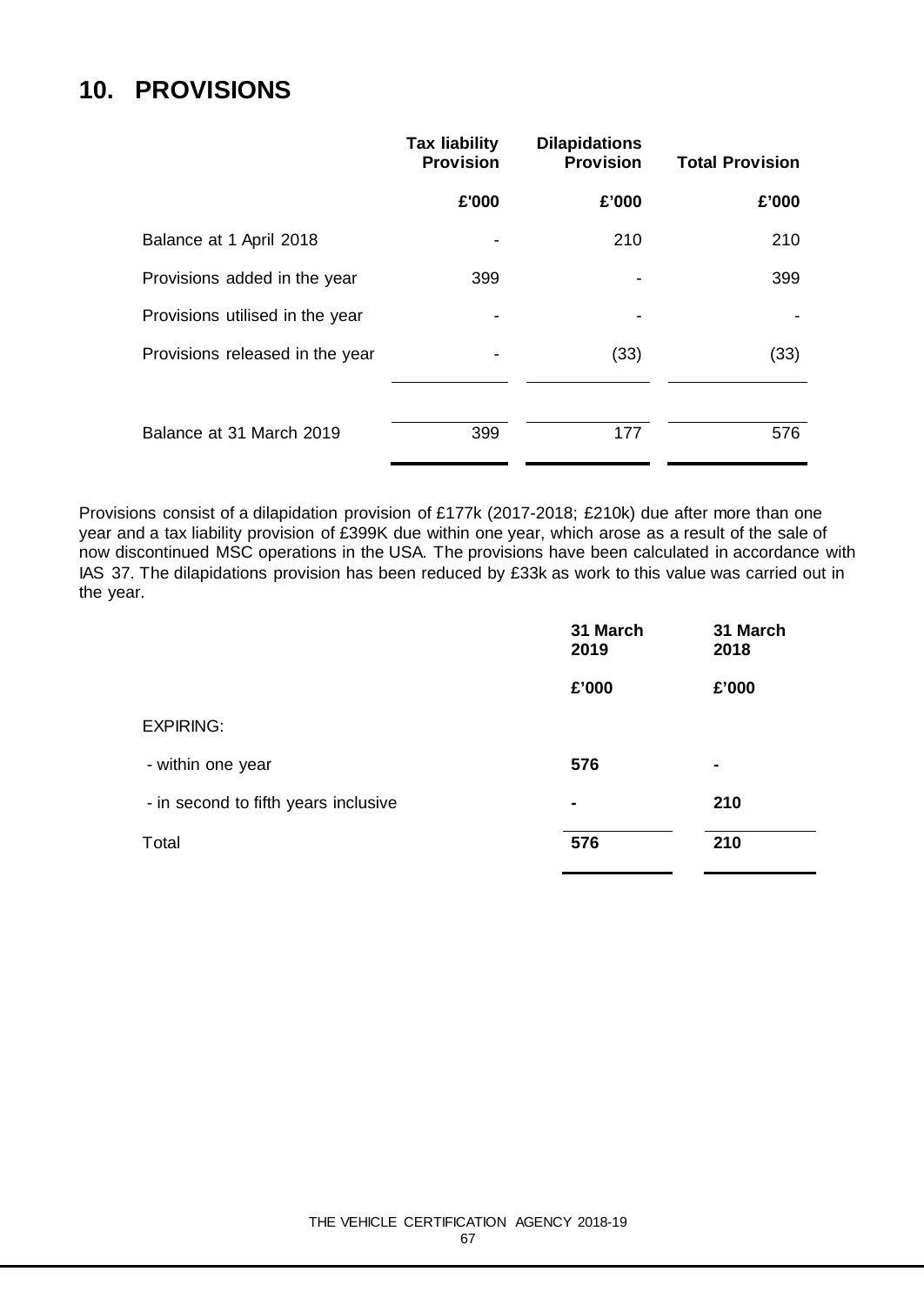### **11. RECONCILIATION OF REVALUATION RESERVE**

For the year ended 31 March 2019

|                                                                                       | <b>Buildings</b> | <b>Software</b><br><b>Applications</b><br>& Licences | <b>Transport</b><br>Equipment | <b>Furniture</b><br>&<br><b>Fittings</b> | <b>Information</b><br><b>Technology</b><br>and Office<br>Equipment | Plant &<br><b>Machinery</b> | <b>Total</b> |
|---------------------------------------------------------------------------------------|------------------|------------------------------------------------------|-------------------------------|------------------------------------------|--------------------------------------------------------------------|-----------------------------|--------------|
|                                                                                       | £'000            | £'000                                                | £'000                         | £'000                                    | £'000                                                              | £'000                       | £'000        |
| As at 1 April 2018                                                                    | 939              | 145                                                  | $\overline{2}$                | 17                                       | 64                                                                 | 57                          | 1,224        |
| Surplus / (deficit)<br>on revaluation of<br>non-current assets<br>(note $6$ and $7$ ) |                  | $\overline{2}$                                       | (1)                           | (4)                                      | ۰                                                                  | (26)                        | (29)         |
| Backlog<br>depreciation of re-<br>valued non-current<br>assets                        |                  | 1                                                    | (1)                           | (2)                                      | 1                                                                  | (11)                        | (12)         |
| As at 31 March<br>2019                                                                | 939              | 148                                                  |                               | 11                                       | 65                                                                 | 20                          | 1,183        |

### **12. CAPITAL COMMITMENTS**

The Agency has capital commitments for intangible non-current assets of £nil (31 March 2018; £nil) and property, plant & equipment of £128.6K (31 March 2018; £nil) as at 31 March 2019.

### **13. COMMITMENTS UNDER LEASES**

The Agency rents properties in many countries and the commitment is based on the period up to the end of the current leases. In overseas territories the leases sometimes do not have end dates but continue until we or the landlord gives notice and in these cases we calculate the commitment based on a renewal to the following year end so that we have a figure for a full year as a commitment. These foreign commitments are calculated at the exchange rate applicable at the year end. As at 31st March 2019 the commitments for future minimum lease payments under non-cancellable operating leases are as follows:

|                                      | 31 March<br>2019 | 31 March<br>2018 |
|--------------------------------------|------------------|------------------|
|                                      | £'000            | £'000            |
| <b>EXPIRING:</b>                     |                  |                  |
| Land and buildings - within one year | 441              | 313              |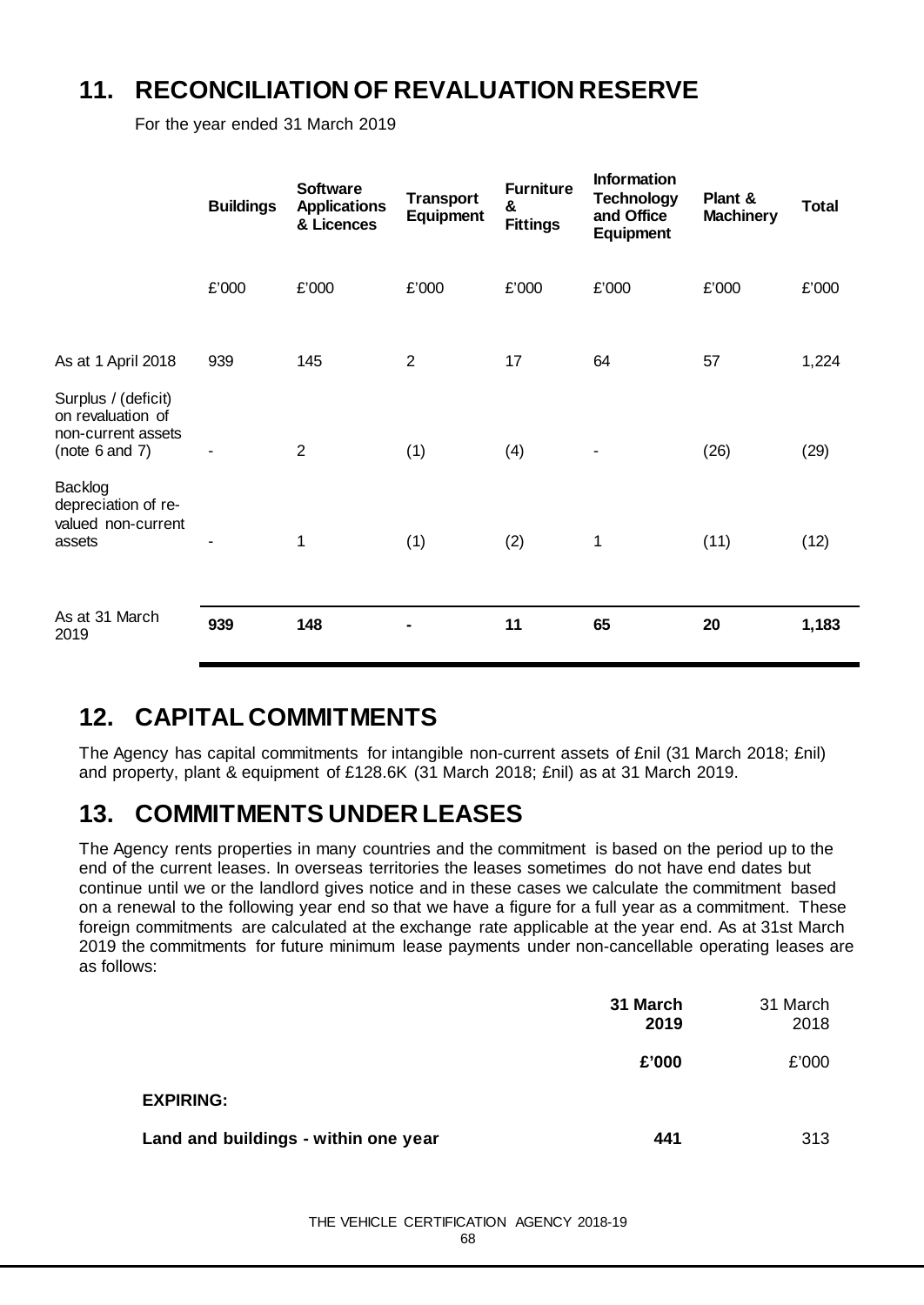| Land and buildings - in second to fifth years<br>inclusive | 553   | 211 |
|------------------------------------------------------------|-------|-----|
| Land and buildings - over five years                       | 548   | 391 |
| <b>Total</b>                                               | 1,542 | 915 |

Total rentals for 2018-2019 of £431k (2017-2018; £373k) were charged to the statement of comprehensive net expenditure. In addition, during the year, other commitments were incurred in rental of vehicles. The prior year 2017/2018 has been restated to remove a building maintenance contract as this is no longer deemed a lease. The calculation is based on the length of the contract and these contracts have the following commitments:

|                                               | 31 March<br>2019 | 31 March<br>2018 |
|-----------------------------------------------|------------------|------------------|
|                                               | £'000            | £'000            |
|                                               |                  |                  |
| <b>EXPIRING:</b>                              |                  |                  |
| Vehicles - within one year                    | 10               | 10               |
| Vehicles - in second to fifth years inclusive | 8                | 18               |
|                                               |                  |                  |
| Total                                         | 18               | 28               |

### **14. CONTINGENT LIABILITIES**

One contingent liability has been identified by management. This relates to the US tax liability provision and estimates any potential penalties and interest that may arise as a result of the tax liability. We are unable to reliably estimate the value of this liability as its potential value ranges from a minimal amount to £200k. We anticipate any such liability to materialise during the year 2019-2020.

### **15. RELATED PARTY TRANSACTIONS**

VCA is an executive agency of the DfT.

The DfT is regarded as a related party. During the year, VCA has had a number of material transactions with the Department. Income in 2018-2019 from the Department was £1,566k (2017-2018; £1,079k). VCA also received sales income from other government departments and trading funds of £78k (2017-2018; £164k). In addition, charges made to the VCA by the DfT amounted to £69k (2017- 2018; £77k) and other government departments £192k (2017-2018; £86k). The total amount due at the year end from related parties is £247k (2017-2018; £61k). The total amount due at the year end to related parties is £24k (2017-2018; £45k).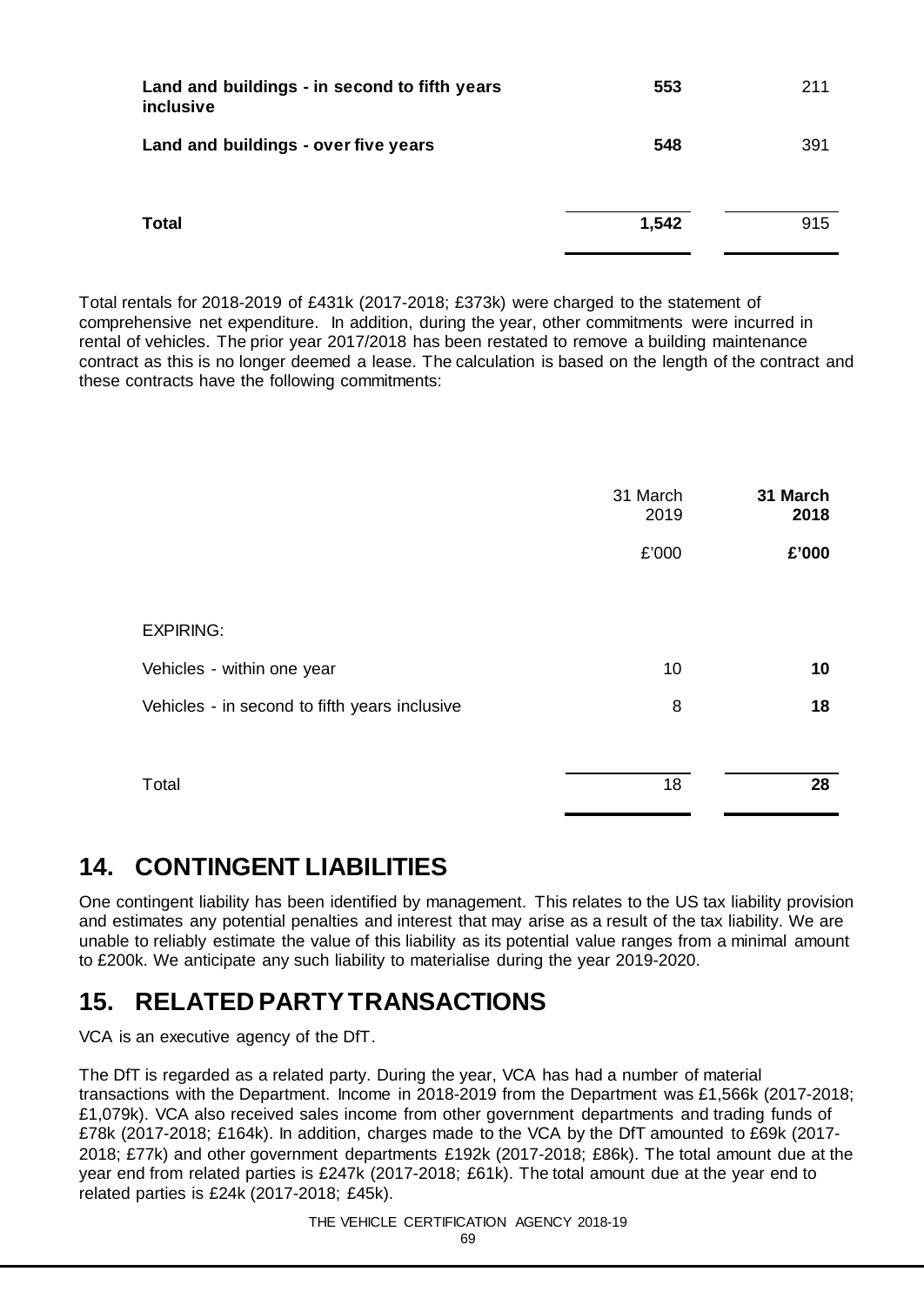During the year, none of the Board Members, members of the key management staff or other related parties has undertaken any material transactions with VCA. Remuneration is disclosed within the remuneration report on page 38.

### **16. FINANCIAL INSTRUMENTS**

### **a. Nature and Extent of Risks arising from Financial Instruments.**

VCA does in many respects face the same degree of exposure in respect of receivables that many commercial businesses do; however, it does not face the same level of financial risk in respect of loans as it holds only low risk salary advances with staff. In addition, financial assets and liabilities generated by day-to-day operational activities are not linked to long term credit facilities. The short-term liquidity and interest rate risks are therefore slight.

| Financial assets measured at fair<br>value through profit or loss: |             | At 31 March<br>2019 | At 31 March<br>2018 |
|--------------------------------------------------------------------|-------------|---------------------|---------------------|
|                                                                    | <b>Note</b> | £'000               | £'000               |
| Cash and cash equivalents                                          | 8           | 7,312               | 6,955               |
| <b>Trade receivables</b>                                           | 7           | 2,395               | 2,428               |
| <b>Other Receivables</b>                                           | 7           | 434                 | 335                 |
| <b>Accrued Income</b>                                              | 7           | 4,323               | 2,292               |
| <b>Total</b>                                                       |             | 14,464              | 12,010              |

| <b>Financial Liabilities by category</b>                    | <b>Note</b> | At 31 March<br>2019 | At 31 March<br>2018 |
|-------------------------------------------------------------|-------------|---------------------|---------------------|
| <b>Financial liabilities measured at</b><br>amortised cost: |             | £'000               | £'000               |
| <b>Trade payables</b>                                       | 9           | 61                  | 68                  |
| <b>VAT payable</b>                                          | 9           |                     |                     |
| Other payables                                              | 9           | 1,031               | 916                 |
| <b>Accruals</b>                                             | 9           | 1,887               | 1,735               |
| Total amounts falling due within one<br>year                |             | 2,979               | 2,719               |
| Included in other payables are:                             |             |                     |                     |
| <b>Deposits from manufacturers</b>                          |             | 255                 | 257                 |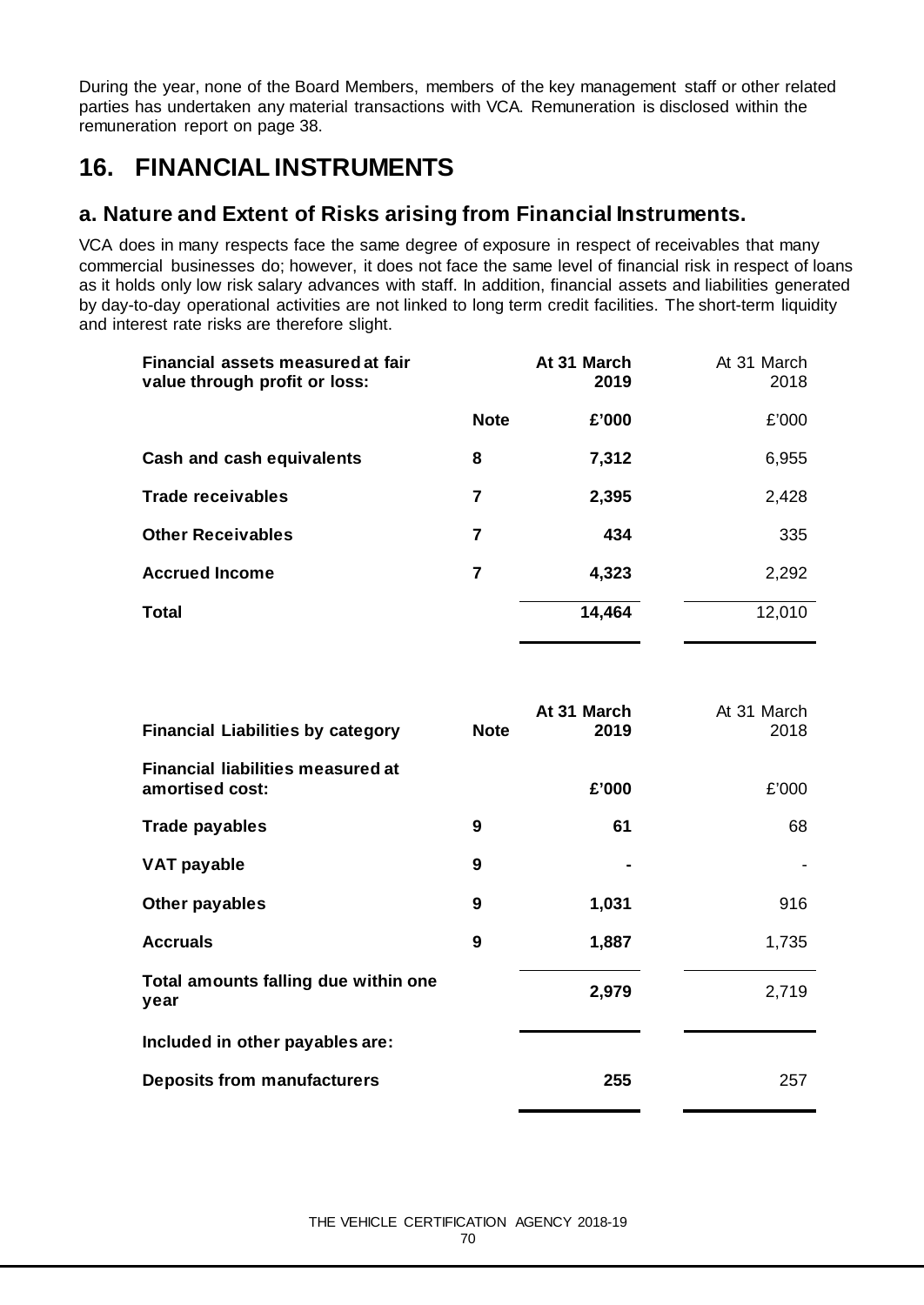### **b. Credit Risk**

Credit risk is the risk of suffering financial loss, should any of the Agency's customers or counterparties fail to fulfil their contractual obligations to the Agency.

The majority of debtor balances with bodies external to government relate to balances with entities in the automotive industry for Product Certification and Management System Certification.

The Agency seeks to mitigate the risk of default from Receivables by maintaining Pre-fund Creditor accounts for customers purchasing Submacs (Individual Type Approval Certificates) and transferring the cash from the Creditor Account to the Debtor Account, as and when invoices are raised.

In the case of all other external debtor accounts, the customer is requested to complete an Agency Application Form providing two external trade references. Prior to providing the service credit checks are obtained from an External Agency by VCA's Credit Control Section which carries out the monitoring and chasing of outstanding balances on a regular basis as part of the Agency's credit control procedures.

The Agency has no significant prepayment arrangements in place. Extending credit and making prepayments places funds at risk, and therefore, stringent controls on the formal writing off of debts are required, to ensure that all effort is made to collect debts from the counterparty.

For the purposes of the Agency's disclosures regarding credit quality, its financial assets have been analysed as follows:-

|                            | <b>Note</b>    | <b>Neither</b><br>overdue nor<br>individually<br>impaired | Overdue but<br>not<br>individually<br>impaired | <b>Individually</b><br>impaired | <b>Total</b><br>carrying<br>value |
|----------------------------|----------------|-----------------------------------------------------------|------------------------------------------------|---------------------------------|-----------------------------------|
|                            |                | £'000                                                     | £'000                                          | £'000                           | £'000                             |
| Cash and cash equivalents8 |                | 7,312                                                     | $\blacksquare$                                 |                                 | 7,312                             |
| <b>Trade receivables</b>   | 7              | 704                                                       | 1,535                                          | 156                             | 2,395                             |
| <b>Other receivables</b>   | $\overline{7}$ | 434                                                       | $\blacksquare$                                 |                                 | 434                               |
| <b>Accrued income</b>      | $\overline{7}$ | 4,323                                                     | $\blacksquare$                                 |                                 | 4,323                             |
| <b>Total</b>               |                | 12,773                                                    | 1,535                                          | 156                             | 14,464                            |

### Financial assets subject to credit risk **At 31 March 2019**

The Agency has £236,060 intra-departmental account receivable balances included in Financial Assets and £11,296 with other Government departments. Assets subject to insolvency procedures or on an age basis against specific debts are overdue for payment by at least 180 days, across all the sales ledgers are fully provided.

#### THE VEHICLE CERTIFICATION AGENCY 2018-19

71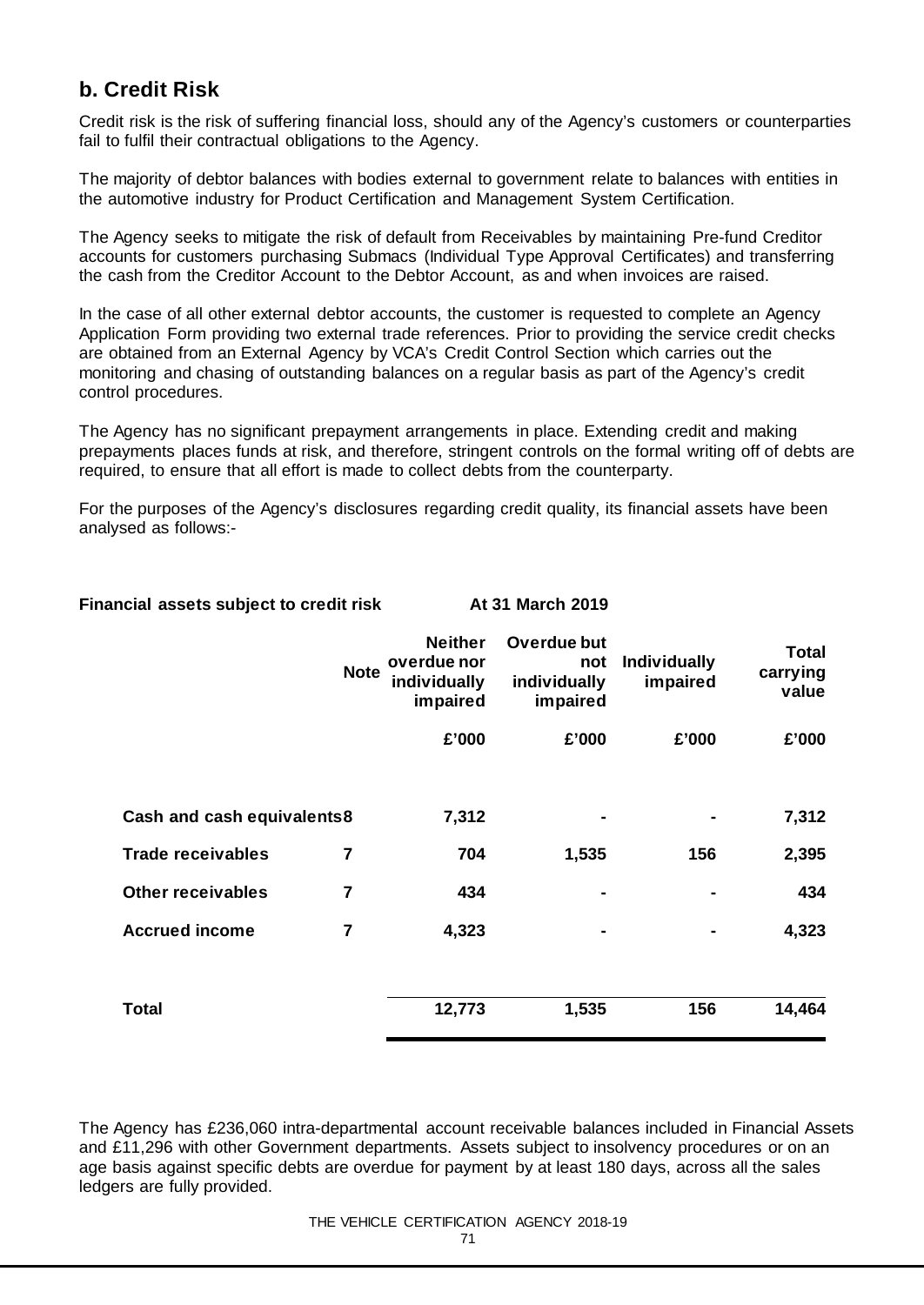### **Financial assets that are overdue but not individually impaired**

### **At 31 March 2019**

|                                        | Overdue<br>$0 - 1$<br>months<br>£'000 | Overdue<br>$2 - 3$<br>months<br>£'000 | Overdue<br>over 3<br>months<br>£'000 | <b>Total</b><br>£'000 |
|----------------------------------------|---------------------------------------|---------------------------------------|--------------------------------------|-----------------------|
| <b>Trade receivables</b>               | 922                                   | 349                                   | 264                                  | 1,535                 |
|                                        |                                       |                                       |                                      |                       |
| <b>Total</b>                           | 922                                   | 349                                   | 264                                  | 1,535                 |
| <b>Reconciliation of Bad Debt</b>      |                                       |                                       |                                      |                       |
| <b>Provision</b>                       |                                       | 2018-2019<br>£'000                    |                                      | 2017-2018             |
| <b>Balance at 1 April 2018</b>         |                                       | 157                                   |                                      | £'000<br>309          |
| UK (reductions) / additions            |                                       | (43)                                  |                                      | (67)                  |
| <b>USA (reductions) / additions</b>    |                                       | (9)                                   |                                      | 16                    |
| Japan (reductions) / additions         |                                       |                                       |                                      | (15)                  |
| Australia (reductions) / additions     |                                       |                                       |                                      | (1)                   |
| <b>Brazil (reductions) / additions</b> |                                       | (1)                                   |                                      | 8                     |
| <b>China (reductions) / additions</b>  |                                       | (7)                                   |                                      | (44)                  |
| <b>Europe (reductions) /additions</b>  |                                       | (1)                                   |                                      |                       |
| India (reductions) / additions         |                                       | 60                                    |                                      | (49)                  |
| Balance at 31 March 2019               |                                       | 156                                   |                                      | 157                   |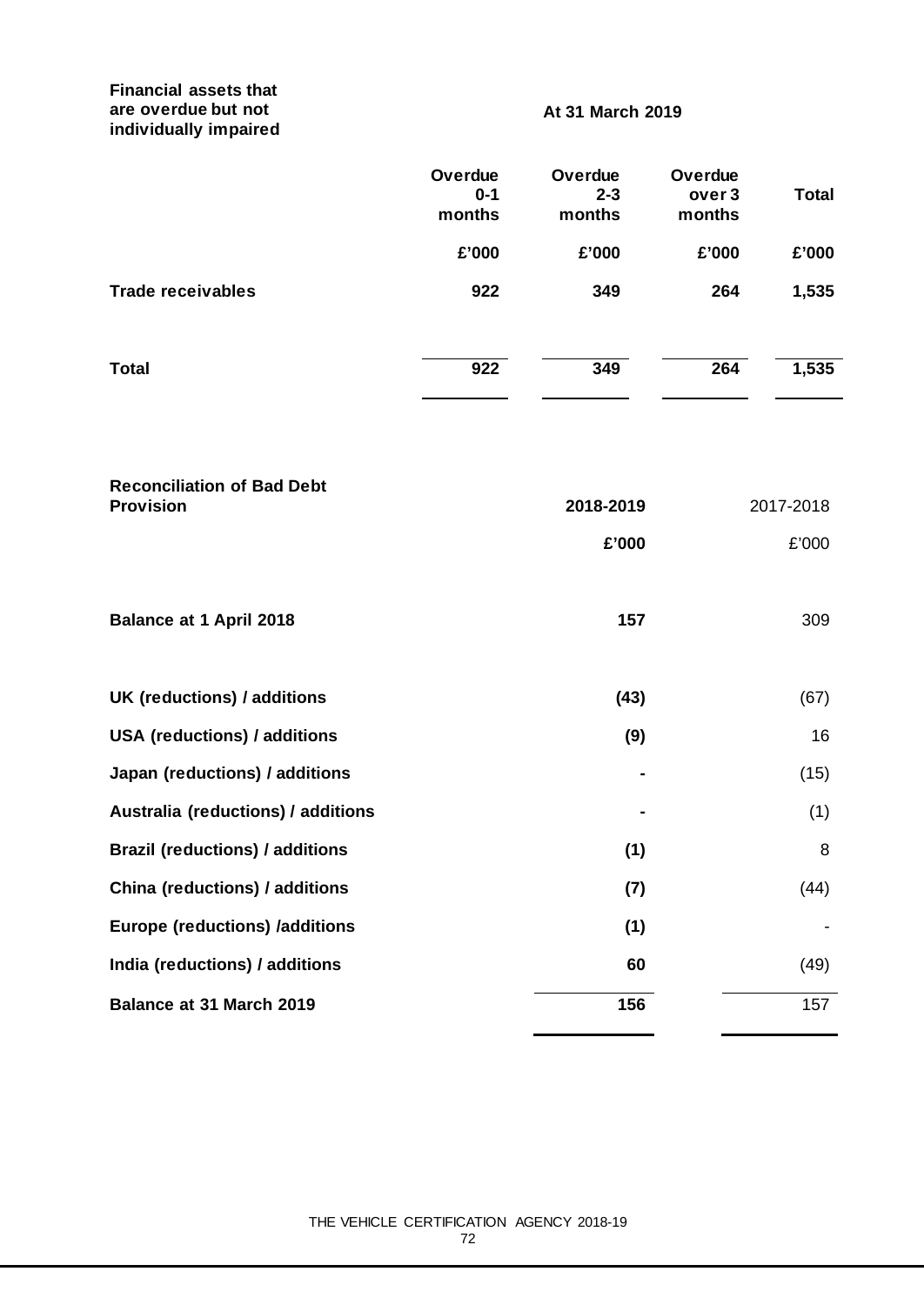## **c. Liquidity Risk**

**Maturity of financial liabilities At 31 March 2019**

|                       | <b>Note</b>      | On<br><b>Demand</b> | Not more<br>than 3<br>months | Over <sub>3</sub><br>months but<br>not more<br>than 1 year | <b>Total</b> |
|-----------------------|------------------|---------------------|------------------------------|------------------------------------------------------------|--------------|
|                       |                  | £'000               | £'000                        | £'000                                                      | £'000        |
| <b>Trade payables</b> | 9                | 61                  |                              |                                                            | 61           |
| <b>VAT</b>            | $\boldsymbol{9}$ |                     | ۰                            | ۰                                                          |              |
| Other payables        | $\boldsymbol{9}$ | 1,031               | ٠                            | ۰                                                          | 1,031        |
| <b>Accruals</b>       | $\boldsymbol{9}$ | 1,887               |                              | ۰                                                          | 1,764        |
| <b>Total</b>          |                  | 2,979               | $\blacksquare$               | ۰                                                          | 2,856        |

This is the risk that the Agency is unable to meet its obligations when they fall due and to replace funds when they are withdrawn. As the Agency is a government organisation, this risk is thought to be negligible. Government manages liquidity by requiring departments to provide cash flow forecasts.

## **d. Foreign Currency & Exchange Translation Risk**

The Agency is subject to exposure on the translation of the assets and liabilities of its overseas operations into its reporting currency, sterling. The Agency's translation exposures on the Statement of Financial Position are to US dollar, Japanese yen, Australian dollar, Malaysian ringgit, Chinese renminbi, Brazilian real, Indian rupee and the Euro. These exposures are kept under continuous review by management. The Agency's policy is to broadly match the currency of payables and receivables with the currency of cash flows arising from the Agency's underlying operations. Within this overall policy, the Agency aims to minimise all translation exposure where it is practicable and cost-effective to do so through matching currency assets with currency liabilities.

The Agency faces currency exposures arising from the translation of profits earned in foreign currency operations; these exposures are not hedged, in line with Managing Public Money principles, but the exposure to the Agency is not considered to be material given that we regularly repatriate money from the bank accounts held in foreign currencies when rates are favourable, thus crystallising and mitigating the exposure.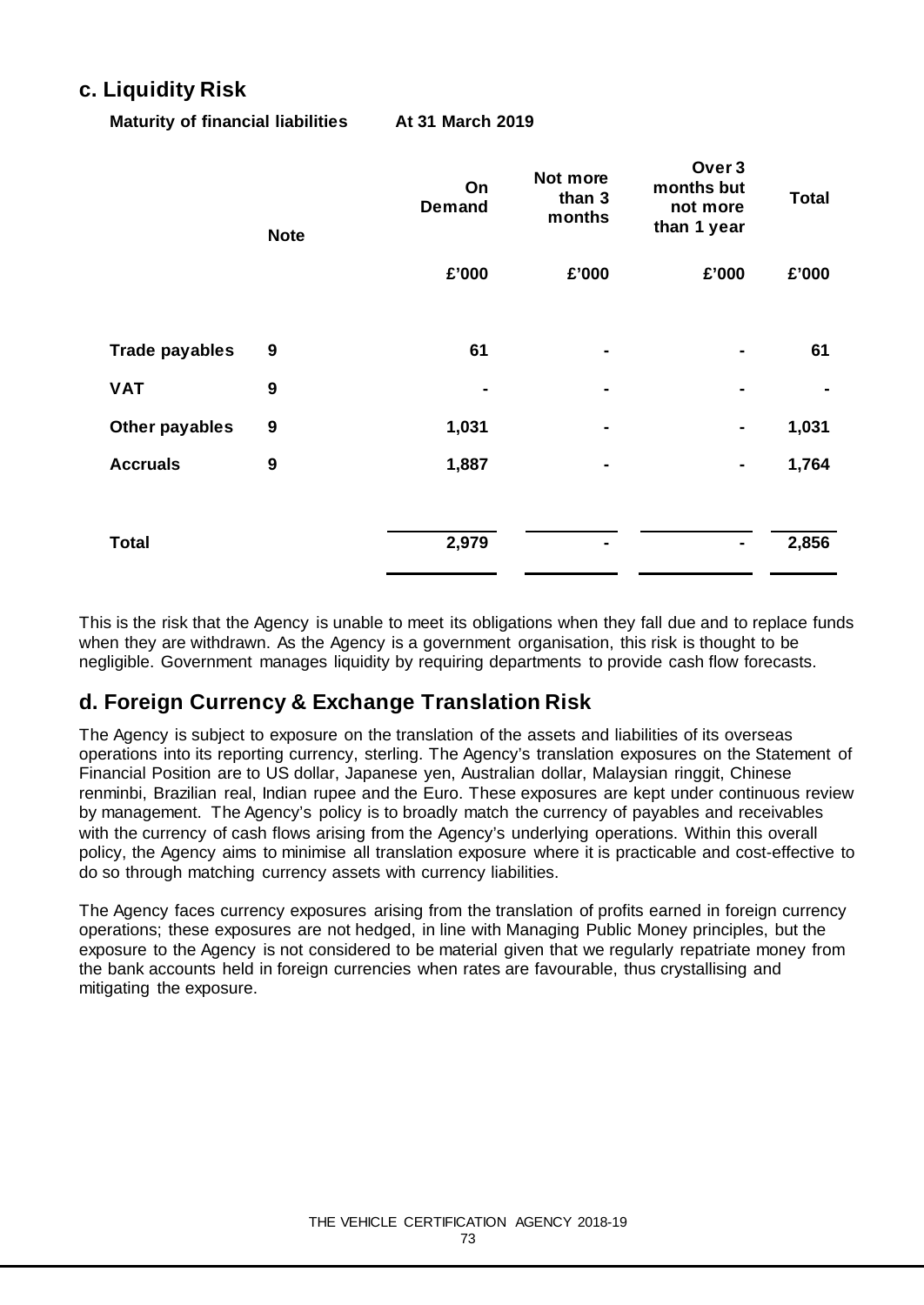## **Sensitivity Analysis**

A 10 per cent strengthening / weakening of sterling against the foreign currencies the Agency is exposed to would have decreased / increased the year-end net assets by £449k and £549k respectively. The table below shows how this is comprised.

| £000s                                   | <b>USA</b> | Japan | Australia | China | Brazil | Malaysia | Europe | India | Total |
|-----------------------------------------|------------|-------|-----------|-------|--------|----------|--------|-------|-------|
| Net Assets at 31<br><b>March in GBP</b> | 846        | 2,178 | (8)       | 36    | 656    | ٠        | 533    | 700   | 4,941 |
| Impact if GBP<br>strengthens 10%        | (77)       | (198) | 1         | (3)   | (60)   | ٠        | (48)   | (64)  | (449) |
| Impact if GBP<br>weakens 10%            | 94         | 242   | (1)       | 4     | 73     | ٠        | 59     | 78    | 549   |

## **17. EVENTS AFTER THE REPORTING PERIOD**

There are no reportable adjusting events after the reporting period that are not reflected in the accounts above.

EU Exit - The UK and the EU have a common interest in our citizens and businesses continuing to benefit from the opportunities created by an increasingly connected world. The government is seeking a smooth transition to a future partnership that continues to allow the free flow of goods to and from the UK.

From a VCA perspective this will mean working with policy colleagues within the Department and others across Whitehall to ensure that functions and processes related to our work continue to operate effectively when we leave the EU. The accounts were authorised for issue (released to the Secretary of State to lay before Parliament) on the date of certification by the Comptroller and Auditor General.